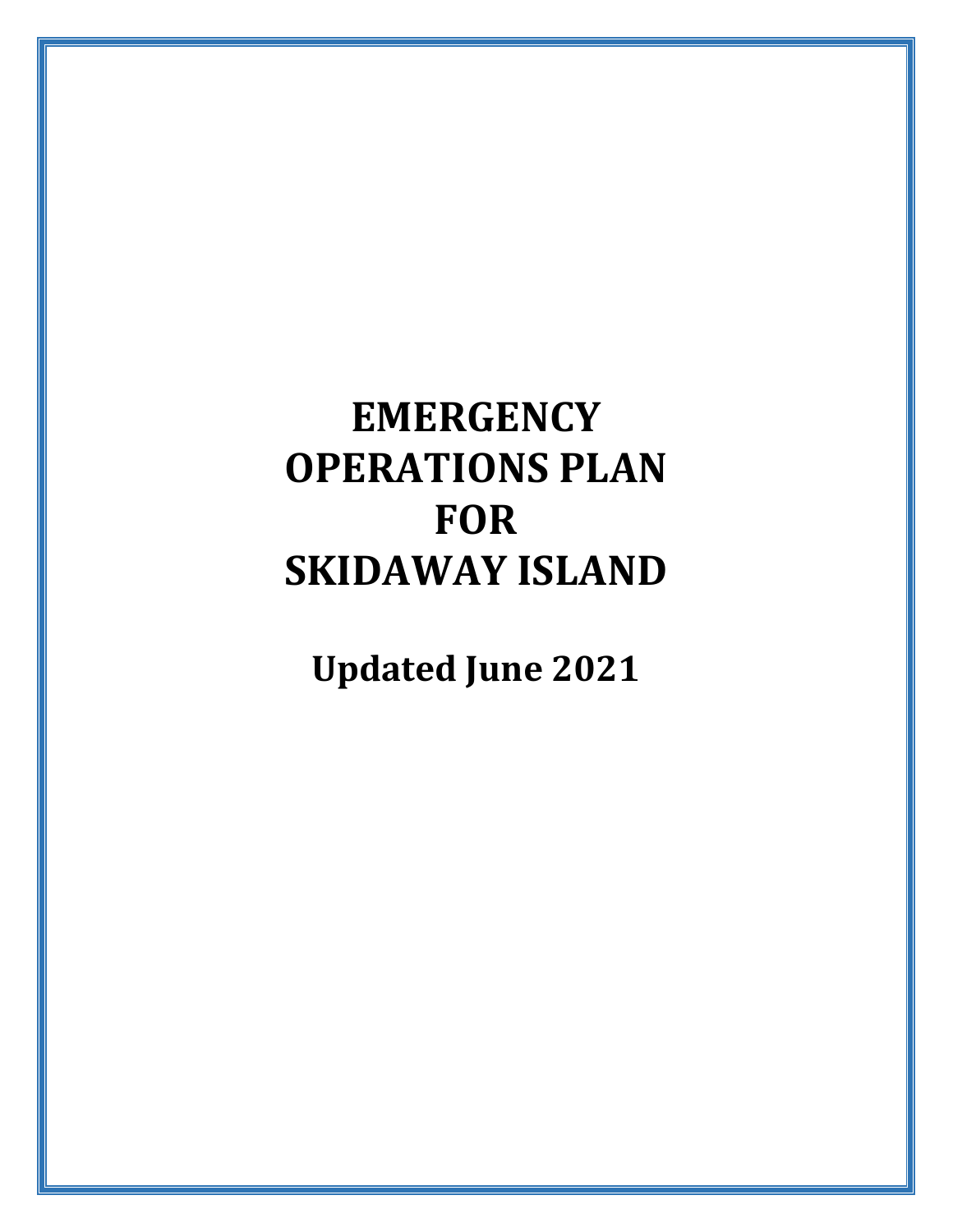# **EMERGENCY OPERATION PLAN FOR SKIDAWAY ISLAND** 2021

# **TABLE OF CONTENTS**

| <b>I.</b>      |                  |  | Page |
|----------------|------------------|--|------|
|                |                  |  |      |
| II.            |                  |  |      |
| III.           |                  |  |      |
| IV.            |                  |  |      |
| V.             |                  |  |      |
| VI.            |                  |  |      |
| VII.           |                  |  |      |
| VIII.          |                  |  |      |
| IX.            |                  |  |      |
| <b>X</b> .     |                  |  |      |
| Annex A.       |                  |  |      |
| Annex B.       |                  |  |      |
|                | <b>Annex B-1</b> |  |      |
|                | <b>Annex B-2</b> |  |      |
|                | <b>Annex B-6</b> |  |      |
| Annex C.       |                  |  |      |
|                | <b>Annex C-1</b> |  |      |
|                | <b>Annex C-2</b> |  |      |
| Annex D.       |                  |  |      |
| Annex E.       |                  |  |      |
| <b>Annex F</b> |                  |  |      |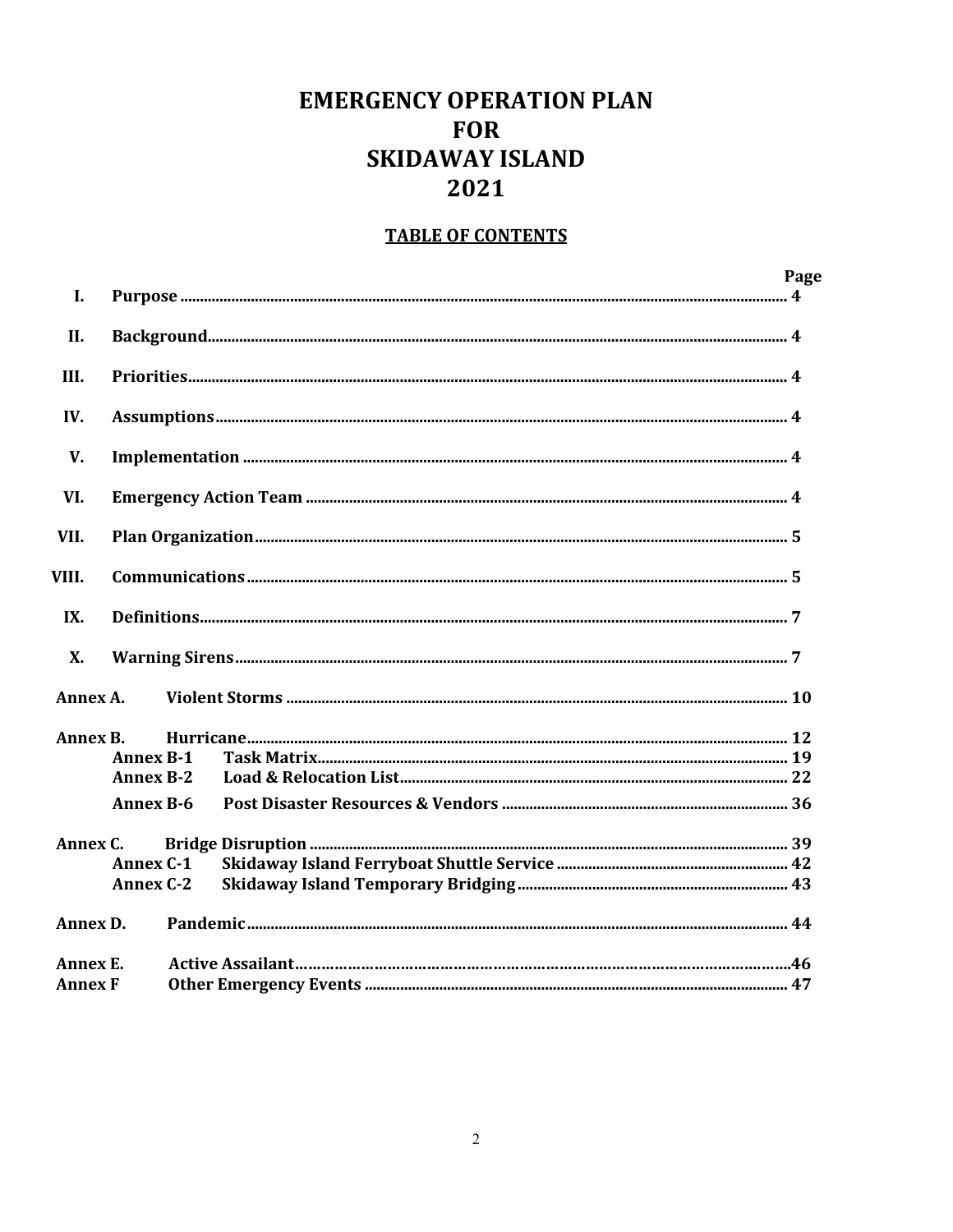# **APPENDICES**

|  | Page |
|--|------|
|  |      |
|  |      |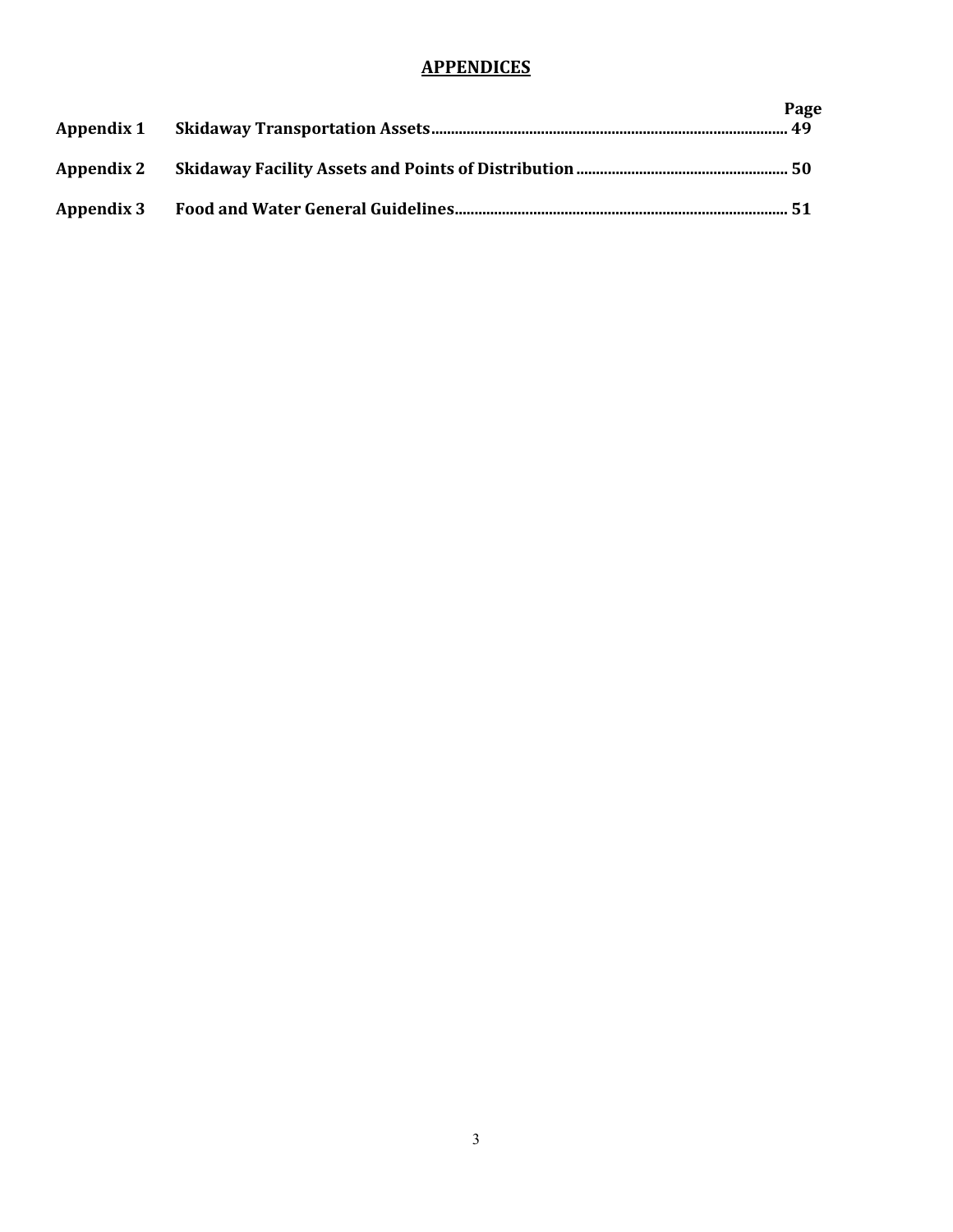#### **I. PURPOSE**

The purpose of the Emergency Operation Plan for Skidaway Island is to provide a plan of action and guidelines for residents and entities of Skidaway Island in responding to emergency situations, ranging from natural disaster, to disease, to man-made events.

As of March 2020, special considerations must be made during the planning and implementation phases of this plan due to COVID19. Such considerations include, but are not limited to, ordering and retaining a sufficient quantities of Personal Protective Equipment (PPE), verifying changes in staffs' plans, evacuation & re-entry procedures, etc. It is unclear the impact COVID19 may or may not have throughout the 2020/2021 Hurricane Season, and staff will adhere to CDC and local health department guidelines as new variations of the virus emerge.

#### **II. BACKGROUND**

A Skidaway Island Emergency Response Planning Committee was formed in 2008 to supplement already existing emergency plans, from such sources as Chatham Emergency Management Agency (CEMA), and to address issues specific to The Landings. This plan addresses violent storms, hurricanes, a bridge disruption, pandemic, and other emergency events that might strike the Skidaway Island community. Events are arranged in order from most likely to least likely, in the Committee's estimation.

#### **III. PRIORITIES**

- **A.** Our first priority is to protect human life.
- **B.** Second, we seek to prevent or minimize personal injury and to provide medical and treatment of injuries as appropriate.
- **C.** Our third priority is to reduce the exposure of property to damage.
- **D.** Our fourth priority is to minimize damage to property that cannot be relocated.
- **E.** Finally, we seek to restore normal operations as quickly as possible.

# **IV. ASSUMPTIONS**

This plan is based on specific assumptions:

- **A.** Preparedness planning, warning, response, protection, and relief are general responsibilities of the three levels of government -- Local, State, and Federal.
- **B.** Local governments and emergency response agencies may not be able to provide for all the immediate needs of the community, especially when time is critical.
- **C.** Residents and others at risk will take responsibility for personal preparedness for themselves, their property, and any protective actions as advised by competent authority. This does not assume 100% participation and that compliance will occur.

#### **V. IMPLEMENTATION**

This plan provides the framework for individual units and entities (including families) to prepare their task list and survival plan. Each unit is encouraged to brief all members on the contents of this plan. The need for personal contingency planning is an individual responsibility and cannot be overemphasized.

Managers or their representatives from each of the entities listed in Annex B-4 will form an Emergency Action Team (EAT). This team will meet virtually through Cisco WebEx or similar video conferencing service. If a physical location is needed for the Emergency Operations Center (EOC), Chatham Emergency Services (CES) will establish an EOC at Chatham Fire Station #5 on McWhorter Drive, with Fire Station #9 on Green Island Road as the backup and medical station.

This team will be convened by the Security Director of the Landings Association, who will lead the discussion and decision-making process. A succession of the Chatham Fire Chief and the Assistant Fire Chief will round out the Chain of Command. That group, along with the Skidaway Island State Park Manager, will then act as the liaisons to outside agencies, such as CEMA.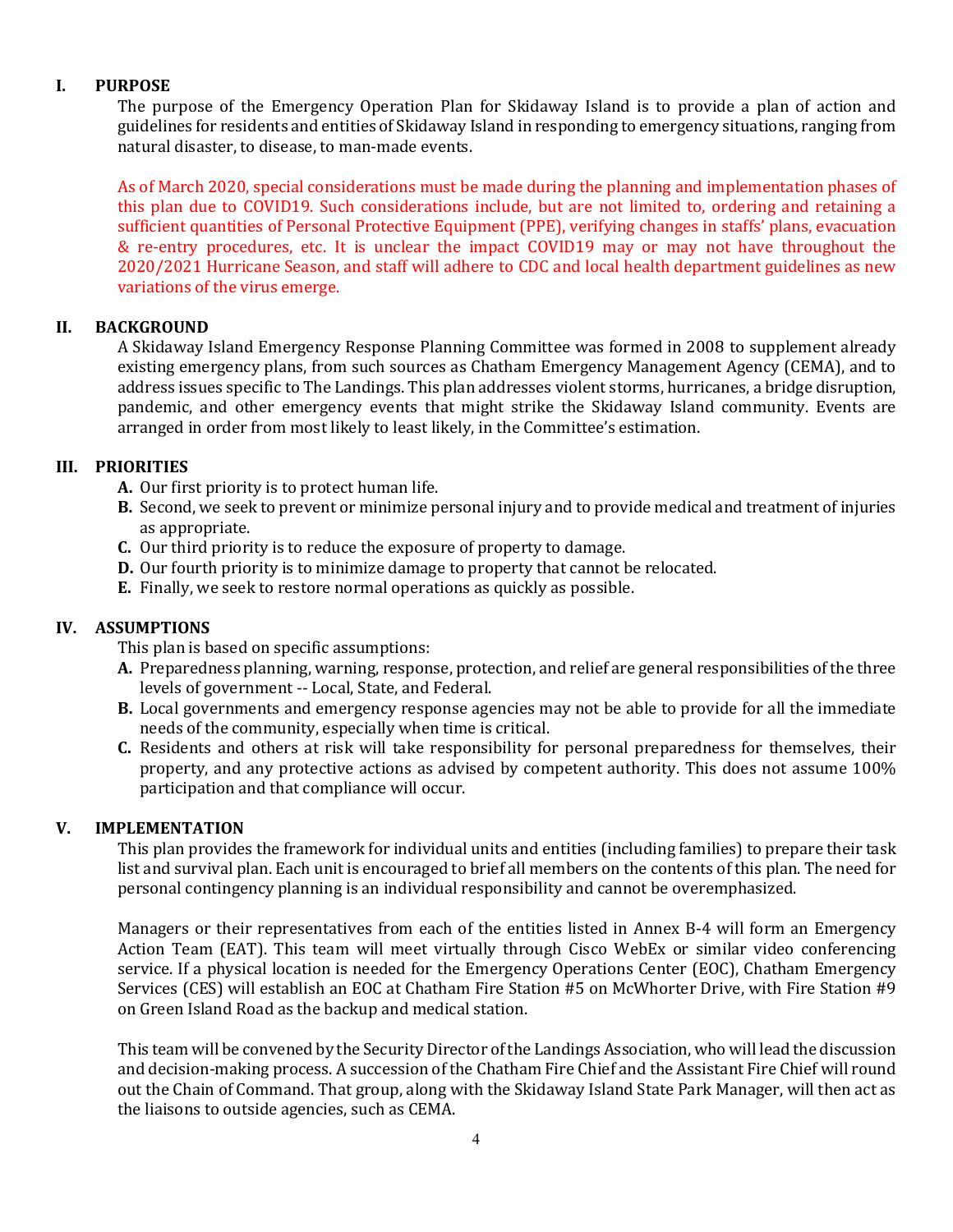#### **VI. EMERGENCY ACTION TEAM (EAT)**

The Emergency Action Team shall consist of a representative(s) of all entities on Skidaway Island. These entities are the following, and representatives are listed in Annex B-4

- **A.** The Landings Association (TLA)
- **B.** The Landings Club (TLC)
- **C.** The Landings Company (TLCo)
- **D.** Chatham Emergency Services (CES)
- **E.** Skidaway Island First Responders (SIFR)
- **F.** BrightView
- **G.** Utilities Incorporated
- **H.** Skidaway Island State Park
- **I.** Skidaway Institute of Oceanography
- **J.** The Marshes of Skidaway Island
- **K.** Thrive on Skidaway
- **L.** South Harbor
- **M.** Modena
- **N.** Green Island Road Property Owners
- **O.** The Village
- **P.** Churches and Social Groups; including Neighbors Helping Neighbors
- **Q.** Comcast/Xfinity

As part of this emergency plan, we will negotiate mutual aid agreements with the above organizations. Other organizations, such as the island's churches, may participate as appropriate to their situation and capability. The Emergency Action Team Roster is contained in Annex B-4.

#### **VII. PLAN ORGANIZATION**

This plan is organized into five annexes, with each addressing specific events or threats and providing response guidance.

#### **VIII. COMMUNICATIONS**

#### **A. Telephone**

Communications during emergency periods may be limited. Under ordinary circumstances, the telephone system is the most convenient means readily available to all. The Chatham County Police Department has access to an auto dialer system that can be used to call rapidly only those numbers in an affected area. Also, listed below are commonly used phone numbers. Other numbers and Internet sources may provide status reports and return-to-work information.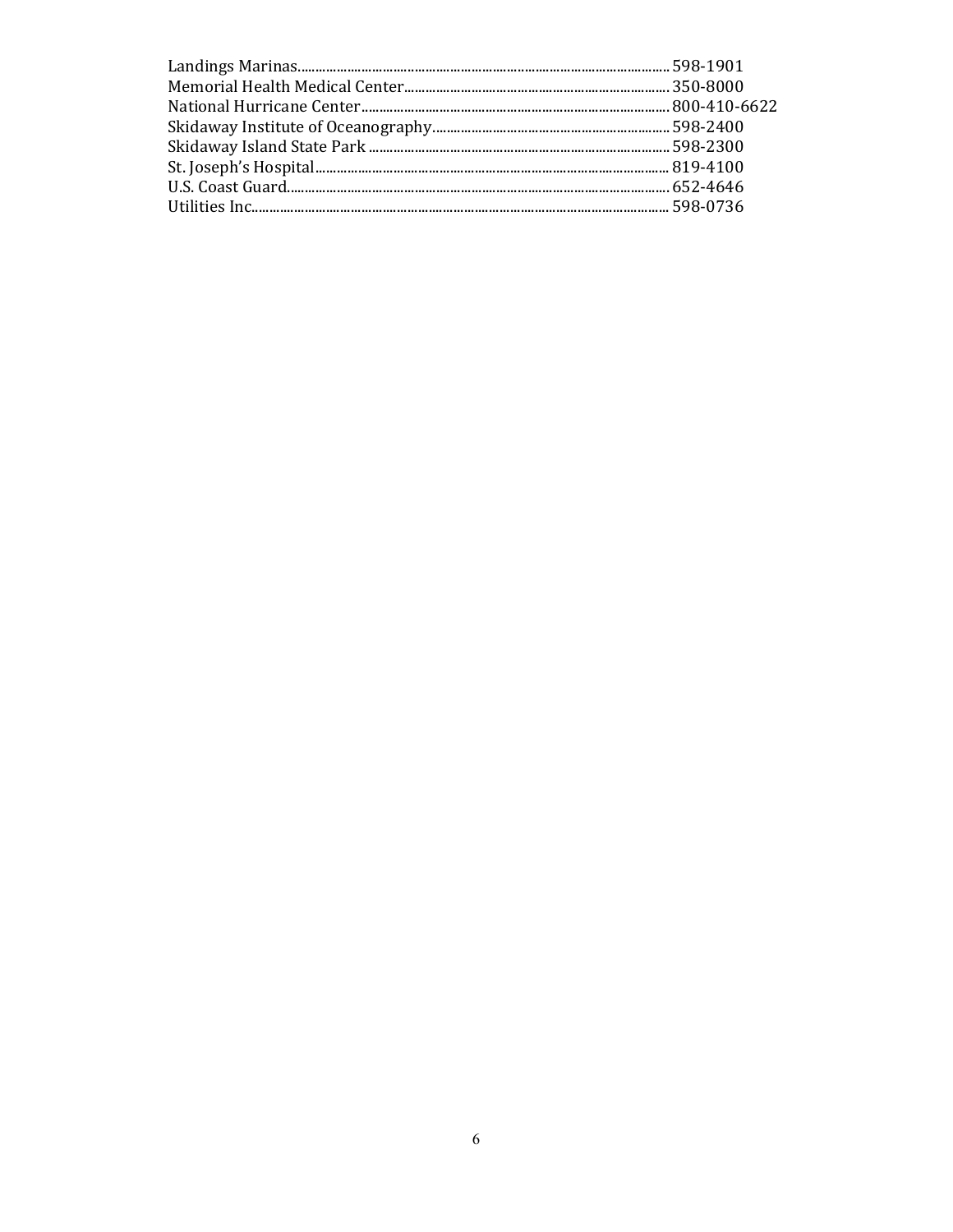#### **B. Electronic Communications**

The Landings Association operates a two-way radio network, used primarily for maintenance and security operations. This network consists of 12 portable radios, one base station, and one repeater/translator. A back-up system to support radio operation is available in the event of either a repeater or a power failure. Only selected portable units can use the backup or "talk around" network. Also, the Association has one 800MHz radio that can communicate with emergency response groups such as Chatham Emergency Management Agency (CEMA). First Responder volunteers have pagers that can be activated in case of emergency. Finally, Landings Security and Chatham Fire vehicles have Public Address systems that can be used.

#### **C. Internet/Email**

A link is located on The Landings Association homepage [\(www.landings.org\)](http://www.landings.org/) under "Emergencies" which provides useful information and other links regarding evacuation information. If an evacuation is necessary, the Association's Communications Department will post status notices on the website which will be updated as necessary with information pertinent to owners and staff throughout the storm/disaster period. The Association's Assistant General Manager coordinates answers to e-mail as necessary. Additionally, the Association maintains a list of e-mail addresses for most residents and can send e-mail bulletins rapidly. Messages also can go to the following e-mail lists: Landings boaters, Landings Club members, Landlovers, Skidaway Community Institute (SCI), a Skidaway Island contact list, and the emergency responder's on-island contact list.

#### **D. Smart911**

Smart911 is part of the Rave Alert system which are robust and powerful emergency notification systems which enable designated TLA staff to send text messages, emails, and pre-recorded telephone messages to thousands of residents simultaneously within seconds. Swift911 is an opt-in cloud-based mass notification program for Skidaway Island Residents. TLA staff provide instructions on how to opt-in to the various alerts, which include security, utility, traffic, general and emergency alerts, several times each year and at the beginning of the hurricane season (June 1). Swift911 is a powerful tool and heavily used by TLA staff during emergencies and when the community as a whole or large portion need to be notified of a situation or incident.

#### **E. Local Television Stations**

| Channel 3  | WSAV (NBC) |                                         |
|------------|------------|-----------------------------------------|
| Channel 9  |            | <b>WVAN</b> Georgia Public Broadcasting |
| Channel 11 | WTOC (CBS) |                                         |
| Channel 22 | WICL (ABC) |                                         |
| Channel 28 | WTGS (FOX) |                                         |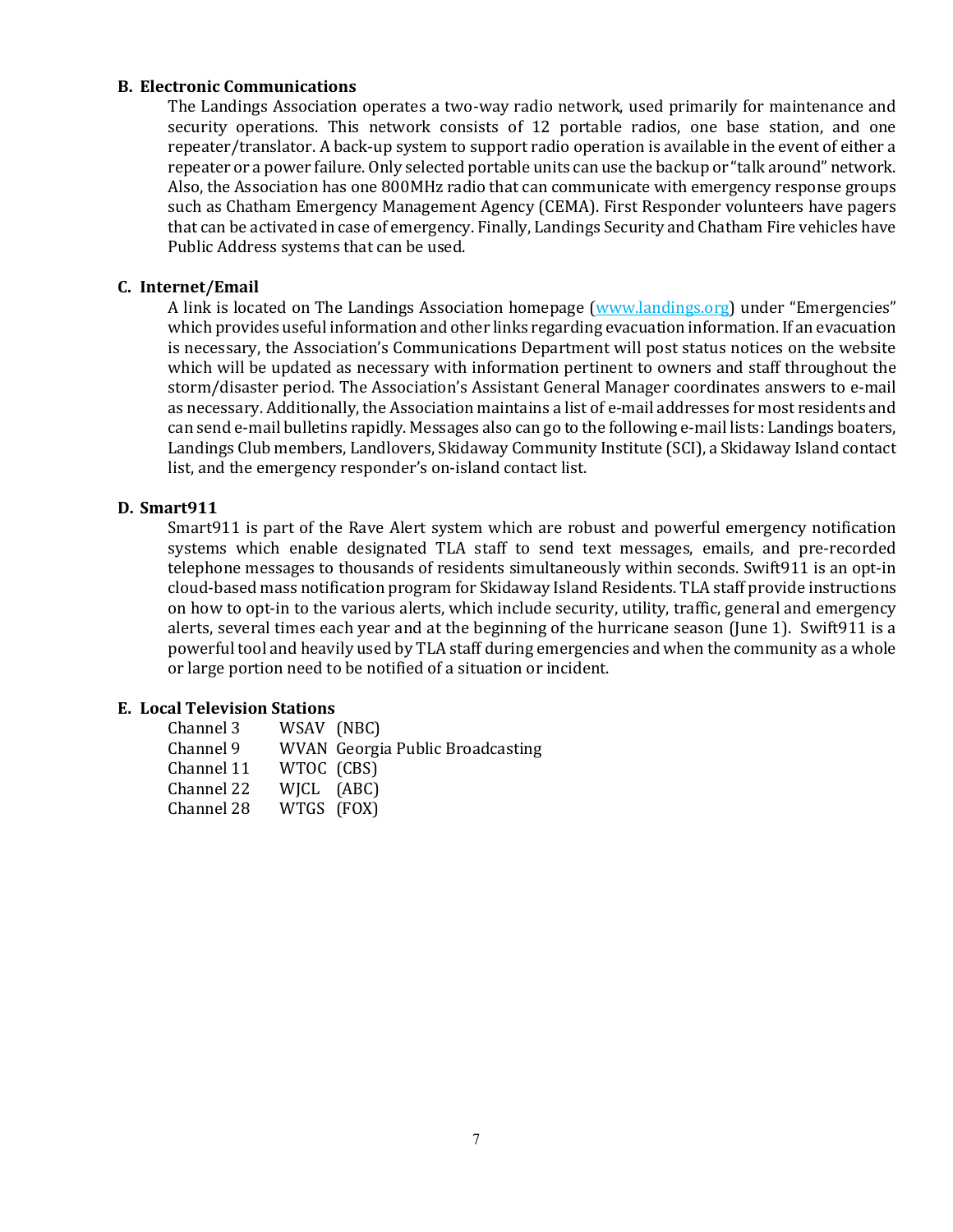#### **F. Radio Stations**

| Radio Stations (FM) |       | Radio Stations (AM)                     |      |  |  |  |
|---------------------|-------|-----------------------------------------|------|--|--|--|
| <b>KAWZ</b>         | 89.1  | <b>WBMQ</b>                             | 630  |  |  |  |
| <b>WSVH</b>         | 91.1  | WHHW                                    | 1130 |  |  |  |
| WEAS                | 93.1  | WSOK                                    | 1230 |  |  |  |
| <b>WQBT</b>         | 94.1  | WSEG                                    | 1400 |  |  |  |
| <b>WIX</b>          | 95.5  | WTKS                                    | 1290 |  |  |  |
| WAEV                | 97.3  | Peach State Radio (Public Broadcasting) |      |  |  |  |
| <b>WGCO</b>         | 98.3  | Albany                                  | 91.7 |  |  |  |
| <b>WYKZ</b>         | 98.7  | <b>Athens</b>                           | 91.7 |  |  |  |
| <b>WZAT</b>         | 102.1 | Augusta                                 | 90.7 |  |  |  |
| <b>WGCO</b>         | 103.1 | <b>Brunswick</b>                        | 88.9 |  |  |  |
| <b>WTYB</b>         | 103.9 | Carrollton                              | 90.7 |  |  |  |
| WLHH                | 104.9 | Columbus                                | 88.1 |  |  |  |
| WRHQ                | 105.3 | Demorest                                | 88.3 |  |  |  |
| <b>WFXH</b>         | 106.1 | Dahlonega                               | 89.5 |  |  |  |
| WUBB                | 106.9 | <b>Fort Gaines</b>                      | 90.9 |  |  |  |
| WXYY                | 107.9 | Macon                                   | 89.7 |  |  |  |
|                     |       | Savannah                                | 91.1 |  |  |  |

#### **IX. DEFINITIONS**

- **A. Small-Craft Advisory:** Sustained (exceeding 2 hours) weather and/or sea conditions either present or forecast, that are potentially hazardous to small boats. Hazardous conditions may include winds 20-38 mph (18-33 knots) and/or dangerous wave conditions.
- **B. Gale Warning:** Winds of 39-54 mph (34-47 knots) are expected.
- **C. Storm Warning:** Winds of 55-73 mph (48-63 knots) are expected.
- **D. Tropical Disturbance:** A moving area of thunderstorms in the tropics.
- **E. Tropical Depression:** An area of low pressure, with a counterclockwise circulation of clouds and winds up to 38 mph.
- **F. Tropical Storm:** Counterclockwise circulation of clouds and winds from 39-73 mph. The storm is assigned a name.
- **G. Hurricane:** When a tropical storm reaches winds of 74 mph or more, it is classified as a hurricane.
- **H. Advisory:** A method for disseminating hurricane and storm data to the public every six hours. Small craft warnings are released as necessary.
- **I. Special Advisory:** Warning given anytime there is a significant change in weather conditions or change in warnings.
- **J. Intermediate Advisory:** A method of updating regular advisory information every two to three hours as necessary.
- **K. Hurricane Watch:** Hurricane conditions may threaten your area within 36 hours.
- **L. Hurricane Warning:** A hurricane is expected to strike your area within 24 hours or less.
- **M. Tornado Watch:** Tornadoes and severe thunderstorms are possible in your area.
- **N. Tornado Warning:** Tornado detected in your area, TAKE SHELTER IMMEDIATELY.
- **O. Storm Surge:** The strong winds associated with hurricanes and tropical storms cause the sea level to rise above normal tidal heights, with giant wind-driven waves and strong, unpredictable currents, sometimes covering 50 miles.
- **P. Severe Thunderstorm:** Winds more than 57 mph or hail 3/4 inch or more in diameter.
- **Q. Severe Thunderstorm Watch:** Severe thunderstorms are possible.
- **R. Severe Thunderstorm Warning:** Severe thunderstorms have been sighted or indicated by radar.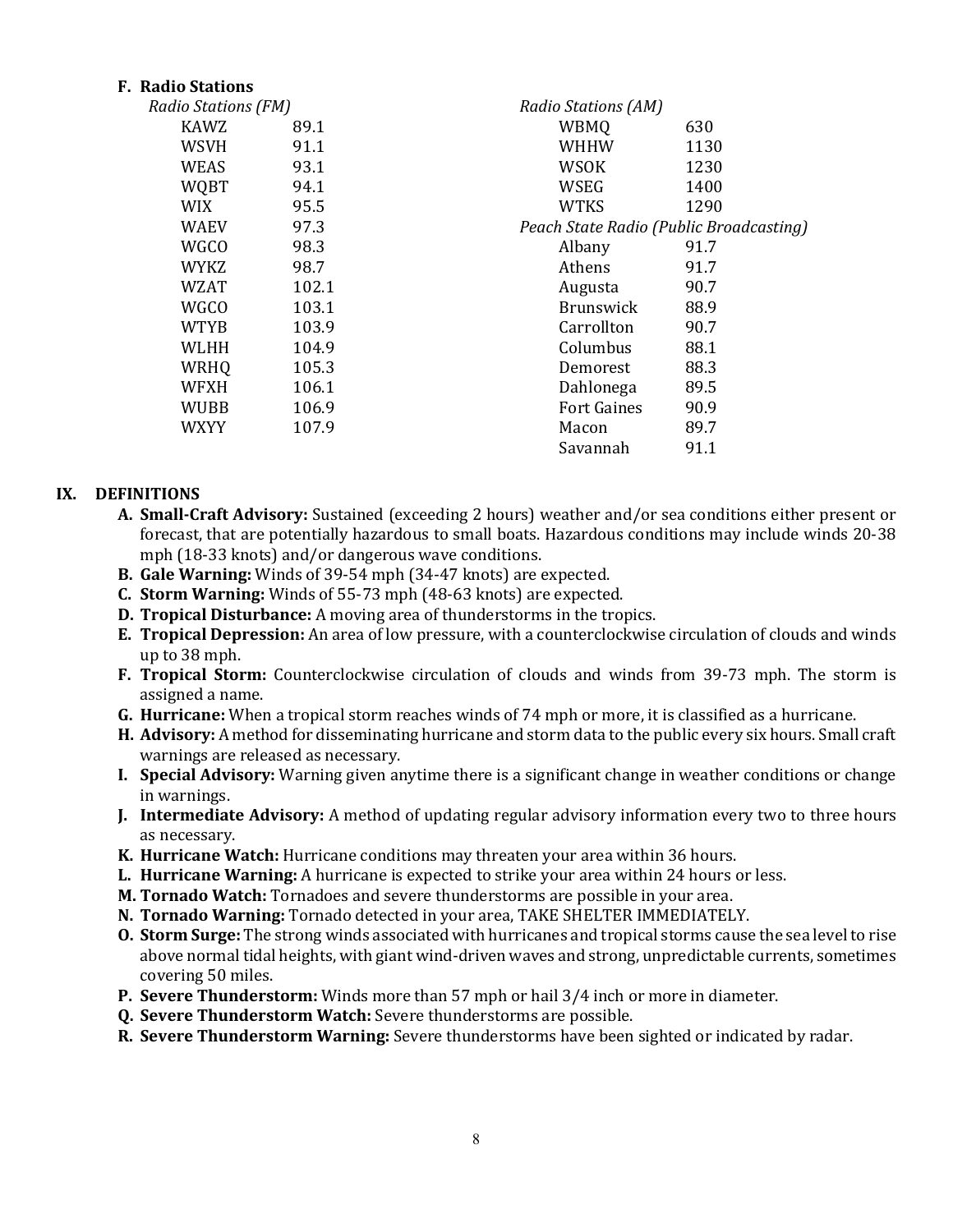#### **X. WARNING SIRENS**

CEMA has installed outdoor warning sirens near your home or business. These sirens are meant to provide a warning for people engaged in outdoor activities in the event of a tornado warning or other natural or manmade disaster that requires immediate public attention. The sirens will be activated and tested on the first Wednesday of every month at noon. In the event of inclement weather on the first Wednesday of the month, the test will be canceled.

**High Steady Wail for Three Minutes = Tornado Warning:** A tornado has been spotted on the ground in Chatham County or on radar by the National Weather Service (NWS).

**A high/low sound for three minutes** indicates some type of emergency has occurred or is about to occur that demands immediate attention such as flash floods or hazardous materials incident.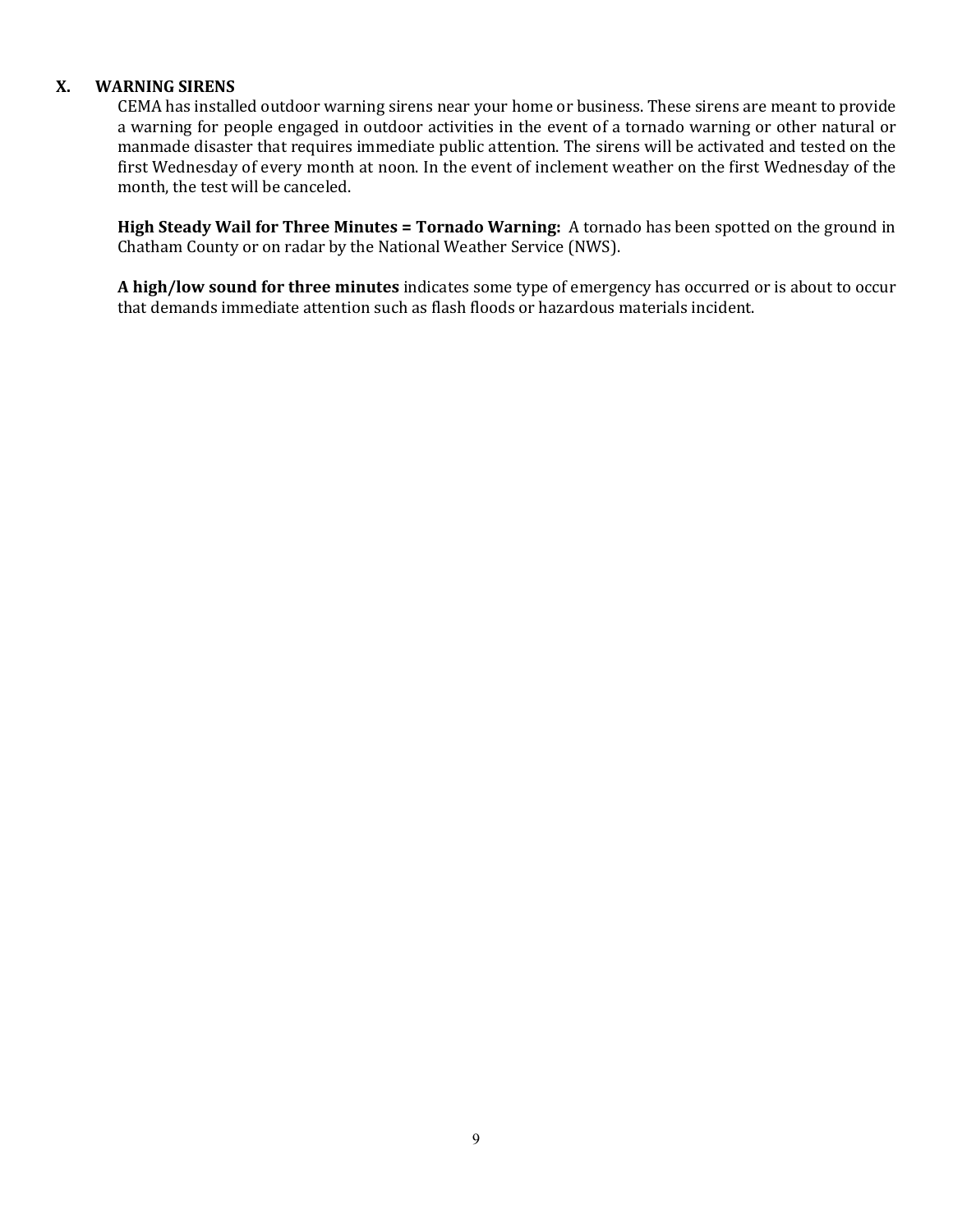# **ANNEX A VIOLENT STORMS**

#### **Introduction**

This annex describes violent storms that might impact Skidaway Island.

#### **Tornado**

- A. Tornadoes are frequently associated with hurricanes.
- B. Tornadoes may occur anywhere, at any time of the year, day or night. Frequency of occurrence is greatest from March through September, between the hours of 3 p.m. and 7 p.m.
- C. A tornado is a violently rotating column of air pendant from a thundercloud, usually recognized as funnelshaped vortex accompanied by a loud roar. Wind speed varies from about 50 to over 300 mph within the funnel.
- D. Tornadoes usually move from southwest to northeast at a ground speed of 25 to 40 mph. (Ground speeds of over 65 mph have been recorded.)
- E. Tornado paths average four miles in length but may reach 300 miles. Path widths average 300-400 yards but may exceed one mile.
- F. Waterspouts are tornadoes located over water.
- G. Seek cover by sheltered location, basement, inside/interior room (no windows) or in a ditch or covered culvert until the storm passes.
- H. Be alert for flying debris.

#### **Earthquake**

An earthquake is a sudden shaking of the earth caused by the breaking and shifting of rock beneath the earth's surface. Earthquakes can cause buildings and bridges to collapse, downed telephone and power lines and can produce fires and explosions.

- A. During an earthquake, you should:
	- 1. If indoors Take cover under a sturdy table or desk or against an inside wall and hold on. Stay away from windows, glass, outside walls, and anything that could fall, such as lighting fixtures and furniture.
	- 2. If in a public place Do not rush the doorway. Take cover and move away from display shelves.
	- 3. If in a vehicle Stop as quickly and safely as you can. Avoid stopping near or under buildings, trees, overpasses, or utility wires. Beware of road and bridge damage.
- B. Following an earthquake, you should:
	- 1. Listen to news reports and warning information.
	- 2. Stay off the streets.
	- 3. Stay away from damaged areas unless your assistance has been specifically requested.
	- 4. Stay away from beach areas, as earthquakes often generate dangerous waves.

# **Flood**

Flooding is often associated with a hurricane. Preparations for a flood are similar to those you would take in preparation for the arrival of a hurricane.

- A. In the event of flooding, you should:
	- 1. Stay away from floodwaters as they may be contaminated. Do not walk through moving water. If you must, use a stick to check the firmness of the ground in front of you.
	- 2. Do not drive into flooded areas.
- B. After the flood, you should:
	- 1. Avoid moving water. Be aware that areas where flood areas have receded may have left weakened roads and bridges.
	- 2. Stay away from downed power lines; report them to the power company and TLA Security.
	- 3. Continue to monitor safety advisories.
	- 4. Wash hands frequently. Dispose of food that has come in contact with floodwaters.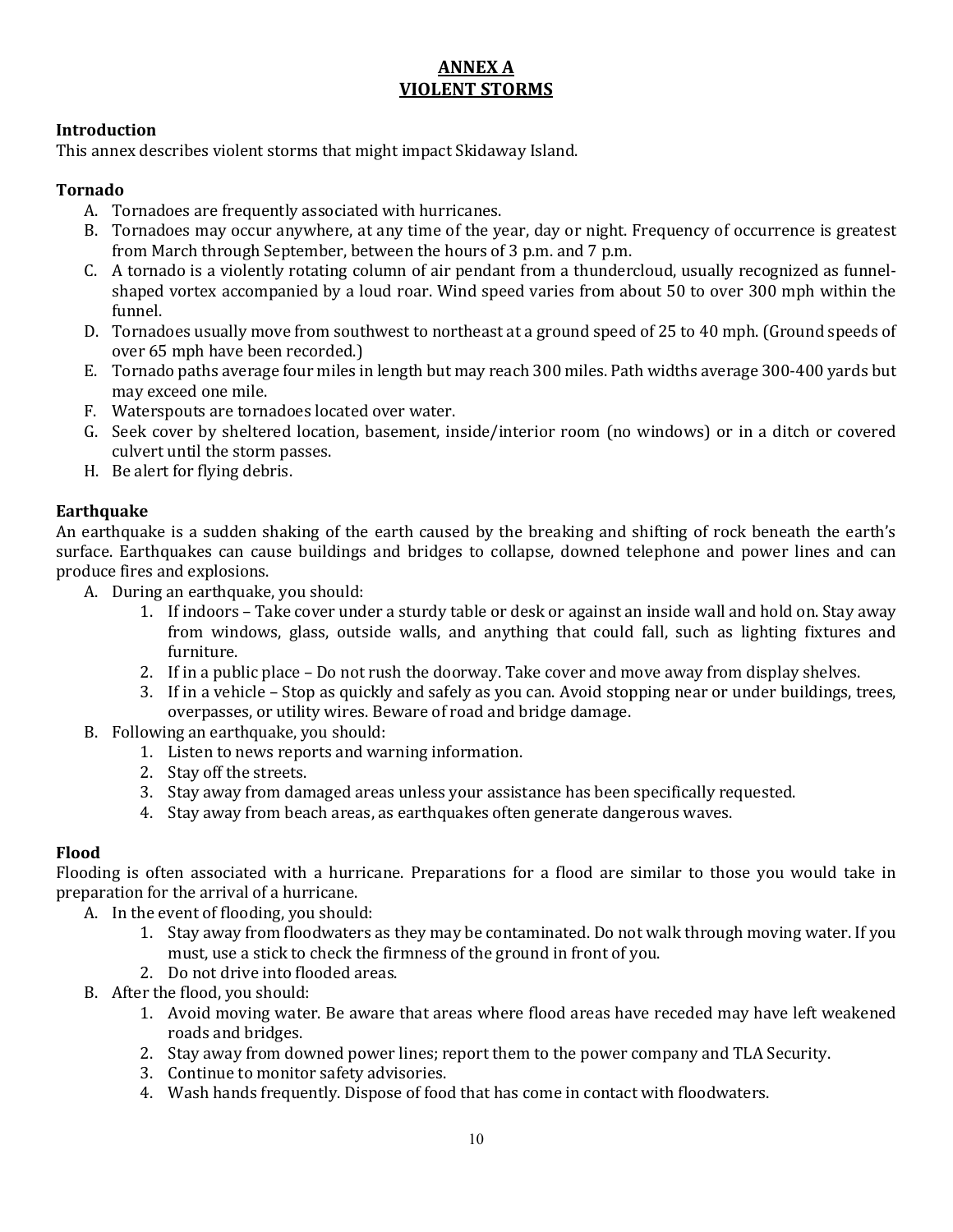#### **Lightning**

- A. When a thunderstorm threatens, get inside a home, a large building, or an all-metal (not convertible) automobile. Do not use the telephone except for emergencies.
- B. If you are caught outside, do not stand underneath a tall, isolated tree, telephone or light pole. Avoid projecting above the surrounding landscape. For example, don't stand on a hilltop. In a forest, seek shelter in a low area under a thick growth of small trees. In open areas, go to a low place, such as a ravine or valley.
- C. Get off or away from open water, tractors, and other metal golf, lawn maintenance and heavy, metal equipment or small metal vehicles, such as motorcycles, bicycles, golf carts, etc. Put down golf clubs and take off golf shoes (if equipped with metal spikes). Stay away from wire fences, clotheslines, metal pipes, and rails. If you are in a group in the open, spread out, keeping people several yards apart.
- D. The Landings Club has installed a lightning prediction system (ThorGuard) that will sound a steady 15 second siren when lightning is predicted in the area. If you hear the siren, you must seek shelter. The "all clear" signal is three five-second blasts of the siren. The sirens do not cover the entire community and may not always function as described above.
- E. Remember, lightning may strike several miles from the parent cloud. Precautions should be taken even though the thunderstorm is not directly overhead. If you are caught in a level field or open area far from shelter and if you feel your hair stand on end, lightning may be about to strike you. Drop to your knees and bend forward, putting your hands on your knees. Do NOT lie flat on the ground.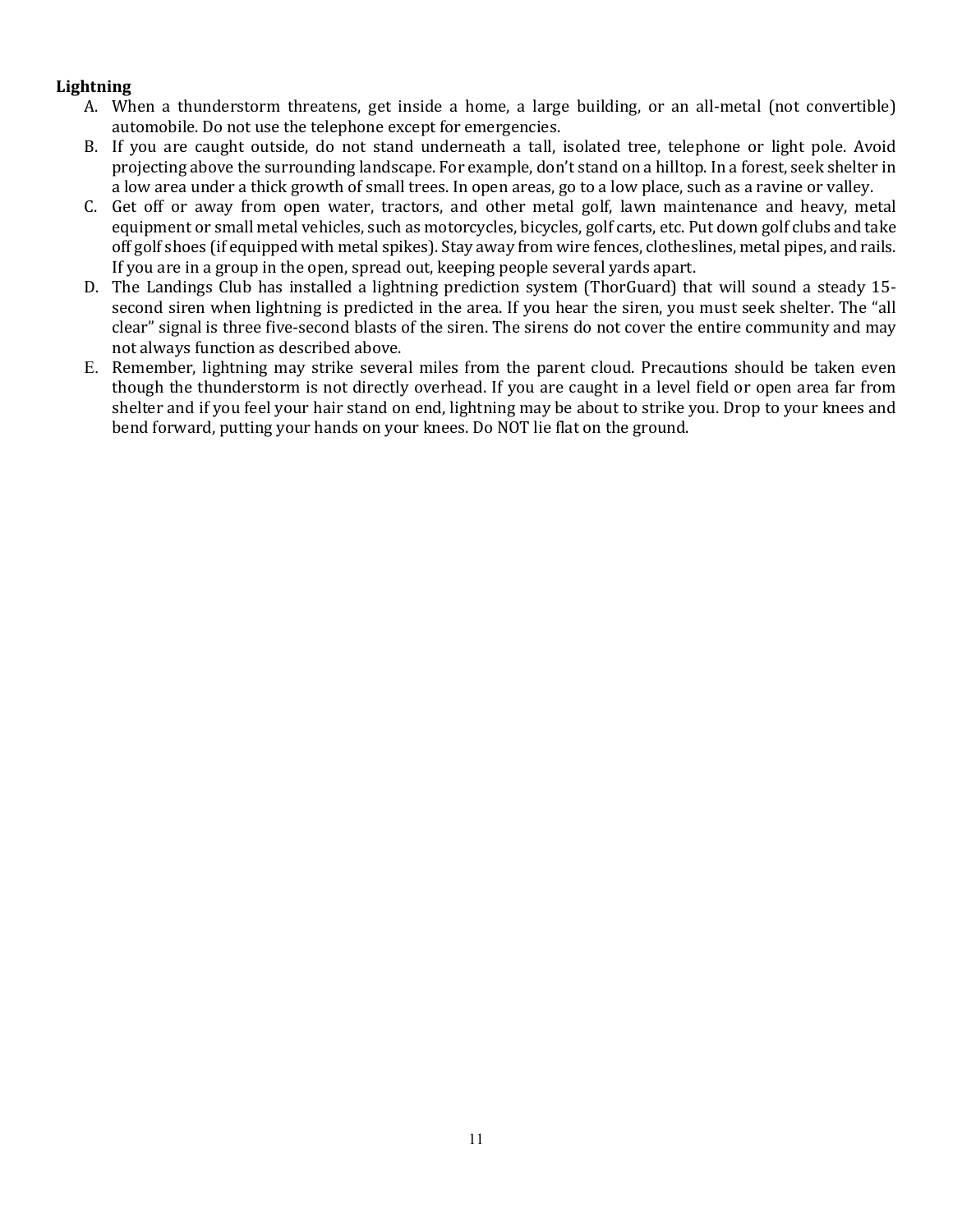# **ANNEX B HURRICANE**

## **Introduction**

A hurricane poses a potential threat to Skidaway Island. The actions/decisions listed in this plan are based upon the hurricane operating conditions (OPCONS) as defined in the Chatham County Emergency Operation Plan. This plan provides a comprehensive listing of those actions/decisions considered necessary to prepare for the destructive impact of a hurricane.

- A. The hurricane season is June 1 through November 30.
- B. Knowledge of procedures and preparatory planning is essential to minimize the losses that can result during hazardous weather.
- C. Tornadoes and lightning typically occur in the summer months and can cause considerable damage. These phenomena develop quickly with little or no warning.
- D. Local government and the Director of CEMA are responsible for maintaining the emergency communication and warning system within Chatham County.
- E. The County Commission chairperson and other appropriate elected officials coordinate the general release of public information.
- F. The decision to order an evacuation (mandatory or voluntary) from a stricken or threatened area is made by the elected/appointed officials of the County and municipalities in coordination with CEMA.
- G. The National Oceanographic and Atmospheric Administration and the NWS broadcast continuous weather information 24 hours daily. These broadcasts can be heard on the "Weather Band" of multi-band radio or special radios marketed as "Weather Receivers." Local television and radio stations provide status reports concerning conditions in our area. CEMA provides an e-mail alert on the Internet system to subscribers who register on the CEMA home page (www.chathamemergency.org)

#### **Hurricane Characteristics**

- A. A hurricane is technically classed as a storm of tropical origin with cyclonic wind circulation of 74 mph or greater. Rotation in the Northern Hemisphere is counterclockwise.
- B. Hurricane winds within the storm rotate about a calm center (known as the eye) of low atmospheric pressure. The eye averages 14 miles in diameter.
- C. Hurricane-force winds usually extend outward from the eye about 25-100 miles. The area of strong (gale force, 32 mph) winds may reach 500 miles in diameter.
- D. The early movement of a hurricane is usually westward, gradually curving to the northwest and north. Hurricanes originating in the Caribbean Sea and the Gulf of Mexico frequently curve around to the northeast as do Atlantic bred storms in the higher latitudes.
- E. Hurricanes' forward movement usually varies from 5 to 20 mph on westerly tracks. Ground speed normally increases as the track turns to the north or northeast. Ground speeds of 15-35 mph are not uncommon in the coastal area.
- F. Most hurricanes occur during the hurricane season extending from June through November. Hurricanes overall have an average life span of nine days, with a high averaging 12 days during August. Action along the coast may be composed of a combination of tide, storm surge, hurricane wave, and wind-driven waves.
- G. Abnormal high tides may cause an additional three to four feet above normal.
- H. Storm surge may cause an additional three to 18+ feet of rise in water level.
- I. Hurricane waves (rare) may add several more feet to the total rise in water level.
- J. Wind-driven waves, superimposed on the tide or storm surge, have very great erosive power and destructive impact on sea walls and other structures.
- K. Rainfall associated with a hurricane may easily average three to six inches. Greater rainfall may occur, depending on the intensity and ground speed of the system. The severity of flooding will depend on the total rainfall received, duration, topography, and degree of saturation.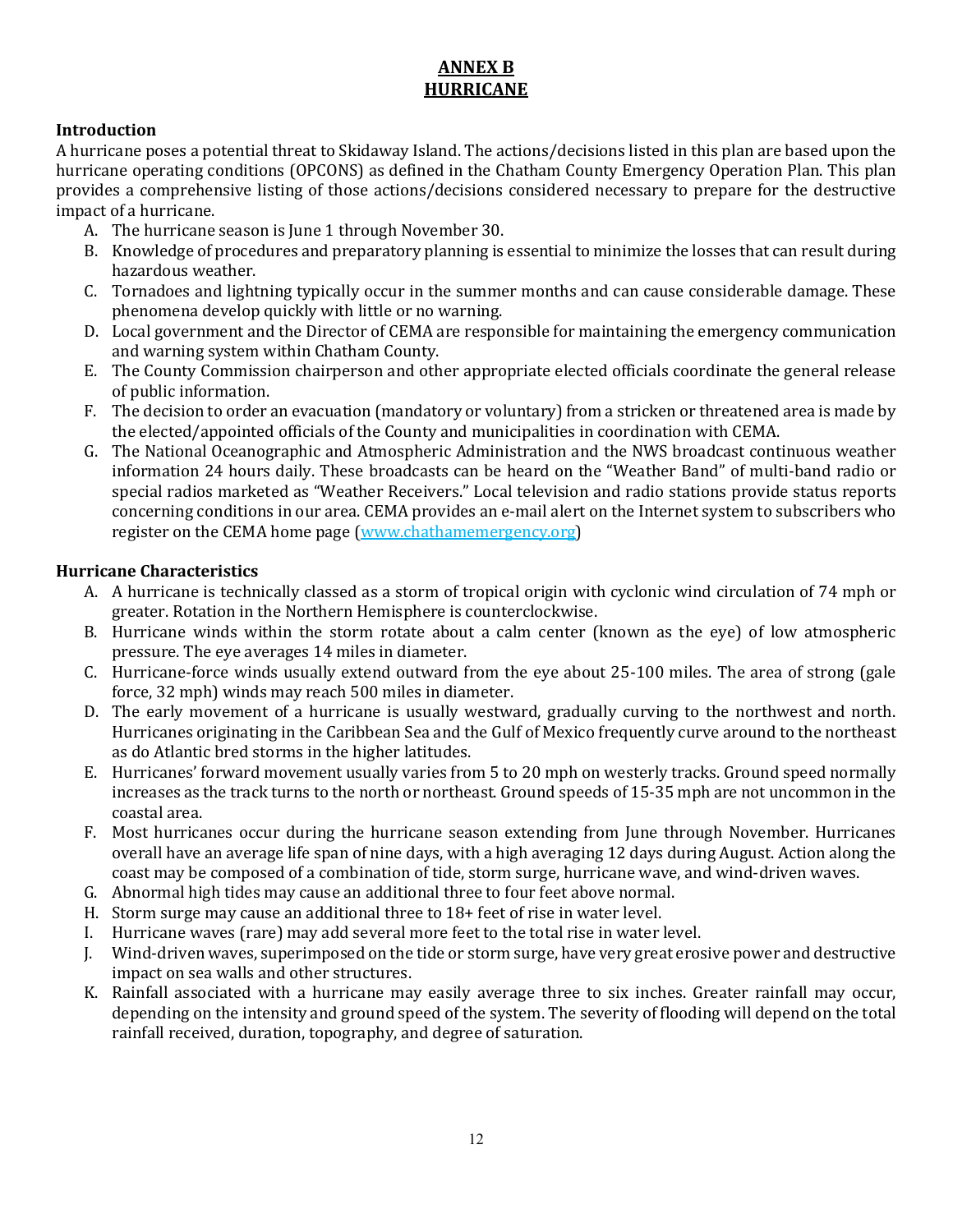#### **Saffir/Simpson Hurricane Scale**

| Category | Winds (MPH) | Surge (Feet)  |  |  |
|----------|-------------|---------------|--|--|
|          |             |               |  |  |
| 1        | 74-95       | $4 - 11$      |  |  |
|          |             |               |  |  |
| 2        | 96-110      | $11 - 17$     |  |  |
|          |             |               |  |  |
| 3        | 111-129     | 17-21.5       |  |  |
|          |             |               |  |  |
| 4        | 130-155     | 21.5-26       |  |  |
|          |             |               |  |  |
| 5        | $157+$      | $26 + -30.5+$ |  |  |

#### **Hurricane Operating Conditions**

Hurricane preparation and warnings are divided into five readiness conditions.

#### • **OPCON 5 – Normal Operations (Preparedness Phase)**

OPCON 5 is the routine operating level of the CEMA EOC during a hurricane season (June 1- November 30) when there is no direct threat from a tropical cyclone. Typical actions include reviewing and updating operational plans, developing Standard Operating Procedures (SOPs), and conducting training, exercises, public outreach, and education. Regular monitoring of the Atlantic Basin is conducted for tropical systems that may threaten coastal Georgia. When a threat is identified, Emergency Management partners work collectively to accomplish responsibilities identified in the CEMA Emergency Operations Plan.

#### • **OPCON 4 – Monitoring and Potential Impact within 120 Hours (Limited EOC Activation; Minimal Staff)** OPCON 4 is an advanced state of readiness qualified by the possible impact of a tropical cyclone within five days or 120 hours as represented graphically by the National Hurricane Center (NHC) forecast track error cone.

This condition is initiated when Chatham County is threatened by direct or indirect effects of a tropical cyclone. Indirect threats typically involve the influx of evacuees from a threatened state while direct threats refer to the arrival of tropical cyclone-related hazards such as storm surge, wind, tornadoes, and torrential rain. During OPCON 4, the virtual EOC will be limited activation with minimal staff; threat information will be disseminated to disaster partners and regional conference calls will be held with EMAs in threatened areas and/or neighboring states. Preparedness efforts will be coordinated with GEMA, NHC, NWS, and other local EMAs.

# • **OPCON 3 – Watch/Warning – Potential Impact within 72 Hours (Partial EOC Activation; Relevant Staff)**

OPCON 3 is the significant elevation of the threat posed by a tropical cyclone. During this condition, tropical cyclone-related hazards such as tropical-storm-force winds of 39 mph are forecasted to directly impact Chatham within 72 hours. During OPCON 3, the EOC will be partially activated with relevant staffing. The Landings Association has a position within Chatham County's EOC, and the designated TLA representative will respond as directed by CEMA's Director.

# • **OPCON 2 – Evacuation – Potential Impact within 48 Hours (Full EOC Activation)**

OPCON 2 is the operational level where multilateral protective actions are initiated. During this condition, actions are taken to support both inter- and intra-state evacuations and in preparation of the direct impact from a tropical cyclone. During OPCON 2, the EOC will be fully activated with necessary staffing; coordination of information from ESFs and to the EOC will be accomplished through each Primary Agency.

# • **OPCON 1 – Threat – Potential Impact with 24 Hours**

OPCON 1 is the most elevated level of operational preparedness. During this condition, protective action is taken in anticipation of the direct impact from a tropical cyclone.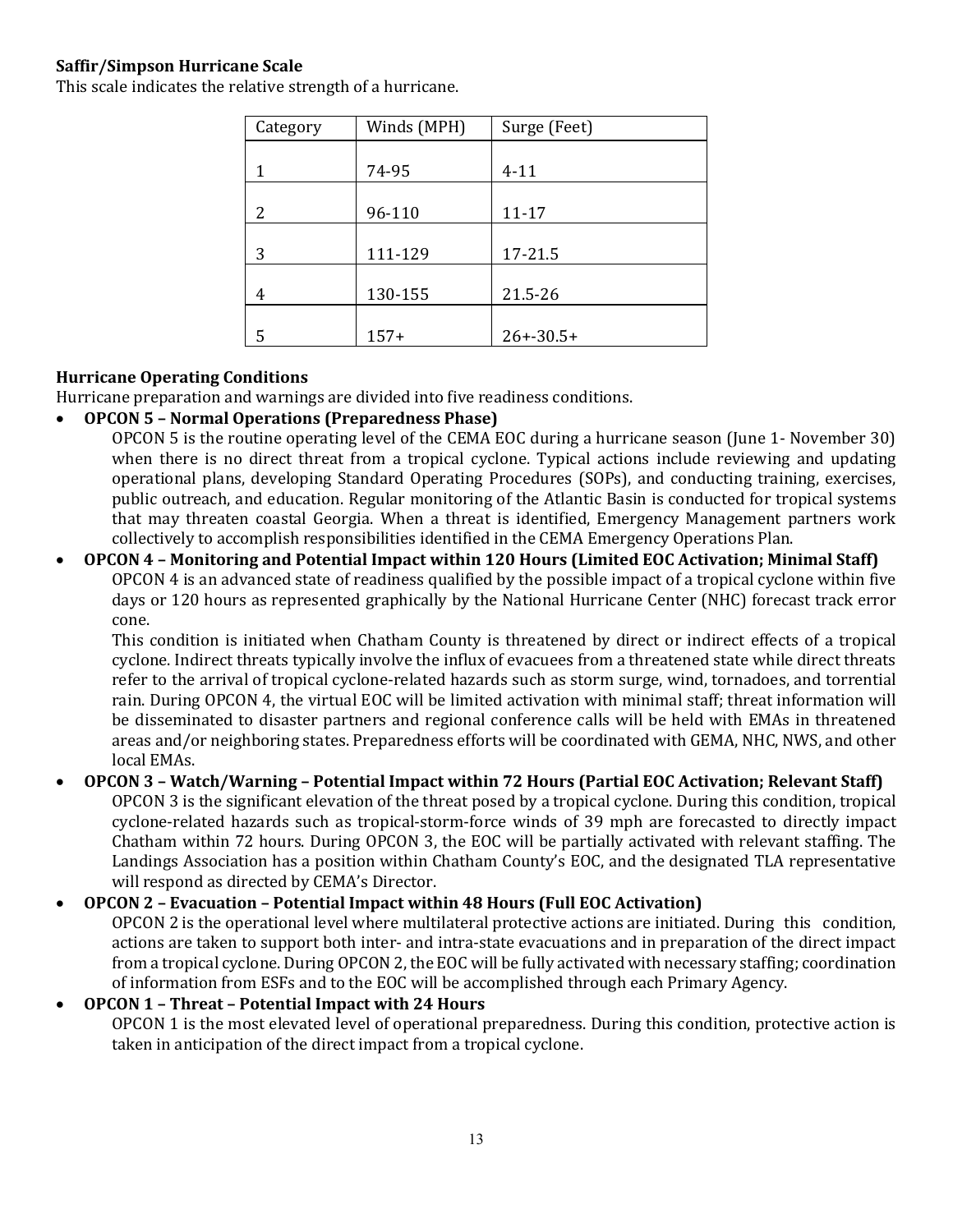#### **Concept of Operations**

The predicted arrival of a hurricane is the signal to initiate planned activities based on each entity's unique timeline.

- A. The Landings Association's Security Director will activate the EAT once CEMA declares Hurricane OPCON 4. Routine communications of the EAT will be through Swift911 and video conferencing.
- B. The initial EOC will be a virtual EOC through MS Teams or similar video conferencing service. All entities should report evacuation status to the EOC until the evacuation is complete or the storm or emergency has passed. As warranted, if a physical location is needed for the EOC, CES will establish an EOC at Fire Station 5 on McWhorter Drive.
- C. Once the storm or threat of a storm or emergency has passed, employees must contact their supervisor or the post-hurricane employee hotline for return to work instructions. The post-hurricane employee hotline will be determined and communicated in OPCON 2. Alerts will also be sent via Swift911 to all employees. In the event the storm strikes Chatham County, employees should monitor various media sources for information and gather at the designated location for information and possible work assignment. The Security Director for The Landings Association is responsible for keeping this plan current and coordinating with on-island entities and off-island agencies as necessary as well as coordinating all Landings Association emergency responses.

#### **Landings Community Impact Actions/Decisions**

The following chart summarizes actions and assigns responsibilities based on a timeline (TLA = The Landings Association; TLC = The Landings Club; PW = The Landings Association's Public Works Department; Marinas = The Landings Association's Marina; UIG = Utilities, Inc. of GA; CES = Chatham Emergency Services)

#### **Pre-planned Communications Releases**

- Pre-Storm (OPCON 3)
	-

Swift911/Internet:<br>"Tropical Storm/Hurricane *"Tropical Storm/Hurricane \_\_\_\_\_\_\_\_\_\_\_\_\_\_\_\_\_\_ may pose a threat to The Landings within 48-72 hours. Review your personal evacuation plan now. Tune to area radio and television stations for official information from Chatham County officials."*

- Evacuation General
	- Swift911/Internet:

*"A General Evacuation of The Landings is being recommended by local or state officials. Secure your home. Travel with care and follow advised routes. Tune to area radio and television stations for official updates and information on when to return."*

- Evacuation Mandatory
	- Swift911/Internet:

*"A Mandatory Evacuation order of The Landings has been issued by local or state officials. Secure your home. Travel with care and follow advised routes. Tune to area radio and television stations for official updates and information on when to return."*

• Return

Swift911/Internet:

*"The mandatory/general evacuation order of The Landings has been lifted by local or state officials. However, residents could experience significant delays due to downed power lines, tree limbs, and other debris. Residents may also encounter interruptions in electrical power, and water and phone service."*

#### **Personal Preparation Actions**

This is a list of actions that should be taken by individuals for their own convenience and safety. This list is not allinclusive, but rather a general guideline for your use.

- A. Advance precautions in and around your home:
	- 1. Trim dead wood from trees. Determine where to store pool/patio furniture and exterior decorative items. **OPCON 5**
	- 2. Secure loose rain gutters and downspouts. **OPCON 5**
	- 3. If shutters do not protect windows, stock plywood or pressboard, nails and masking tape, which can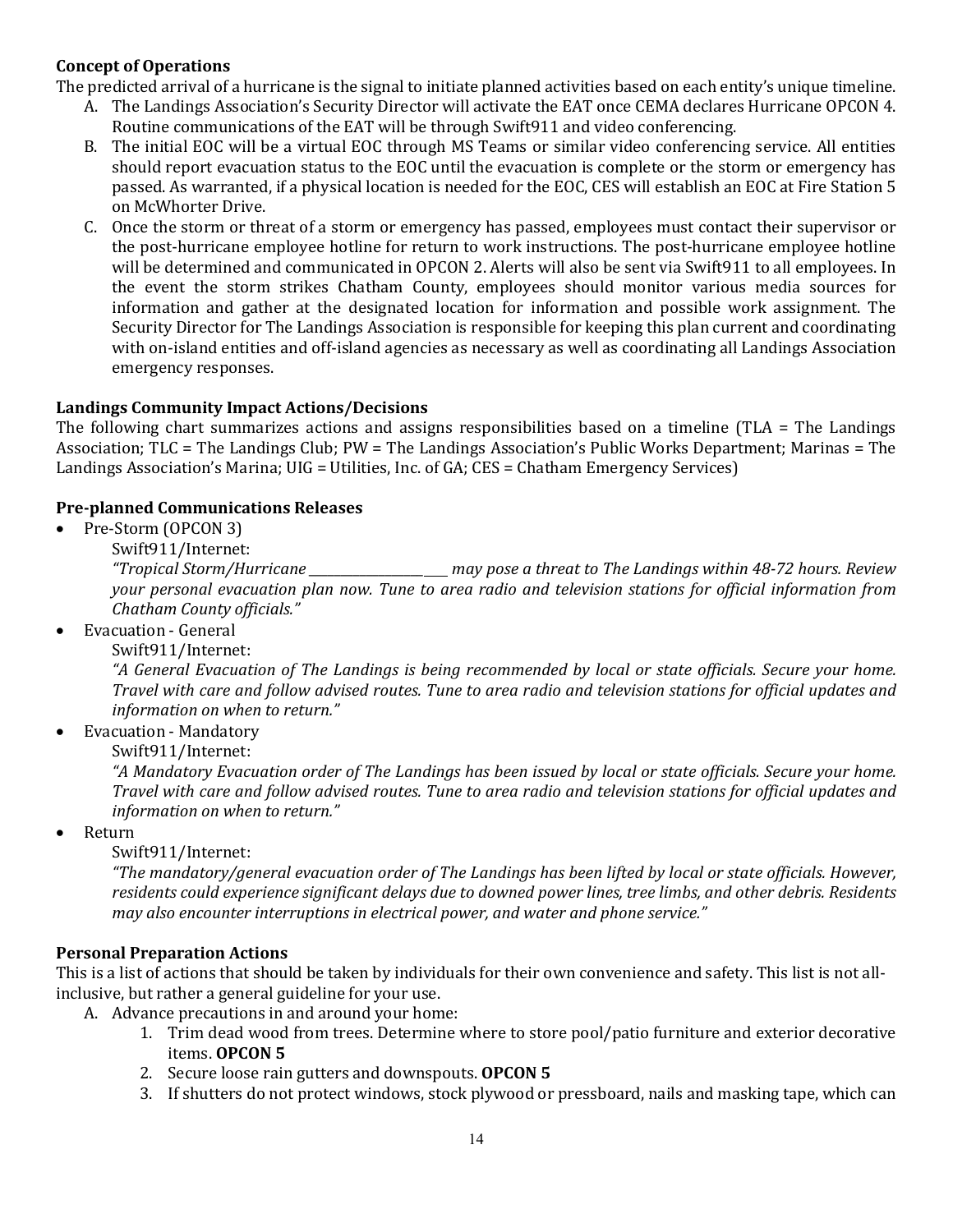be used to protect windows. **OPCON 5**

- 4. Take an inventory of your personal property for insurance purposes and store the inventory in a waterproof place. Consider a safe deposit box at your bank. **OPCON 5**
- 5. Review insurance policies and take advantage of flood insurance, making sure that you are covered for both wind and water damage. **OPCON 5**
- 6. Keep the family car in good repair, carry emergency parts in the automobile, and keep the gas tank full. **OPCON 5**
- 7. Assemble a hurricane survival kit and store it in a convenient location. Contents of a survival kit are listed at the end of this section. This same kit may also be your survival kit in the event of any other emergency, ranging from bridge failure to quarantine. Items in the kit should be refreshed annually. This kit should include food and water for at least two weeks per person. **OPCON 5**
- 8. Prepare a Family Communication Plan. Your family may not be together when disaster strikes, so plan how you will contact one another and review what you will do in different situations. Your plan should include the following: **OPCON 5**
	- a. An out-of-town contact name, telephone number, and email address
	- b. The name, date of birth, social security number, and medical information of each family member
	- c. A listing of places you spend the most time (work, school, daycare, etc.). Include the address, telephone number, and evacuation locations (where specified).
	- d. A listing of doctors and insurance policies, with policy numbers and contact numbers
- B. Local authorities officially will advise by television, radio, and other media when specific areas should be evacuated, and which American Red Cross Shelters will be opened and staffed. You do not have to wait for the official announcement to leave. If your area is under a mandatory evacuation order, you should:
	- 1. Act immediately, if possible. Do not get marooned.
	- 2. Store perishables Take reasonable amounts of non-perishable food.
	- 3. Turn off appliances not needed or in service. Leave refrigerator on as long as possible.
	- 4. Lock your home.
	- 5. Travel with care, leave early and follow recommended routes. Stay away from low lying areas. Avoid obstructions, wires, and downed trees. Keep listening to the radio.
	- 6. Keep a portable radio, flashlight, and valuables with you.
	- 7. Pack medicines, baby foods, diapers, and personal hygiene needs and bring them with you.
	- 8. Bring bedding. None will be immediately available in the shelter.
	- 9. Bring a change of clothing for each person.
	- 10. Do not bring alcoholic beverages, pets, or firearms to a shelter. You will not be admitted.

#### **Basic Emergency Survival Kit**

The following items should be contained in your basic hurricane survival kit. This same kit can be used for survival in other emergencies.<br>• Water - one ga

- Water one gallon of water per person per day for at least two weeks for drinking and sanitation
- Food at least a two-week supply of nonperishable food
- Battery-powered or hand-crank radio and an NOAA Weather Radio with tone alert and spare batteries
- Plain Old Telephone System (POTS) Phone: Old-fashioned phone that plugs into the phone jack and does not need power to work, unlike cordless phones
- Flashlight with extra batteries
- First Aid Kit
- Whistle to signal for help
- Dust mask to help filter contaminated air and plastic sheeting and duct tape to shelter in place
- Moist towelettes, garbage bags, and plastic ties for personal sanitation
- Wrench and pliers to aid utility turn off
- Can opener for food
- Local maps
- Prescription medications and glasses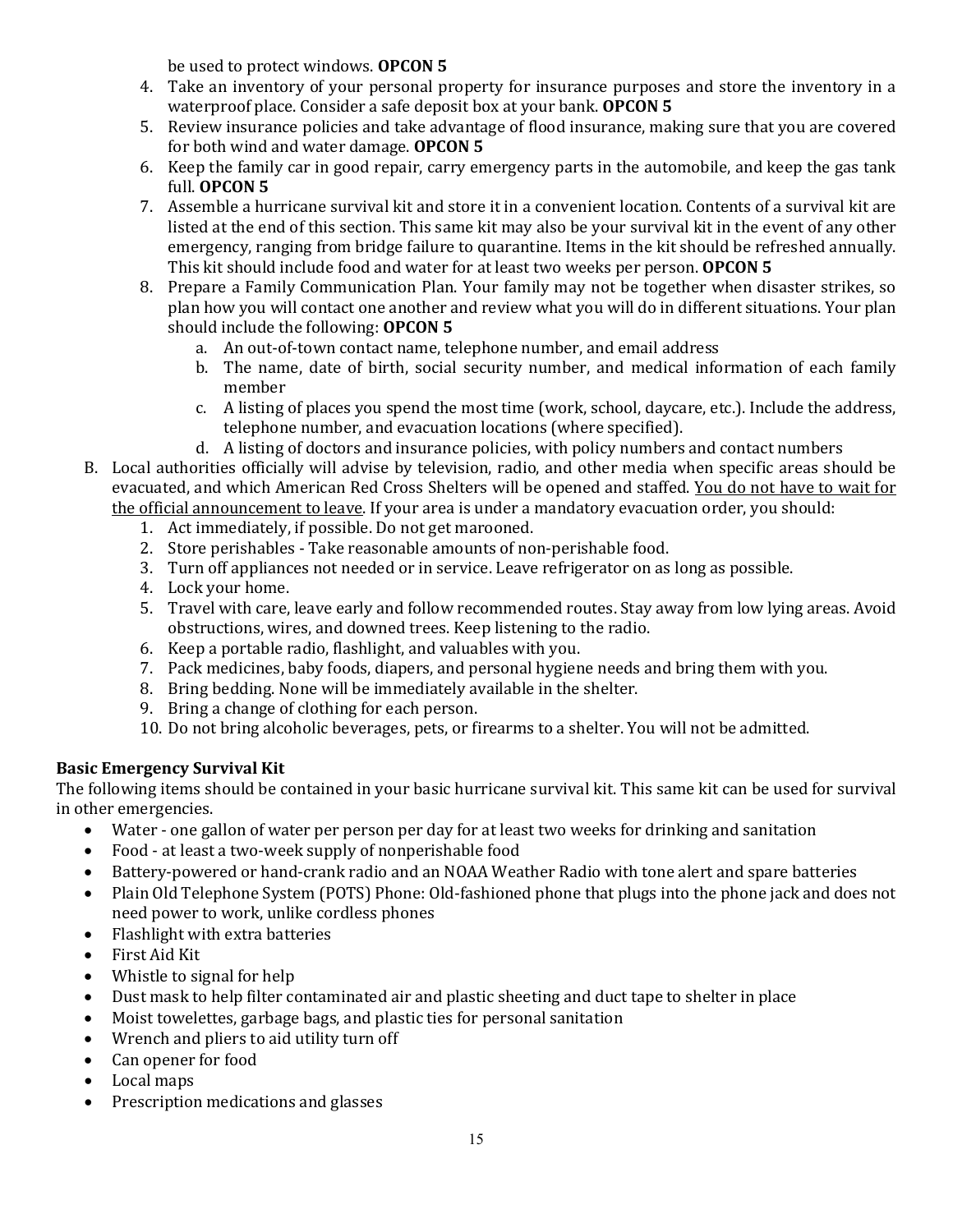- Infant formula and diapers<br>• Pet food and extra water fo
- Pet food and extra water for your pet
- Family documents, insurance policies, identification, and bank account records in a waterproof container
- Cash or traveler's checks and change
- Emergency reference material First Aid book, etc.
- Sleeping bag one for each person
- Change of clothing including long sleeves, long pants, and sturdy shoes
- Household bleach (not scented, color safe, or with additives) and a medicine dropper. Use one part bleach to nine parts water to disinfect or 16-drops to the gallon of water.
- Fire extinguisher
- Matches in a waterproof container
- Feminine supplies and personal hygiene items
- Mess kits, paper cups, plates, towels, and plastic utensils
- Paper and pencil
- Books, games, and puzzles or other activities for children

#### **Critical Work Force (CWF)**

- A. A small team from each entity or department will make up the reentry team that will assess damages, triage recovery efforts. Members of this team will have Critical Workforce Re-Entry Permits issued by GEMA. The list of initial reentry members will be updated annually by the SECURITY DIRECTOR and included in this plan. Other employees should monitor media sources and communications by TLA via Swift911 and/or email and voice recordings for return to work instructions. Federal, state, and local authorities will be tasked with monitoring and allowing residents to return. Residents will be advised to monitor media sources, The Landings Association's website [\(www.landings.org\)](http://www.landings.org/), TLA's official Twitter account, TLA's Swift911 Alerts, and TLA emails for official announcements.
- B. Priorities upon reentry generally will be:
	- 1. Access to the area, clearing main roads
	- 2. Status of utilities (sewer, water, electric, and gas)
	- 3. Establish coordination center
	- 4. Debris removal
	- 5. Individual lot/home clean-up and debris removal
	- 6. Restore normal operating hours
	- 7. Insurance claims
- C. Debris removal may be limited by the availability of contractor resources, weather, fuel, and hours of daylight. A curfew may become necessary to keep uninvited persons off the island. Local law enforcement will be used to aid in the security of the area.
- D. The Critical Work Force will be designated as Phase-2A and Phase-2B. Phase-2A will return to work immediately upon CEMA's authorization for Phase 2 or above re-entry.
- E. Phase-2B re-entry personnel will primarily be comprised of Community Development staff members, and others designated by the General Manger or their designee. Phase-2B re-entry will be determined by Phase-2A triage efforts and ability for Phase-2B Critical Workforce members to return to work.
- F. It is impossible to provide in-depth detail for this phase until on-scene assessments can be made.
- G. All employees should monitor media sources to learn of return to work schedules. In the event, a storm strikes Chatham County, Landings Association employees should gather at the Walmart/Home Depot Parking lot at exit 104 off Interstate 95 for information and possible work assignment.
- H. Vehicle passes may be used to verify that the drivers of the vehicle are authorized to be in the area. CWF personnel will be allowed entry once an area has been cleared by search and rescue and utility survey crews.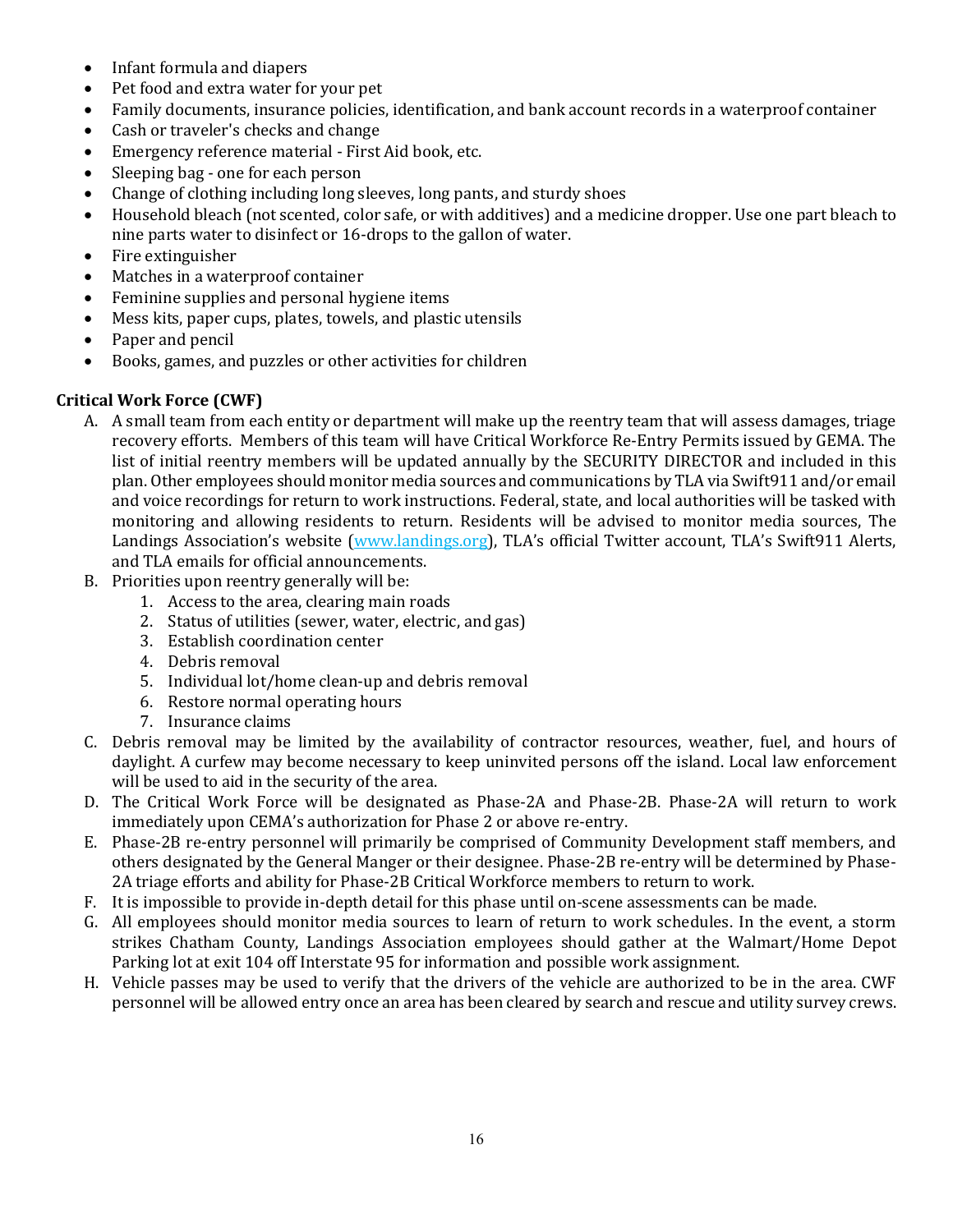#### **Street Clearing Priority (Per Chatham County's Plan)**

#### **PRIORITY ONE**

| STREET/ROAD      | <b>FROM</b>            | T <sub>0</sub>   |  |  |
|------------------|------------------------|------------------|--|--|
| Diamond Causeway | Skidaway Island Bridge | Main ACF         |  |  |
| Tidewater Way    | Main ACF               | Landings Way     |  |  |
| Landings Way N   | Tidewater Way          | Wiley Bottom Rd. |  |  |
| Landings Way S   | Tidewater Way          | Delegal Rd.      |  |  |
| Landings Way N   | McWhorter Dr.          | Water Well Nr 1  |  |  |
| Delegal Rd.      | Landings Way S         | Water Well Nr 3  |  |  |
| Landings Way N   | McWhorter Dr.          | Shellwind Dr.    |  |  |
| Yam Gandy Rd.    | <b>Beginning</b>       | End              |  |  |
| Westcross Rd.    | Beginning              | End              |  |  |
| Shellwind Dr.    | <b>Beginning</b>       | End              |  |  |

#### **PRIORITY TWO**

| Landings Way N          | Wiley Bottom Rd. | Bartram Rd |  |  |
|-------------------------|------------------|------------|--|--|
| <b>Priest Landings</b>  | Beginning        | End        |  |  |
| Landings Way S          | Delegal Rd.      | Marina     |  |  |
| Peregrine Crossing      | Beginning        | End        |  |  |
| Franklin Creek Rd.      | Beginning        | End        |  |  |
| Log Landings Rd.        | Beginning        | End        |  |  |
| Dame Kathryn            | Beginning        | End        |  |  |
| Wiley Bottom Rd.        | Beginning        | End        |  |  |
| Tidewater               | Landings Way     | End        |  |  |
| Little Comfort Rd.      | Beginning        | End        |  |  |
| Romerly Rd.             | Beginning        | End        |  |  |
| Bartram Rd.             | Beginning        | End        |  |  |
| Mercer Rd.              | Beginning        | End        |  |  |
| Middleton Rd.           | Beginning        | End        |  |  |
| Saltwater Way and Court | Beginning        | End        |  |  |

#### **PRIORITY THREE**

Secondary streets and Roads off major streets listed above.

#### **Return and Reentry**

Once the appropriate official issues the order to evacuate Skidaway Island, certain actions will be required to close the business operations and establish a coordination center for continuity. The plan is to reserve rooms in predesignated areas. The designated areas will be determined by the General Manager, or a designated person, and determined by several various, which may include the storm's strength, projected path, etc. Designated areas may include local hurricane rated hotels, or hotles in Statesboro, Macon, Dublin or Atlanta, or other areas as deemed appropriate. TLA's Emergency Management Team (TLA-EMT) will evacuate to the designated site as agreed upon during OPCON 3. TLA-EMT will establish temporary operations at the designated site until the Savannah area is cleared and ready to accept returnees. In the event the general "all clear" is given for Savannah, but Skidaway Island remains under an evacuation order or Phase 2 reentry, Emergency Management Team will relocate to the Savannah area as warranted.

#### **Contact Point and Operations**

Landings Association employees returning to the Savannah area from their evacuation location should monitor their email and text messages as status reports and work information will be sent via Swift911 Alerts and/or text message. The CWF will be the first to reenter once the utility and public safety crews have cleared the area. Next, the CWF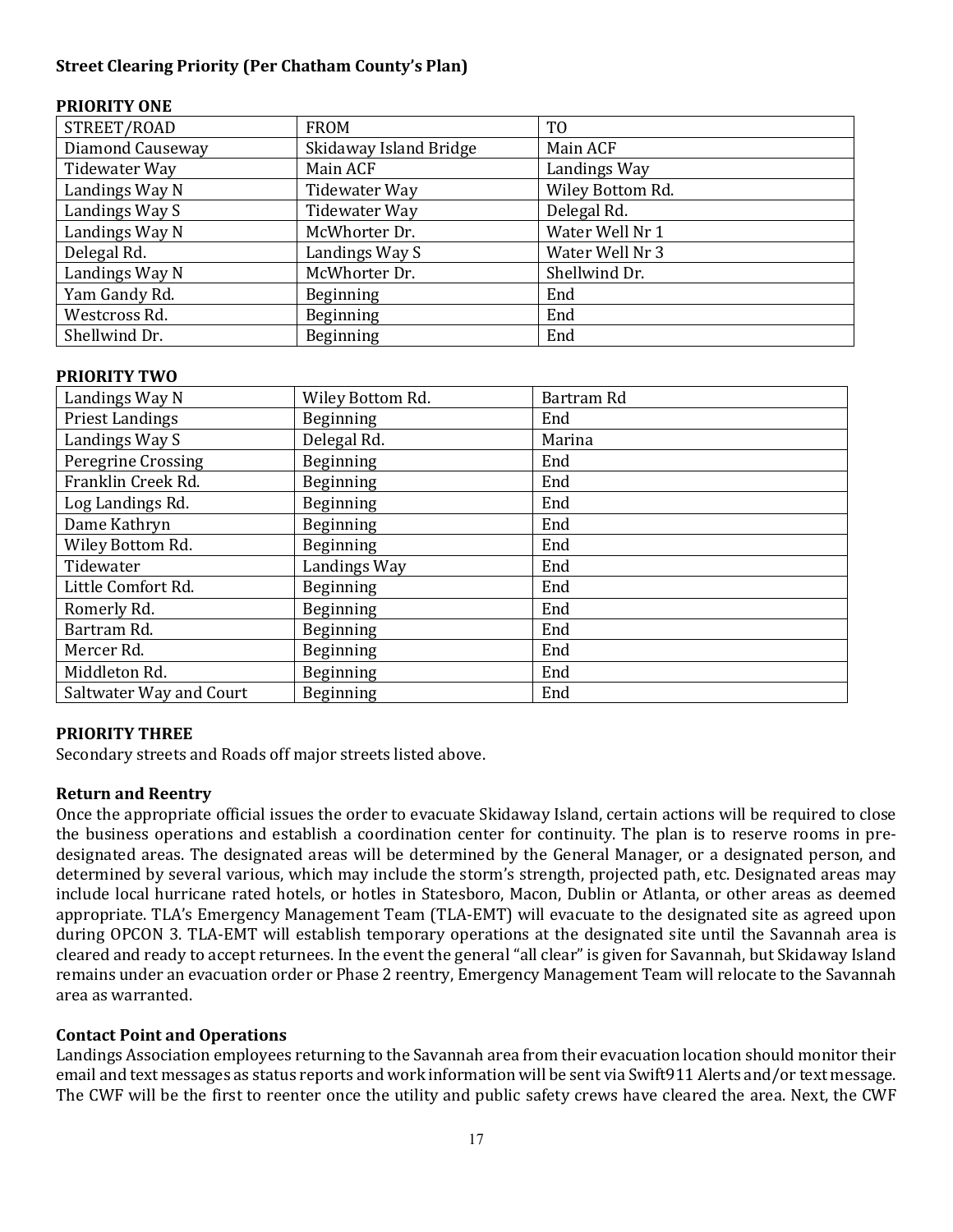Phase 2A members will survey the area to determine needs and priorities for clean-up. Once Skidaway Island is open, and debris clearing and clean-up operations begin, residents will be allowed to reoccupy their homes. Since Skidaway Island is on the extreme eastern end of Chatham County and debris could be blocking access to the island, it might take a long time before Skidaway Island is cleared for return. It is important that utility systems and fire protection return to operating status early in this stage of recovery.

#### **Other Resources**

Review CEMA's Operating Plans, www.chathamemergency.org/preparedness/hurricanes.php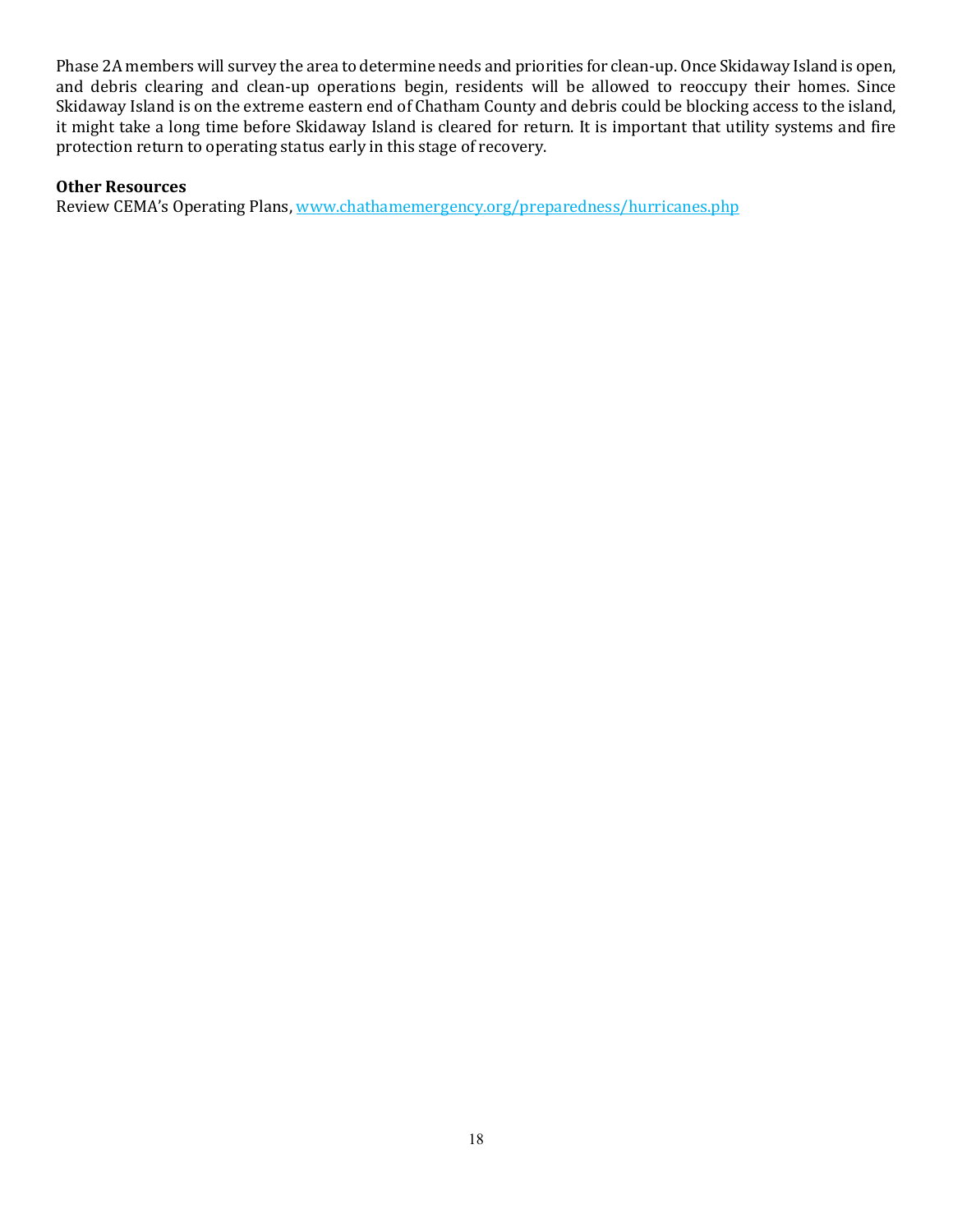# **ANNEX B-1 TASK MATRIX**

| <b>OPCON</b><br>FIVE > 120<br>Hrs. | <b>TASK</b>                                                                                             | <b>ASSIGNED</b><br>T <sub>0</sub> | <b>HOURS RQR'D.</b> | <b>STAFF</b><br>RQR'D. | <b>STATUS</b> | <b>REMARKS</b>                                                                                                          |
|------------------------------------|---------------------------------------------------------------------------------------------------------|-----------------------------------|---------------------|------------------------|---------------|-------------------------------------------------------------------------------------------------------------------------|
| MAY                                | Review Emergency Operations Plan and Rosters;<br>Update as Needed                                       | ALL                               | 1                   | All                    |               |                                                                                                                         |
| MAY                                | <b>Update Emergency Rosters</b>                                                                         | HR                                | 2                   | $\mathbf{1}$           |               |                                                                                                                         |
| MAY                                | <b>Update Emergency Compensation Policy</b>                                                             | HR                                | $\mathbf{1}$        | $\mathbf{1}$           |               |                                                                                                                         |
| MAY                                |                                                                                                         | ALL                               | 0.5                 | All                    |               |                                                                                                                         |
|                                    | Identify Critical Items for Evacuation<br>Verify and Identify RED DOT mission-critical files to         |                                   |                     |                        |               |                                                                                                                         |
| MAY                                | be evacuated. Nightly backups of essential files and<br>offsite storage verified.                       | MANAGER                           | $\mathbf{1}$        | 5                      |               | Refer to Evacuation Critical Items<br>List                                                                              |
| MAY                                | Review and Update Media Scripts                                                                         | CCO                               | $\mathbf{1}$        | $\overline{c}$         |               |                                                                                                                         |
|                                    | Update Hurricane Plan on website and in phonebook                                                       | CCO                               | 2                   | $\mathbf{1}$           |               |                                                                                                                         |
| MAY                                | Initiate Public Awareness Campaign (Journal, Town<br>Hall Meeting)                                      | CCO                               | 2                   | $\overline{c}$         |               | Journal articles, E-blasts                                                                                              |
| MAY                                | Maintain Daily Backup of Electronic Data                                                                | CCO                               | 0.5                 | $\mathbf{1}$           |               |                                                                                                                         |
| MAY                                | Draw Cash for Operating Expenses                                                                        | <b>FIN</b>                        | 0.5                 | $\mathbf{1}$           |               |                                                                                                                         |
| MAY                                | Verify Boat Owner Contact Information                                                                   | MAR                               | $\mathbf{1}$        | $\mathbf{1}$           |               |                                                                                                                         |
| MAY                                | Test Lagoon Water Control Valves                                                                        | PW                                | 2                   | 5                      |               |                                                                                                                         |
| MAY                                | ID Preliminary and alternate Remote Staging and<br>Critical Workforce Sites for TS-CAT 1 & 2 and CAT3-5 | SEC                               | $\mathbf{1}$        | 2                      |               | Equipment and up to 10 personnel;<br>SHHI Airport (CAT 1), Dublin (CAT<br>2), Atlanta<br>(CAT 3 - 5) Determined by CEMA |
| MAY                                | ID Preliminary and Alternate Remote Ops for TS-Cat<br>1 and CAT 2-5 (TLA-EMT operations)                | <b>SEC</b>                        | $\mathbf{1}$        | 2                      |               | TBD - COVID19 criteria                                                                                                  |
| MAY                                | Update EAT Roster and Mutual Aid Agreements                                                             | SEC                               | 2                   | $\mathbf{1}$           |               |                                                                                                                         |
| MAY                                | Verify possession of Critical Workforce Entry permits<br>from GEMA and TLA ID's for CWF members         | SEC                               | 0.5                 | $\mathbf{1}$           |               |                                                                                                                         |
| MAY                                | Conduct Staff Training & Exercises                                                                      | SEC                               | $\overline{4}$      | All                    |               |                                                                                                                         |
| MAY                                | COVID19 supplies                                                                                        | ALL                               | 2                   | All                    |               | <b>Order and hold at least 3-week</b><br>supply of COVID19 PPE                                                          |
| <b>FOUR 120-</b>                   |                                                                                                         | <b>ASSIGNED</b>                   |                     | <b>STAFF</b>           |               |                                                                                                                         |
| 72 Hrs.                            | <b>TASK</b>                                                                                             | T <sub>0</sub>                    | <b>HOURS RQR'D</b>  | RQR'D.                 | <b>STATUS</b> | <b>REMARKS</b>                                                                                                          |
| 120                                | Begin Tracking Storm, Monitor CEMA and School<br>Closings                                               | SEC                               | ONGOING             | $\mathbf{1}$           |               | <b>COVID19</b> closures                                                                                                 |
| 120                                | Perform a Walkthrough of areas to determine if<br>mitigating situations have changed the plan           |                                   | ALL                 | 5                      |               | Construction work, staff or resource<br>shortages, etc. COVID19 guidelines<br>considerations.                           |
| 120                                | Acquire needed supplies for evacuation efforts                                                          | All                               | $\overline{2}$      | $\overline{c}$         |               | Boxes, tarps, tie-downs, etc. -<br>Confirm COVID19 supplies                                                             |
| 96                                 | Confirm reservations for Remote Staging and Critical<br><b>Workforce Sites</b>                          | SEC                               | 0.5                 | $\mathbf{1}$           |               | CEMA to Determine/ GM or<br>Designee. COVID19 guideline<br>considerations                                               |
| 96                                 | Confirm on-site housing for CWF                                                                         | SEC                               | $\mathbf{1}$        | $\mathbf{1}$           |               | Housing confirmation with COVID19<br>considerations                                                                     |
| 96                                 | Review/Update Media Advisories                                                                          | CCO                               | $\mathbf{1}$        | $\mathbf{1}$           |               |                                                                                                                         |
| 96                                 | Release media advisories to staff and residents                                                         | CCO                               | ONGOING             | $\mathbf{1}$           |               | E-mails, Tweets, web posting, exit<br>signs                                                                             |
| 96-72                              | Verify off-site server back-up is populated                                                             | CCO                               | $0.5\,$             | $\mathbf{1}$           |               | ABDi                                                                                                                    |
| 96                                 | Notify boat owners to provide relocate/tie-down<br>plan                                                 | MAR                               | $\mathbf{1}$        | $\mathbf{1}$           |               |                                                                                                                         |
| 96                                 | Prepare to remove boats being serviced                                                                  | MAR                               | $\overline{c}$      | $\overline{c}$         |               |                                                                                                                         |
| 96                                 | Provide boat owners with hurricane plan and<br>personal checklists                                      | MAR                               | $\mathbf{1}$        | 2                      |               |                                                                                                                         |
| 96                                 | Test generators and other re-entry equipment                                                            | PW                                | $\mathbf{1}$        | $\mathbf{2}$           |               |                                                                                                                         |
| 96                                 | Monitor lagoon levels                                                                                   | PW                                | ONGOING             | $\mathbf{1}$           |               |                                                                                                                         |
| 96                                 | Service Vehicles                                                                                        | PW                                | $\mathbf{1}$        | 5                      |               |                                                                                                                         |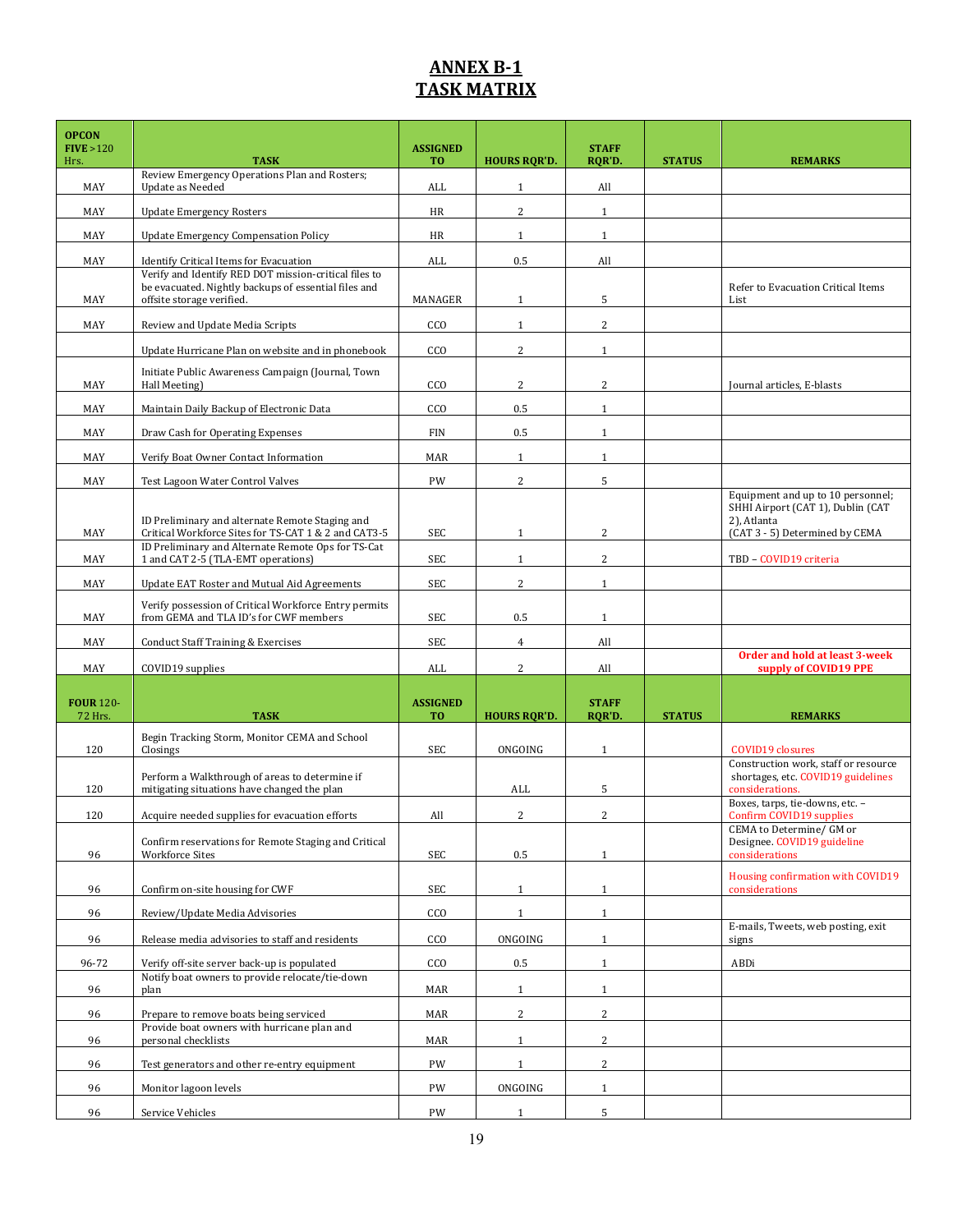| 96                     | Purchase Fuel for Storage Tanks                                                | PW                     | $\mathbf{1}$        | $\mathbf{1}$              |               |                                                                                                            |
|------------------------|--------------------------------------------------------------------------------|------------------------|---------------------|---------------------------|---------------|------------------------------------------------------------------------------------------------------------|
| 96                     | Notify contractors to reduce debris at job sites                               | CDD                    | 2                   | 3                         |               |                                                                                                            |
| 96                     | Inform staff to keep vehicles/equipment fuel tanks<br>full                     | ALL                    | 0.25                | MANAGERS                  |               |                                                                                                            |
|                        |                                                                                |                        |                     | EAT                       |               |                                                                                                            |
| 96<br><b>THREE 72-</b> | Place EAT on telephone standby                                                 | SEC<br><b>ASSIGNED</b> | 2                   | Personnel<br><b>STAFF</b> |               | Refer to Emergency Action Team list                                                                        |
| <b>48 Hrs.</b>         | <b>Hurricane Watch - TASK</b>                                                  | T <sub>0</sub>         | <b>HOURS RQR'D.</b> | RQR'D.                    | <b>STATUS</b> | <b>REMARKS</b>                                                                                             |
| 72                     | Continue Tracking Storm, Monitor CEMA and other<br>agencies                    | SEC                    | ONGOING             | $\mathbf{1}$              |               |                                                                                                            |
| 72                     | Establish TLA Toll Free Hotline and Employee<br>Hotline                        | SEC                    | ONGOING             | $\mathbf{1}$              |               |                                                                                                            |
| 48                     | Virtual EOC & precheck CES Station 5                                           | CES/SEC                | $\overline{c}$      | $\overline{4}$            |               |                                                                                                            |
| 72                     | Monitor closing schedules for TLC, TLCo, and county<br>schools, organizations  | SEC                    | ONGOING             | $\mathbf{1}$              |               | <b>COVID19</b> closures                                                                                    |
| 72-48                  | Release media advisories to staff and residents                                | CCO                    | ONGOING             | $\mathbf{1}$              |               | E-mails, Tweets, web posting, exit<br>signs                                                                |
| 72                     | Establish closing schedule for business operations<br>and publish to Residents | CCO/GM                 | 0.5                 | $\mathbf{1}$              |               |                                                                                                            |
| 72                     | Update Emergency Roster Information                                            | HR                     | 2                   | $\mathbf{1}$              |               |                                                                                                            |
| 72                     | Enter all current work into A/P, Payroll and A/R                               | <b>FIN</b>             | $\overline{c}$      | $\overline{c}$            |               |                                                                                                            |
| 72                     | Continue to Assist boat owners with storm<br>preparation tasks                 | MAR                    | $\overline{2}$      | 3                         |               |                                                                                                            |
| 72                     | Secure Sunset Pavilion (Porch, Basement, etc.)                                 | MAR                    | 0.5                 | $\mathbf{1}$              |               |                                                                                                            |
| 72                     | Secure Tiki bar, parking lot of trailers, furniture                            | MAR                    | $\sqrt{2}$          | $\overline{c}$            |               |                                                                                                            |
| 72                     | Notify Boat Captains to implement removal of boats                             | MAR                    | $\mathbf{1}$        | $\mathbf{1}$              |               |                                                                                                            |
| 72                     | Circulate Island clearing drains of pine straw buildup                         | PW                     | $\overline{4}$      | 10                        |               |                                                                                                            |
| 72                     | Top off storage tanks and check anchors                                        | PW                     | 0.5                 | $\mathbf{1}$              |               |                                                                                                            |
| 72                     | Draw Down Lagoon Levels                                                        | PW                     | 2                   | 5                         |               |                                                                                                            |
| 72                     | Notify contractors to secure job sites                                         | CDD                    | $\mathbf{1}$        | 3                         |               |                                                                                                            |
| 72                     | Secure loose items and debris                                                  | All                    | ONGOING             | ALL                       |               | TLA Athletic field, Marina dock<br>boxes,                                                                  |
| 72                     | Secure Jet-ski racks together                                                  | MAR                    | $\mathbf{1}$        | $\overline{c}$            |               |                                                                                                            |
| 72                     | Prepare & Relocate PW Vehicles/Equipment for<br>Relocation                     | PW                     | $\mathbf{1}$        | $\overline{c}$            |               | Identify drivers for off-site vehicles,<br>move<br>non-essential vehicles to North<br>Maintenance Facility |
| 72                     | Tools and equipment are loaded into Relocation<br>Vehicles                     | PW                     | 4                   | 6                         |               | Fleet vehicle loaded with tools, lube<br>products, etc., Critical Workforce<br>items                       |
| 72                     | Prepare docks (dock boxes, lids, latches, water and<br>power lines are secure) | MAR                    | $\boldsymbol{2}$    | $\overline{4}$            |               |                                                                                                            |
| 72                     | Prepare Marina Vehicles/Equipment for Relocation                               | MAR                    | $0.5\,$             | $\overline{c}$            |               |                                                                                                            |
| 72                     | Secure supplies and outside equipment                                          | All                    | ONGOING             | All                       |               | Tools, lumber, pipes, metal, trash<br>cans, temporary signs                                                |
| 72                     | Secure PW Hazardous Chemicals                                                  | PW                     | $\mathbf{1}$        | $\overline{a}$            |               |                                                                                                            |
| 72                     | Secure Marinas Hazardous Chemicals                                             | MAR                    | $\mathbf{1}$        | $\mathbf{1}$              |               |                                                                                                            |
| 72                     | Prepare critical files for relocation                                          | All                    | ONGOING             | ALL                       |               | RED Dotted items                                                                                           |
| 60                     | Prepare Security Vehicles/Equipment for Relocation                             | SEC                    | 2                   | $\overline{c}$            |               |                                                                                                            |
| 60                     | Secure Security Equipment (Radar placards, golf<br>cart)                       | SEC                    | $\mathbf{1}$        | $\mathbf{1}$              |               |                                                                                                            |
| 60                     | Park Trailer at TLA                                                            | PW                     | $0.5\,$             | $\mathbf{1}$              |               |                                                                                                            |
| 50                     | Load critical files & equipment in PW trailer                                  | ALL                    | $\mathbf{1}$        | $\overline{c}$            |               |                                                                                                            |
| 48                     | Distribute Post Storm Instructions to Staff                                    | ALL                    | ONGOING             | MANAGERS                  |               |                                                                                                            |
| 48                     | Unplug everything in offices & remove items from the<br>floor                  | ALL                    | $\mathbf{1}$        | ALL                       |               |                                                                                                            |
| 48                     | Release staff with no last-minute duties                                       | $\mbox{ALL}$           | 0.25                | MANAGERS                  |               |                                                                                                            |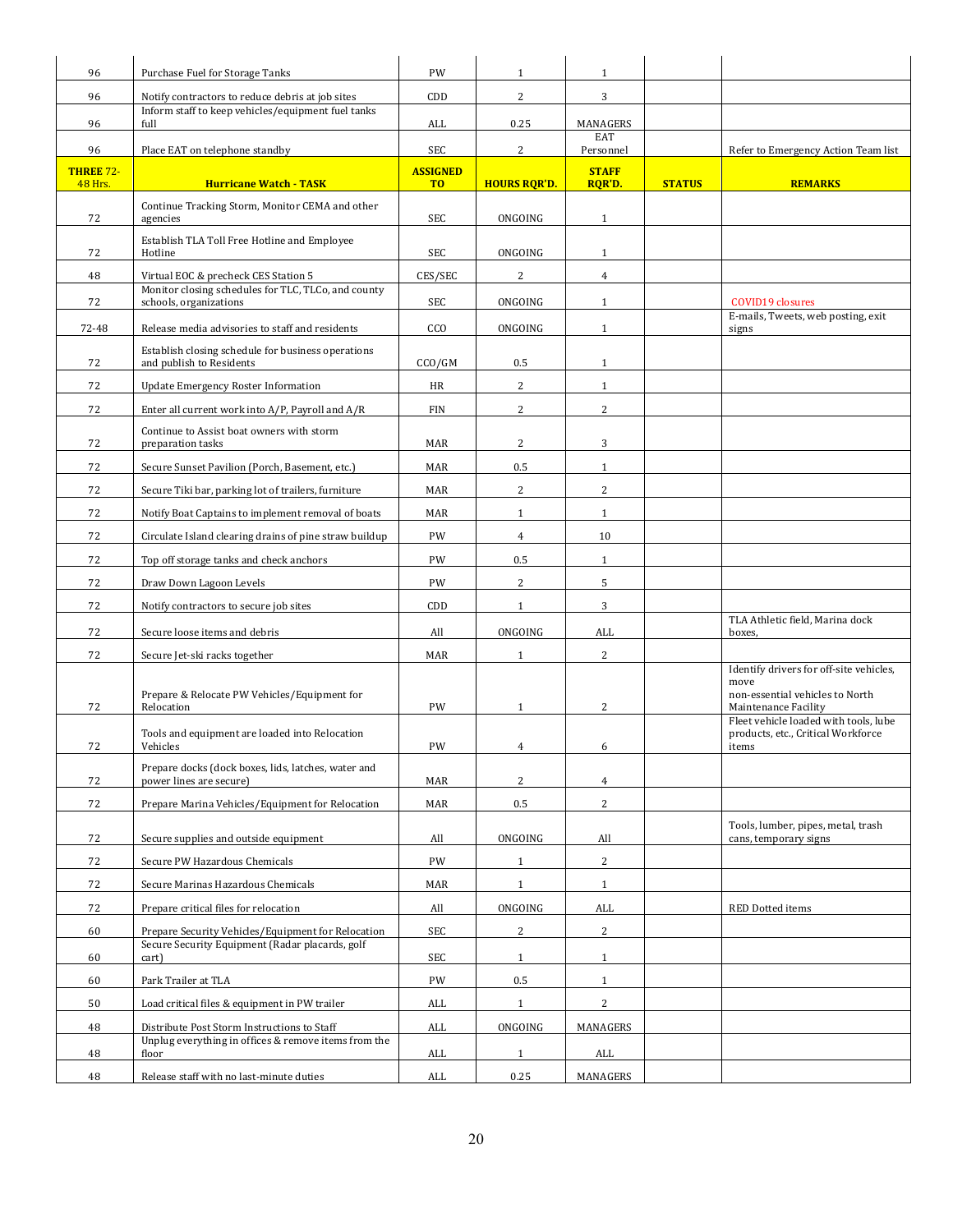| <b>TWO 48 -</b><br><b>24 Hrs.</b> | <b>Hurricane Warning - TASK</b>                                                                       | <b>ASSIGNED</b><br>T <sub>0</sub> | <b>HOURS RQR'D.</b> | <b>STAFF</b><br><b>RQR'D.</b> | <b>STATUS</b> | <b>REMARKS</b>                                                                                    |
|-----------------------------------|-------------------------------------------------------------------------------------------------------|-----------------------------------|---------------------|-------------------------------|---------------|---------------------------------------------------------------------------------------------------|
| 48                                | Continue Tracking Storm, Monitor CEMA and other<br>agencies                                           | SEC                               | ONGOING             | $\mathbf{1}$                  |               |                                                                                                   |
| 48                                | Begin reporting Evac status to CES & EOC                                                              | SEC                               |                     |                               |               |                                                                                                   |
| 36                                | Gates closed to Vendors/Contractors                                                                   | SEC                               | 1                   | 3                             |               |                                                                                                   |
| 48-24                             | Release media advisories to staff and residents                                                       | CCO                               | $\mathbf{1}$        | $\mathbf{1}$                  |               |                                                                                                   |
| 48                                | Relocate Critical Workforce Equipment and vehicles<br>to Designated Off-site locations                | PW                                | 3                   | 10                            |               | Refer to Critical Workforce Load list                                                             |
| 48                                | Update 598-2520 and 598-2524 scripts                                                                  | CRD                               | $\mathbf{1}$        | $\mathbf{1}$                  |               |                                                                                                   |
| 48-24                             | Send last Swift911 Alert, Email, Facebook and<br>Twitter post                                         | CCO                               | 0.5                 | $\mathbf{1}$                  |               |                                                                                                   |
| 48                                | Pick up dry goods and water from Marina for re-<br>entry team                                         | PW                                | $\mathbf{1}$        | 3                             |               |                                                                                                   |
| 48                                | Commence relocation of vehicles, equip and re-entry<br>supplies                                       | ALL                               | 2                   | 10                            |               |                                                                                                   |
| 24                                | Secure buildings                                                                                      | ALL                               | 3                   | ALL                           |               |                                                                                                   |
| <b>ONE 24 Hrs.</b>                | <b>TASK</b>                                                                                           | <b>ASSIGNED</b><br>T <sub>0</sub> | <b>HOURS ROR'D.</b> | <b>STAFF</b><br>RQR'D.        | <b>STATUS</b> | <b>REMARKS</b>                                                                                    |
|                                   | Continue Tracking Storm, Monitor CEMA and other                                                       |                                   |                     |                               |               |                                                                                                   |
| 24                                | agencies                                                                                              | <b>SEC</b>                        | ONGOING             | $\mathbf{1}$                  |               |                                                                                                   |
| 24                                | Freshwater system shut down                                                                           | UI                                | 1                   | $\mathbf{1}$                  |               | Depends on severity of storm<br>Depending on wind speeds and                                      |
| 24                                | Fire and Security services shut down                                                                  | CES/SEC                           | $\mathbf{1}$        | $\overline{4}$                |               | severity of storm<br>Managers to brief all personnel on                                           |
| 24                                | <b>Essential Workforce departs</b>                                                                    | Selected<br>personnel             | 0.5                 | $\overline{7}$                |               | Telephone standby status and return<br>to work no later<br>than one hour after all clear is given |
| 24                                | Gates closed                                                                                          | SEC                               | 0.5                 | 3                             |               | Depending on severity of storm                                                                    |
| 24                                | Critical Workforce relocates to Designated location                                                   | <b>CWF</b>                        | $\mathbf{1}$        | 10                            |               | SHHI Airport (CAT-1), and/or Rice<br>Creek School (Port Wentworth)                                |
| 24                                | Relocate Security Vehicles to Designated locations                                                    | SEC                               | 0.5                 | 3                             |               |                                                                                                   |
| Post<br>Hurricane                 |                                                                                                       |                                   |                     |                               |               |                                                                                                   |
| $1+$                              | Continue Tracking Storm, Monitor CEMA and other<br>agencies                                           | SEC                               | ONGOING             | $\mathbf{1}$                  |               | <b>CEMA Re-Entry Hotline</b>                                                                      |
| $1+$                              | Update Management staff on status                                                                     | SEC                               | ONGOING             | $\mathbf{1}$                  |               |                                                                                                   |
| $1+$                              | Release media advisories to staff and residents                                                       | CCO                               | ONGOING             | $\mathbf{1}$                  |               |                                                                                                   |
| $1+$                              | Contact EAT Members for updates                                                                       | SEC                               | 2                   | $\boldsymbol{2}$              |               |                                                                                                   |
| $1+$                              | CWF staff on standby to re-enter. Other staff placed<br>on telephone standby.                         | SEC                               | $\overline{2}$      | $\overline{c}$                |               |                                                                                                   |
| $4 - 8 +$                         | Critical Workforce to return upon CEMA's<br>authorization                                             | CWF                               | 8                   | 10                            |               | Begin rendering aid, assessing<br>damage and clearing streets                                     |
| $4 - 8 +$                         | Establish perimeter, primary access point                                                             | SEC                               | $\overline{c}$      | 24                            |               |                                                                                                   |
| $8+$                              | Management staff to return and direct coordinated<br>efforts to return to normal operating conditions | MANAGERS                          | 8                   | $\overline{7}$                |               | GM & Asst., FIN, PW, MAR, SEC, HR                                                                 |
| $8+$                              | Staff to return to work NLT one hour after all clear<br>given                                         | All                               | $\mathbf{1}$        | All                           |               |                                                                                                   |
| $24+$                             | Coordinate staffing, food, transportation, rotational<br>relief. etc.                                 | ALL                               | ONGOING             | 5                             |               | All Managers and Supervisors                                                                      |
| $48+$                             | If Power loss for more than 48 hours, order<br>dumpsters                                              | PW                                | $\mathbf{1}$        | $\mathbf{1}$                  |               | Place at Dog Park                                                                                 |
| $48+$                             | Schedule food trucks, ice delivery, etc.                                                              | CCO                               | $\sqrt{2}$          | $\mathbf{1}$                  |               |                                                                                                   |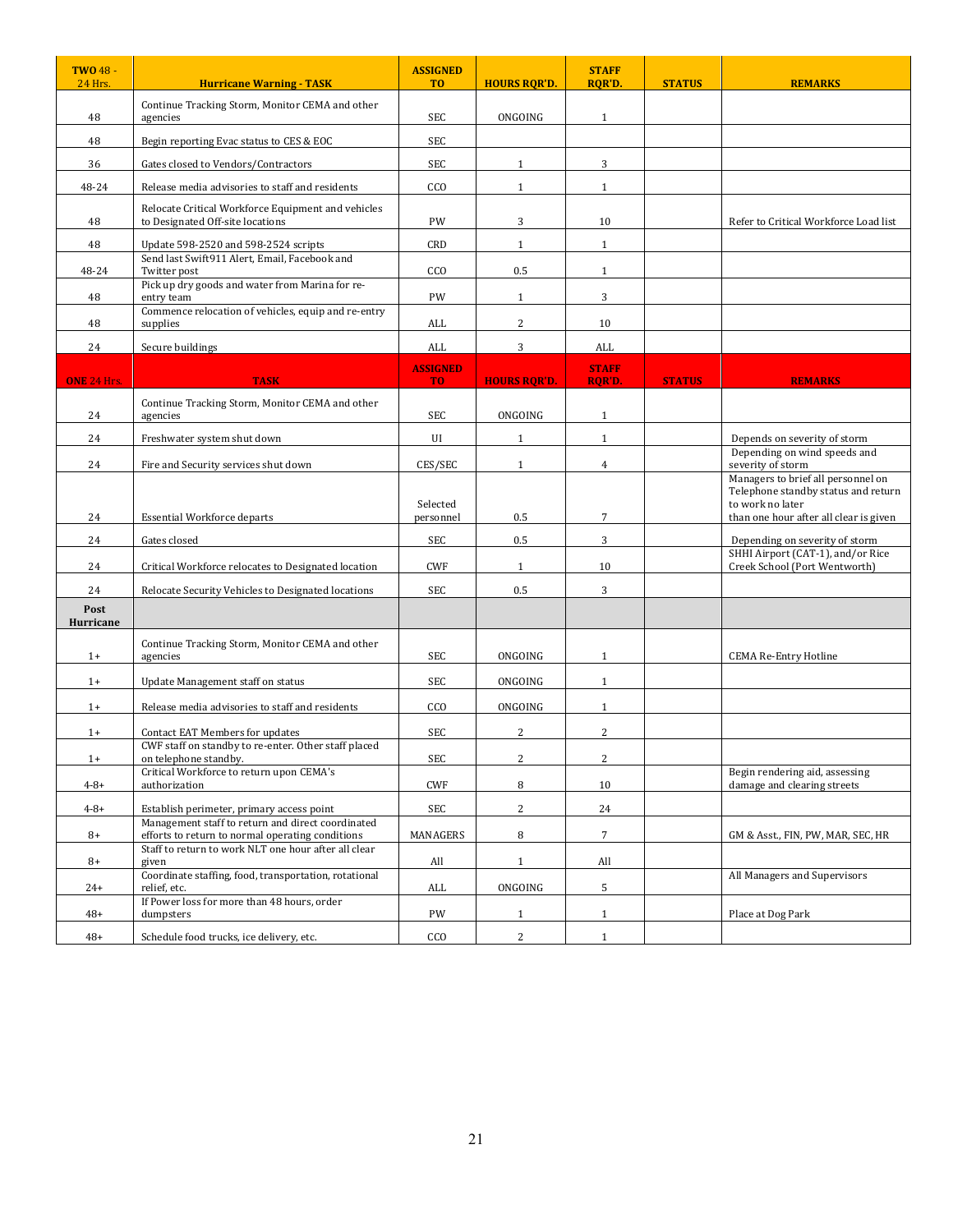# **ANNEX B-2 LOAD & RELOCATION LIST**

| Dept.      | Item                                                         | Container(s)<br><b>Identification</b> | Identifier                           | <b>Evacuation</b><br>Location                         |
|------------|--------------------------------------------------------------|---------------------------------------|--------------------------------------|-------------------------------------------------------|
| All        | Computer access, passwords, access codes,<br>web sites       | Envelope                              | Computer Info                        | All                                                   |
| <b>CWF</b> | Identification                                               | Government-issued<br>ID               | <b>CWF</b>                           | ALL                                                   |
| <b>FIN</b> | Laptop                                                       | Laptop case                           |                                      | CF <sub>O</sub>                                       |
| <b>FIN</b> | Office Supplies (pens, reams of paper, legal<br>pads)        | Cardboard box                         | Off-site EOC Supplies                | <b>CFO</b>                                            |
| <b>FIN</b> | <b>Bank Checks and Deposit Slips</b>                         | Cardboard box                         | <b>Bank Checks and</b><br>Dep. Slips | <b>CFO</b>                                            |
| <b>FIN</b> | <b>Credit Line Information</b>                               | Envelope                              | Credit Info                          | <b>CFO</b>                                            |
| <b>FIN</b> | <b>Safe Combinations</b>                                     | Saved onto laptop                     | Laptop file                          | CF <sub>O</sub>                                       |
| <b>CWF</b> | Personal hygiene items, etc.                                 | <b>CWF Personal</b><br>Items          | <b>CWF</b>                           | <b>CWF - All</b>                                      |
| <b>SEC</b> | 10 Portable Radios                                           | Radio Box                             | <b>SEC</b>                           | <b>SECURITY</b>                                       |
| <b>SEC</b> | 1 CEMA Radio                                                 | <b>CEMA Radio</b>                     | <b>SEC</b>                           | <b>DIRECTOR</b><br><b>SECURITY</b><br><b>DIRECTOR</b> |
| <b>SEC</b> | <b>ACF</b> and Gate Keys                                     | Key cabinet                           | <b>SEC</b>                           | <b>SECURITY</b><br><b>DIRECTOR</b>                    |
| <b>SEC</b> | <b>Emergency Operations Plan Binder</b>                      | EOC BOX                               | <b>SEC</b>                           | <b>SECURITY</b><br><b>DIRECTOR</b>                    |
| <b>SEC</b> | <b>Critical Workforce Permits</b>                            | <b>CWF Permit</b><br>Envelope         | <b>SEC</b>                           | <b>SECURITY</b><br><b>DIRECTOR</b>                    |
| GM         | <b>General Declaration of Covenants (GM</b><br>Asst. Office) | Black carry all                       | <b>GM</b>                            | GM                                                    |
| GM         | <b>Covenants Supplement Binder</b>                           | Black carry all                       | <b>GM</b>                            | GM                                                    |
| GM         | <b>Emergency Operations Plan Binder</b>                      | Black carry all                       | <b>GM</b>                            | <b>GM</b>                                             |
| GM         | Laptop                                                       | Laptop case                           | <b>GM</b>                            | GM                                                    |
| GM         | <b>Emergency Operation Funds</b>                             | Portable safe                         | <b>GM</b>                            | <b>GM</b>                                             |
| GM         | Portable Safe Keys                                           | <b>Keys</b>                           | <b>GM</b>                            | <b>GM</b>                                             |
| GM         | <b>CEMA Critical Workforce Permit (one)</b>                  | <b>CWF Permit</b>                     | <b>GM</b>                            | GM                                                    |
| HR         | Policy Manual / Handbook                                     | Cardboard box                         | HR                                   | HR                                                    |
| HR         | Vendor contact info.                                         | Cardboard box                         | HR                                   | <b>HR</b>                                             |
| HR         | HR Forms (as needed)                                         | Cardboard box                         | HR                                   | HR                                                    |
| HR         | <b>Benefits Manuals</b>                                      | Cardboard box                         | <b>HR</b>                            | <b>HR</b>                                             |
| HR         | <b>HR Procedure Book</b>                                     | Cardboard box                         | HR                                   | HR                                                    |
| HR         | Other important books and/or papers                          | Cardboard box                         | HR                                   | HR                                                    |
| HR         | Keys to file cabinets                                        | Cardboard box                         | HR                                   | HR                                                    |
| PW         | Pick Trucks (4)                                              | Vehicle                               | <b>CWF Designation</b>               | PW - CWF                                              |
| PW         | Small Dump Truck - F550                                      | Vehicle                               | <b>CWF Designation</b>               | PW - CWF                                              |
| PW         | Large Dump Truck - F650                                      | Vehicle                               | <b>CWF Designation</b>               | PW - CWF                                              |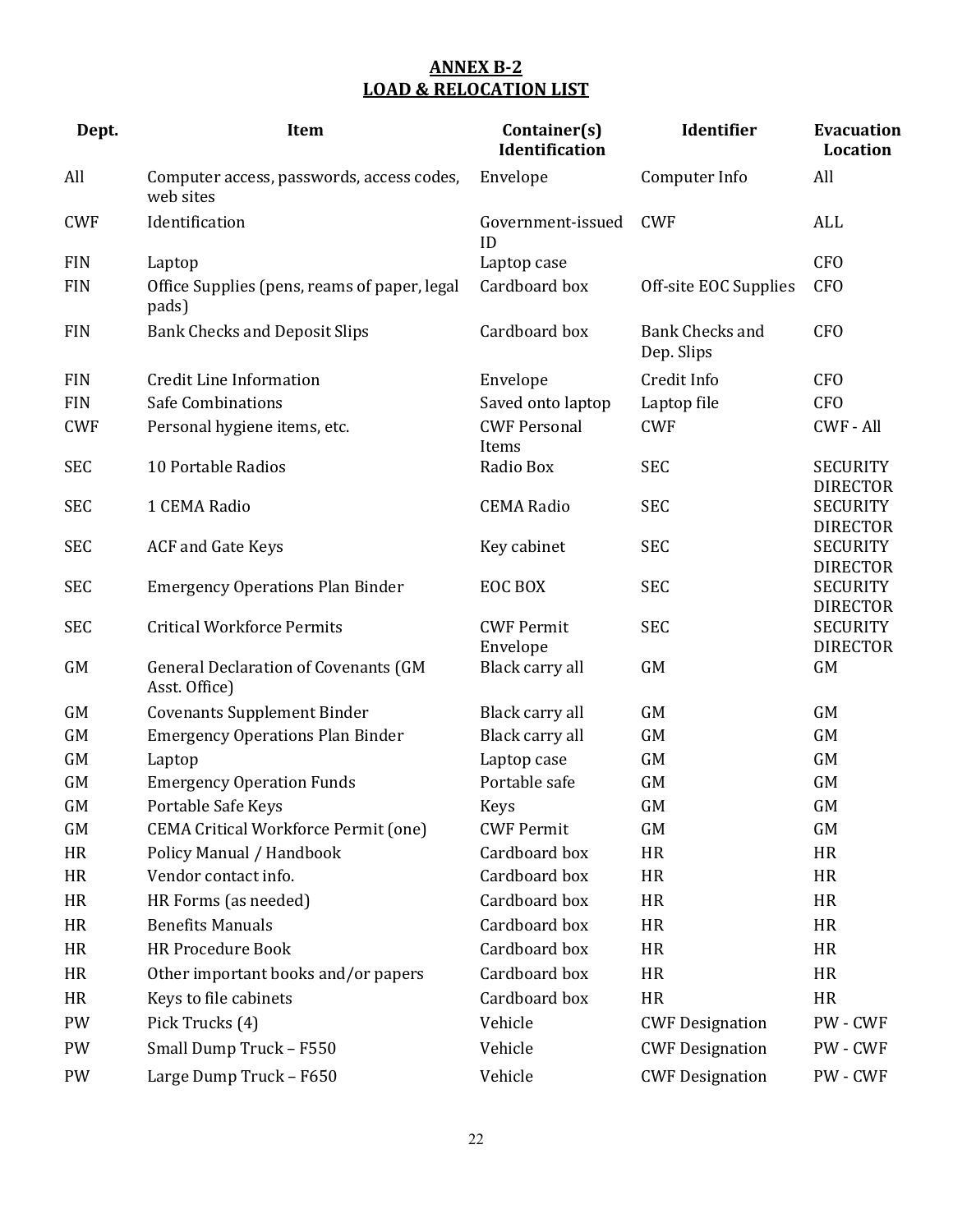| PW         | Kubota LA524                                       | <b>Trailer and Heavy</b><br>Equipment    | <b>CWF Designation</b>                 | PW - CWF         |
|------------|----------------------------------------------------|------------------------------------------|----------------------------------------|------------------|
| PW         | John Deere 5065e                                   | Tractor                                  | <b>CWF Designation</b>                 | PW - CWF         |
| PW         | John Deere D160                                    | Vehicle                                  | <b>CWF Designation</b>                 | PW - CWF         |
| PW         | Trailer & Backhoe                                  | Trailer and Heavy<br>Equipment           | <b>CWF Designation</b>                 | PW - CWF         |
| PW         | <b>Trailer and 2 Polaris Rangers</b>               | Trailer and Off-<br><b>Road Vehicles</b> | <b>CWF Designation</b>                 | PW - CWF         |
| PW         | Chainsaws (6), oil and fuel                        | General gas-<br>operated tool            | <b>CWF Designation</b>                 | PW - CWF         |
| PW         | Generators (2) and electrical cords (4)            | Portable<br>Generators                   | <b>CWF Designation</b>                 | PW - CWF         |
| PW         | <b>Buffalo Turbine Trailer Blowers (2)</b>         | General gas-<br>operated tool            | <b>CWF Designation</b>                 | PW - CWF         |
| PW         | Rakes (6)                                          | General handheld<br>tool                 | <b>CWF Designation</b>                 | PW - CWF         |
| PW         | Shovels (6)                                        | General handheld<br>tool                 | <b>CWF Designation</b>                 | PW - CWF         |
| PW         | Pruners (2)                                        | General handheld<br>tool                 | <b>CWF Designation</b>                 | PW - CWF         |
| PW         | Handsaws (2)                                       | General handheld<br>tool                 | <b>CWF Designation</b>                 | PW - CWF         |
| <b>SEC</b> | Vehicle (Security with Emergency Lights)<br>(2)    | Vehicle                                  | <b>CWF Designation</b>                 | <b>SEC - CWF</b> |
| <b>SEC</b> | <b>EOC</b> Laptop                                  | Laptop case                              | <b>SEC</b>                             | <b>SEC - CWF</b> |
| <b>SEC</b> | iPads & Chargers                                   | iPad box                                 | <b>SEC</b>                             | Sec. Vehicle     |
| <b>CWF</b> | Sleeping bags, pillows, cots, etc.                 | <b>CWF Sleeping</b>                      | <b>CWF</b>                             | Trailer          |
| <b>CWF</b> | Water and Food (3-5 days)                          | <b>CWF Food and</b><br>Water             | <b>CWF</b>                             | Trailer          |
| <b>FIN</b> | <b>Income Tax Returns</b>                          | Cardboard box                            | <b>Tax Returns</b>                     | Trailer          |
| <b>FIN</b> | <b>EFT Backup</b>                                  | Envelope                                 | <b>EFT</b> Envelope                    | Trailer          |
| <b>FIN</b> | <b>Property Transfers not scanned</b>              | Cardboard box                            | <b>Property Transfers</b>              | Trailer          |
| <b>FIN</b> | <b>Insurance Coverage Documents</b>                | Cardboard box                            | Insurance                              | Trailer          |
| GM         | <b>Administration Policy Manual</b>                | Cardboard box                            | <b>GM</b>                              | Trailer          |
| GM         | Contracts                                          | Cardboard box                            | <b>GM</b>                              | Trailer          |
| GM         | <b>Property Deeds</b>                              | Cardboard box                            | <b>GM</b>                              | Trailer          |
| GM         | <b>ORANGE Dotted files and documents</b>           | Cardboard box                            | GM - Misc.                             | Trailer          |
| HR         | File Cabinet Drawers marked with RED<br><b>DOT</b> | Cardboard box                            | <b>Human Resources</b><br>File Cabinet | Trailer          |
| <b>SEC</b> | <b>EOC</b> Supplies                                | <b>EOC Supply Box</b>                    | <b>SEC</b>                             | Trailer          |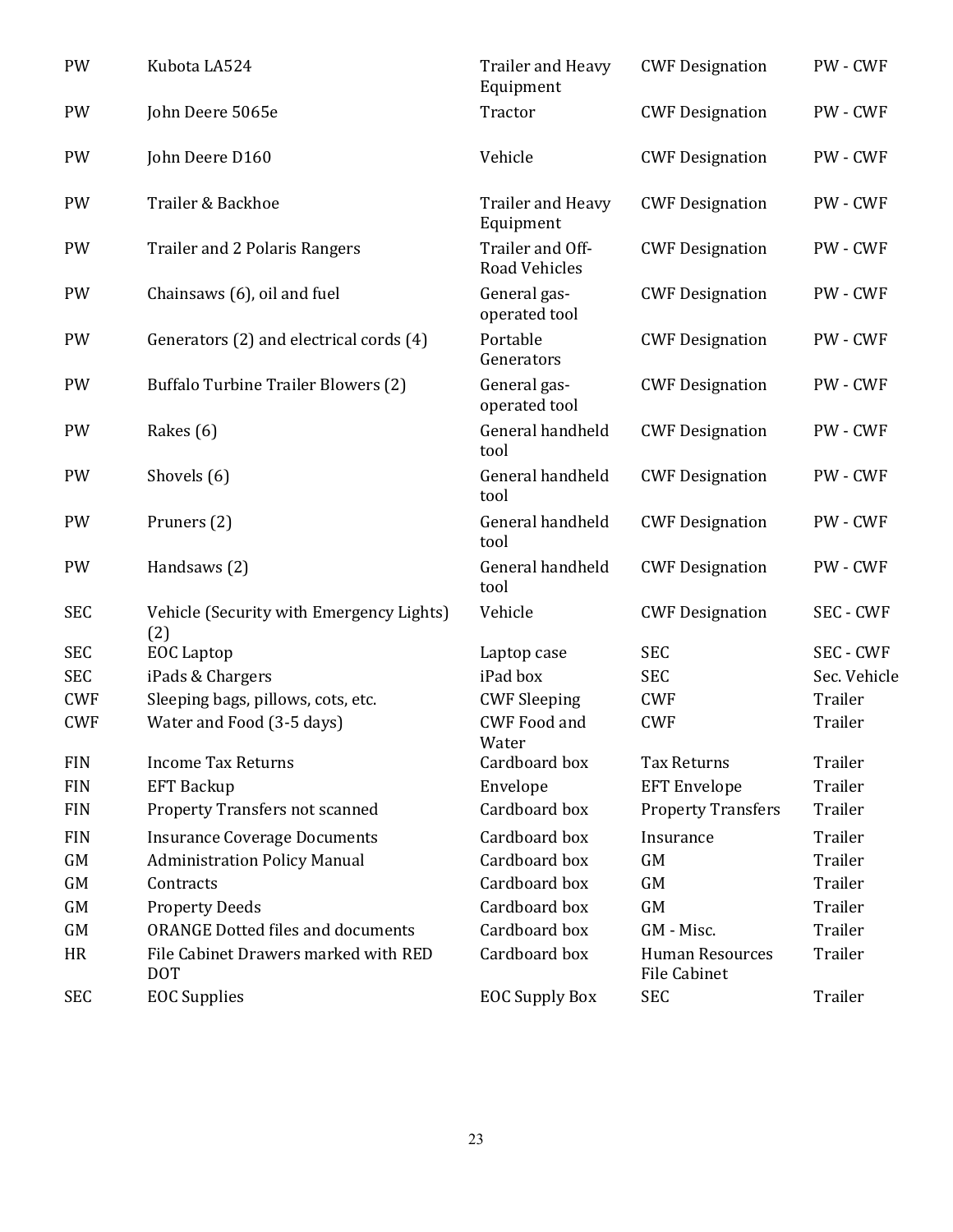#### **ANNEX B-6 POST-DISASTER RESOURCES & VENDORS**

#### **TREE REMOVAL & CLEARING CONTRACTORS**

*R&D Tree & Storm Service* Rodney Kehle Debbie Kehle 21599 U.S. Highway 17 Townsend, GA 31331 Phone: 912-258-3029 Cell: 912-269-2793/912-258-3029 E-mail: dkehle@darientel.net www.randdtreeservice.com

*Evergreen Tree & Turf Care, Inc.* P.O. Box 14419 Savannah, Georgia 31416 Alyssa – 912-429-1911 Chipping Facility: 912-598-1805 E-mail: evergreen.treeandwood@gmail.com

*WM Tree Service, LLC* Will - Owner Phone: 912-920-3211 Phone: 912-210-1543 Phone: 912-308-8789

*B and D Clearing* Larry Saxon 179 Saxon Drive Guyton, GA 31312 Phone: 912-631-3545

*B&N Trucking, Inc.* Garden City, GA Phone: 912-412-2402

*Arbor Man* Parker Echols Phone: 912-660-2613

#### **FOOD TRUCKS**

*Barnes* Alan Barnes Phone: 912-844-8330 Phone: 912-355-3850 E-mail: catering@barnesbbq.com

*Dickey's BBQ* Ray DuBois Phone: 912-547-5655 Phone: 912-988-1286 E-mail: georgiarestaurantventures@gmail.com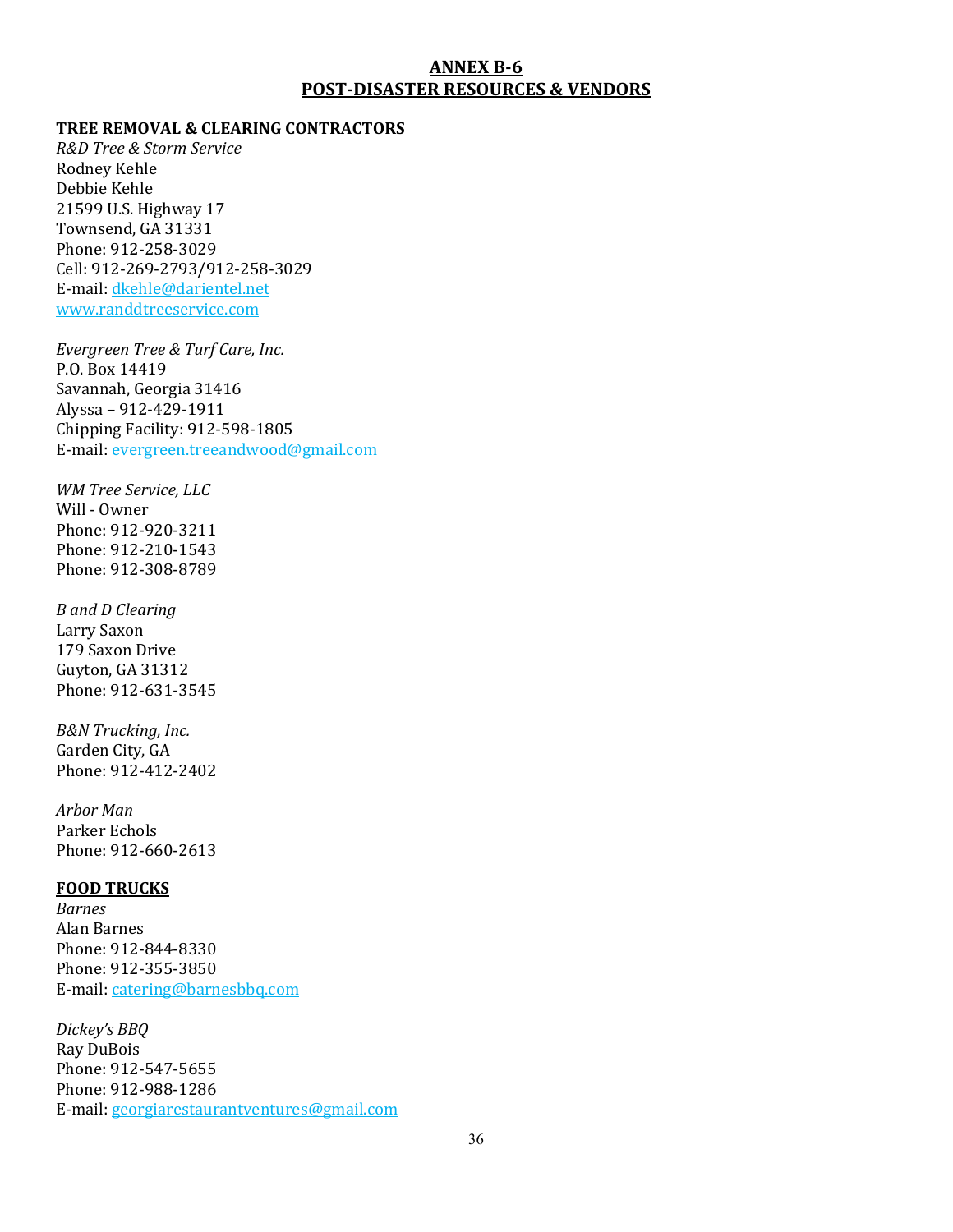*Gaslight Group* (Landings resident Brian Huskey is an owner of Gaslight Group) Tasha Horton Phone: 912-675-6630 Phone: 912-233-1319 E-mail: tasha@gaslight-group.com

*Savannah Food Truck Festival* Ryan Giannoni Phone: 706-319-1919 E-mail: ryang1919@gmail.com

*Yoshi's Kitchen* TJ Yashimoto E-mail: yoshistruck@gmail.com

*The Big Cheese* Jan McKinney E-mail: thebigcheeselegend@gmail.com

*Psycho Circus* Phone: 912-704-4437

*Rollin' Smoke* Shawn Scott Phone: 912-658-4732 E-mail: soggydood@gmail.com

*Bow Tie BBQ* Jeff Evans (Landings Resident) Phone: 912-323-1291 E-mail: jevans@donaldsonenterprises.com

*Molly MacPhersons* Daniel Cloutier Phone: 912-484-5385 E-mail: mollymacpherson@hotmail.com.com

#### **MISCELLANEOUS VENDORS**

*Ranco Tents*  Kendall Wayner Phone: 912-944-6200 E-mail: kwayner@rancotents.com

*United Rentals* (Generator) Ronnie 912-966-5373

*Triangle Ice* David Blakey Phone: 912-234-8866 E-mail: [triangleice.dblakey@gmail.com](mailto:triangleice.dblakey@gmail.com)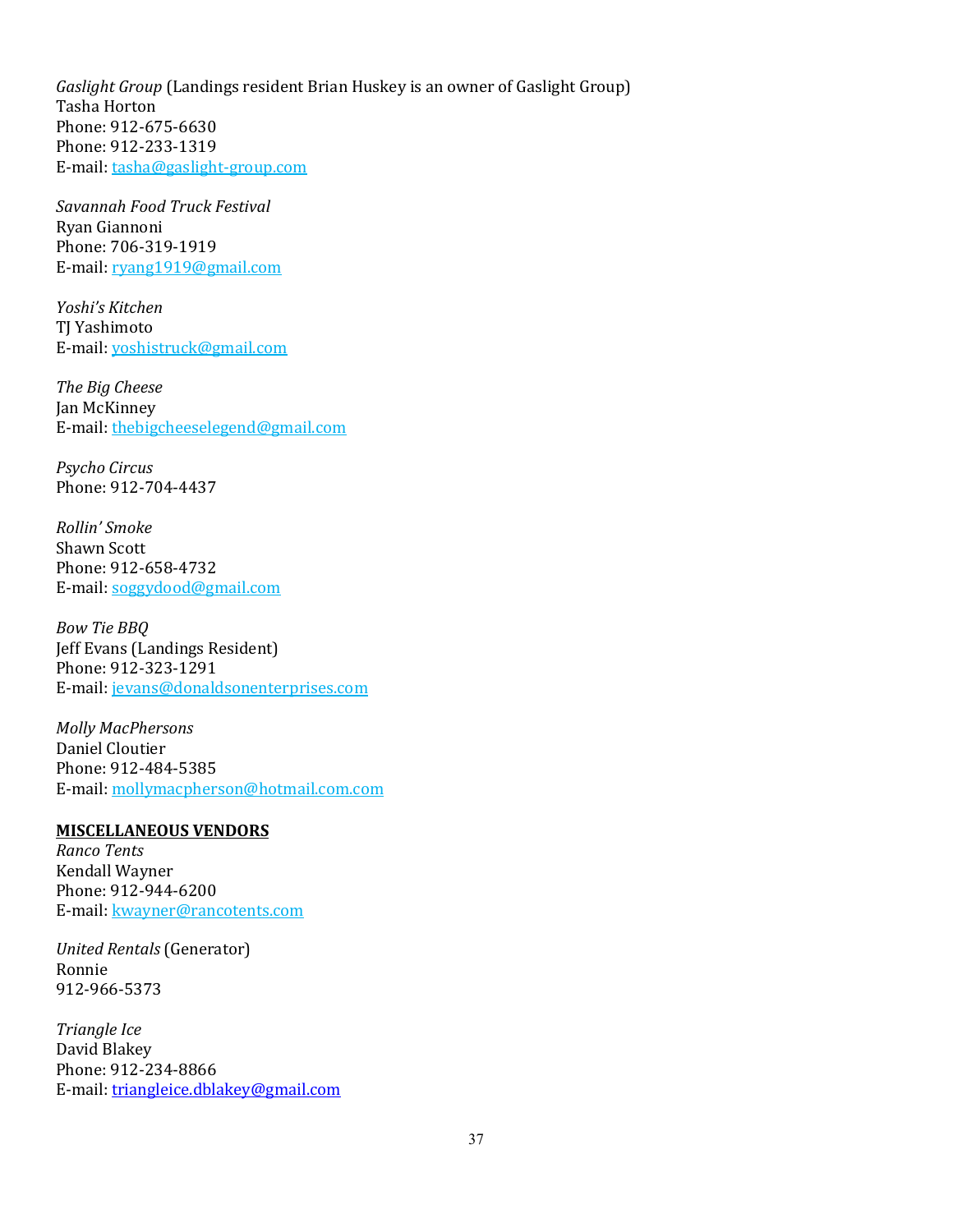*Helicopter Service* Flexair 1-800-615-9754

Old City Helicopters 904-342-0630

Southeast Helicopters 912-966-1380 912-921-8640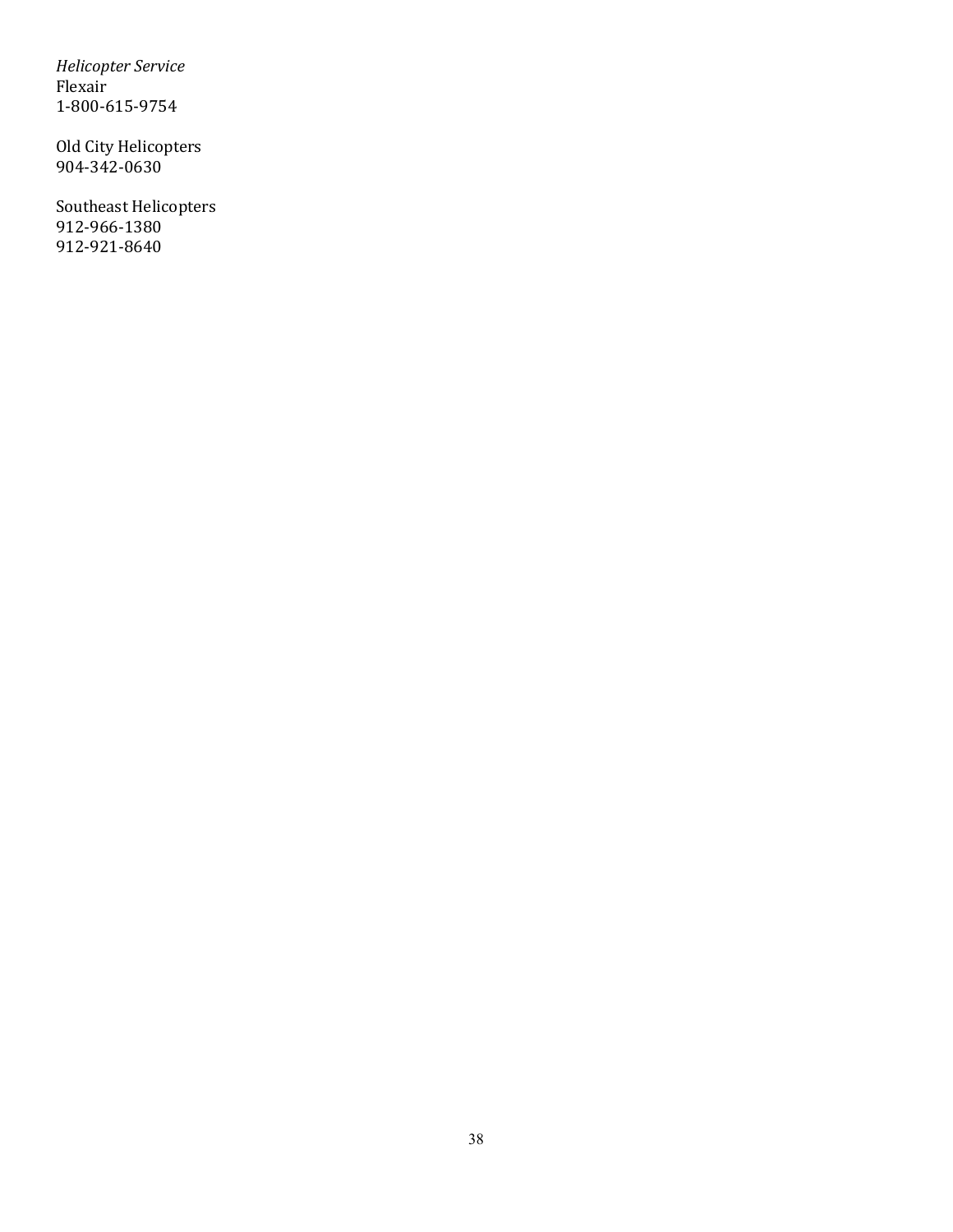#### **ANNEX C BRIDGE DISRUPTION – Pending Revision with CEMA**

#### **Introduction**

Chatham County has more than 70 Federal Aid Route Bridges. Should Chatham County suffer a bridge failure, causeway disruption, or major delay involving routine bridge operations, the provisions of this Annex and the Chatham County EOP shall apply to the overall recovery and restoration.

#### **Short-Term Scenario – Less than 24 hours**

The worst case for the short-term disruption would be for a failure to occur on a weekday before 5 p.m. No supplemental transportation will be provided; emergency transport will be by helicopter or police/U.S. Coast Guard boat.

This could leave several thousand independent workers and employees stranded on the island. All would require feeding and some form of temporary shelter depending on the weather.

#### **Assumptions**

- 1. Commercial resources in the Village would be exhausted quickly.
- 2. Island churches would be asked to open temporary space for shelter.
- 3. The Landings Club would assist with providing some measure of foodservice.
- 4. The Park Ranger at Skidaway Island State Park would provide a law enforcement presence until a CCPD officer was available.
- 5. Medical emergency patients would be evacuated by helicopter.
- 6. Retail sales of alcoholic beverages would be curtailed.

#### **Actions Required**

The primary activity in this situation involves providing accurate information in a timely manner using all means available. Residents seeking to return to the island will depend on The Landings Website (www.landings.org). E-Mail Bulletins will be issued. The Main Gatehouse will become the Control Center for information and status reports.

The Landings Association's Public Safety Department will notify the following entities:

- 1. The Chatham County Police Department (CCPD)
- 2. Chatham Emergency Management Association
- 3. The merchants in The Village
- 4. Utilities Inc. of Georgia
- 5. The Landings Club
- 6. Chatham Emergency Services (CES)
- 7. The Landings Company
- 8. State Park Ranger
- 9. Skidaway Institute of Oceanography

The Landings Association's Communications Department will:

- 1. Initiate releases to local media outlets
- 2. Issue E-Mail Bulletins as necessary
- 3. Send Swift911 Alerts as necessary
- 4. Update the Landings Association's Website

#### **Medium-Term Scenario – More than 24 hours but less than 72 hours**

In the event of a medium-term bridge disruption, supplemental river crossing services will be initiated. Emergency transport will be by helicopter or police/U.S. Coast Guard boat.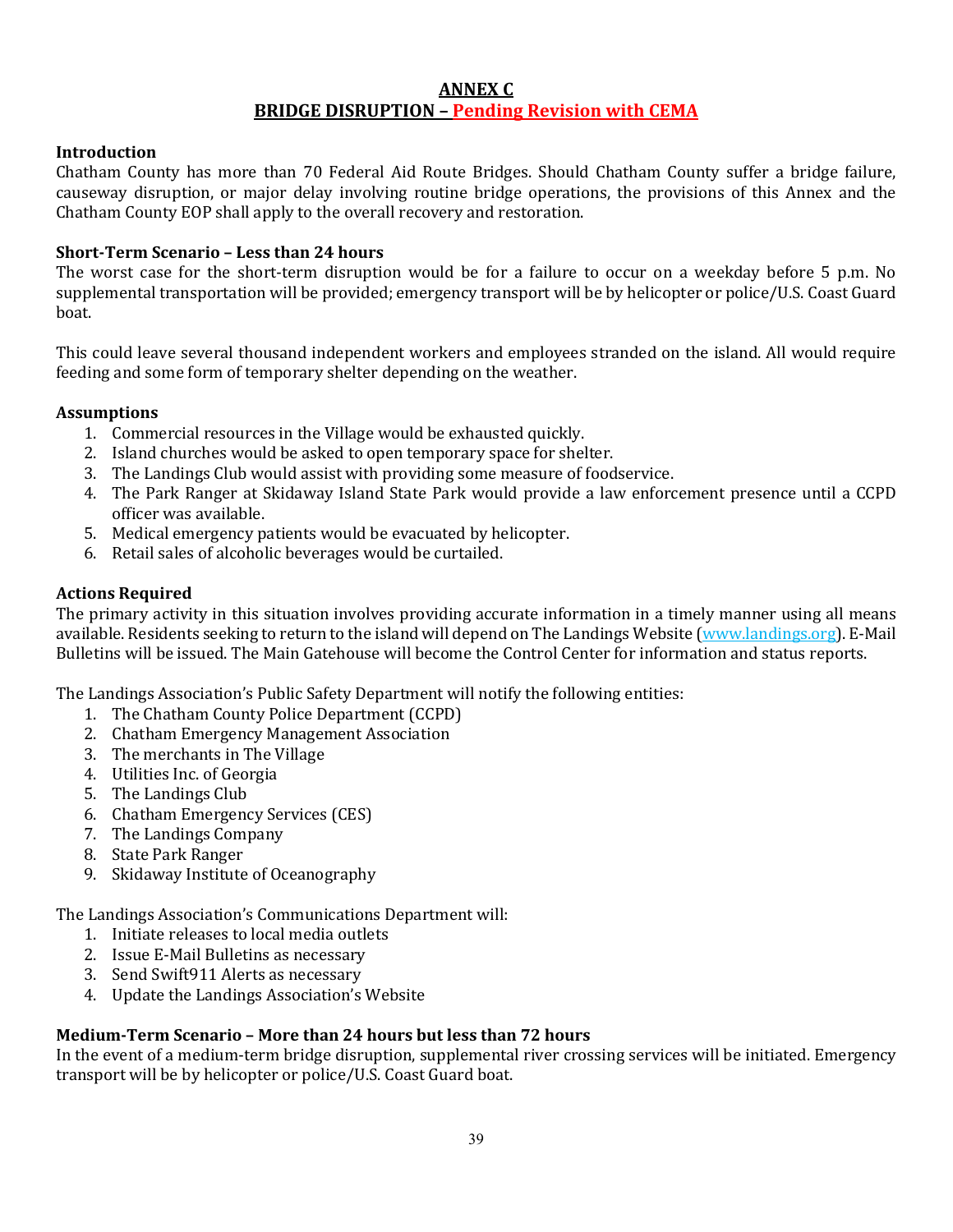#### **Long-Term Scenario – More than 72 hours**

A bridge disruption in the long-term category presents unique challenges that will require coordination with many outside agencies just to sustain the community until either repairs can be completed or an alternate link can be established to the mainland. The scope of this challenge is dependent on the time of day and day of the week that the disruption occurs.

#### **Assumptions**

- 1. The bridge disruption will not interfere with other services from off-island (telephone, cable TV, natural gas, and electricity).
- 2. Medical evacuations will be handled by helicopter or by boat.
- 3. CEMA will initiate assistance requests to the County and State authorities.
- 4. The Landings Association will be responsible for media releases to off- and on-island entities during the period of the disruption.

#### **Concept of Operations**

The immediate concerns will be how to shelter and feed the non-residents who are stranded on Skidaway Island. The next consideration will be on returning the residents who are stranded on the mainland. Resources available from the Chatham Area Transit Agency (CAT) and volunteer boaters will be the earliest available to assist meeting immediate transport needs. The Landings Association maintains an e-mail list of boaters who store their boats at one of the Association's two marinas. This e-mail list will be used to contact boaters in the event of a long-term bridge disruption to request their assistance. We will exploit all the mass communication resources available to inform stranded individuals of the situation and plans to facilitate their transportation. Temporary lodging is available for those stranded on the mainland side of the bridge. Once the relocation of the stranded people is started, an inventory of what will be available on a continuing basis can be conducted. Prompt notification to CEMA, County, and State officials will be necessary to get relief support.

CEMA's Bridge Disruption Plan calls for the establishment of ferry service for people only (no vehicles) in the event of a bridge outage that more than 24 hours but less than 72 hours. In the event of a longer bridge outage, CEMA's Bridge Disruption Plan calls for the establishment of a pontoon bridge or barges to support vehicular traffic, though at a greatly reduced capacity (estimated at 10% of the normal volume).

In either case, residents of the island may be required to sustain themselves without outside help. The absence of service employees will create a temporary inconvenience in all phases of life on the island. The following actions will be required by Day Two:

- 1. Establish passenger ferry commitment and schedule with CAT using the bridge site, Landings Harbor, and Skidaway Institute of Oceanography (SKIO) dock for embark/debark points. Mainland debark/embark points are Isle of Hope Marina, Thunderbolt, or Skidaway River ramp.
- 2. Identify car park area on the island and establish shuttle service to embark/debark points, as noted below.
- 3. Maintain status updates to residents and the community at large.

# **Priority of Passage**

The following priorities have been established to make the best use of limited resources available during the initial stages of bridge failure. Initial transport probably will be for people only, not vehicles.

#### *For persons departing the island*

#### **Priority**

- 1. Emergency medical cases
- 2. Non-residents (employees and guests)
- 3. Scheduled long-term departures (flight plans, vacations, etc.)

# *For persons coming to the island*

#### **Priority**

1. Law enforcement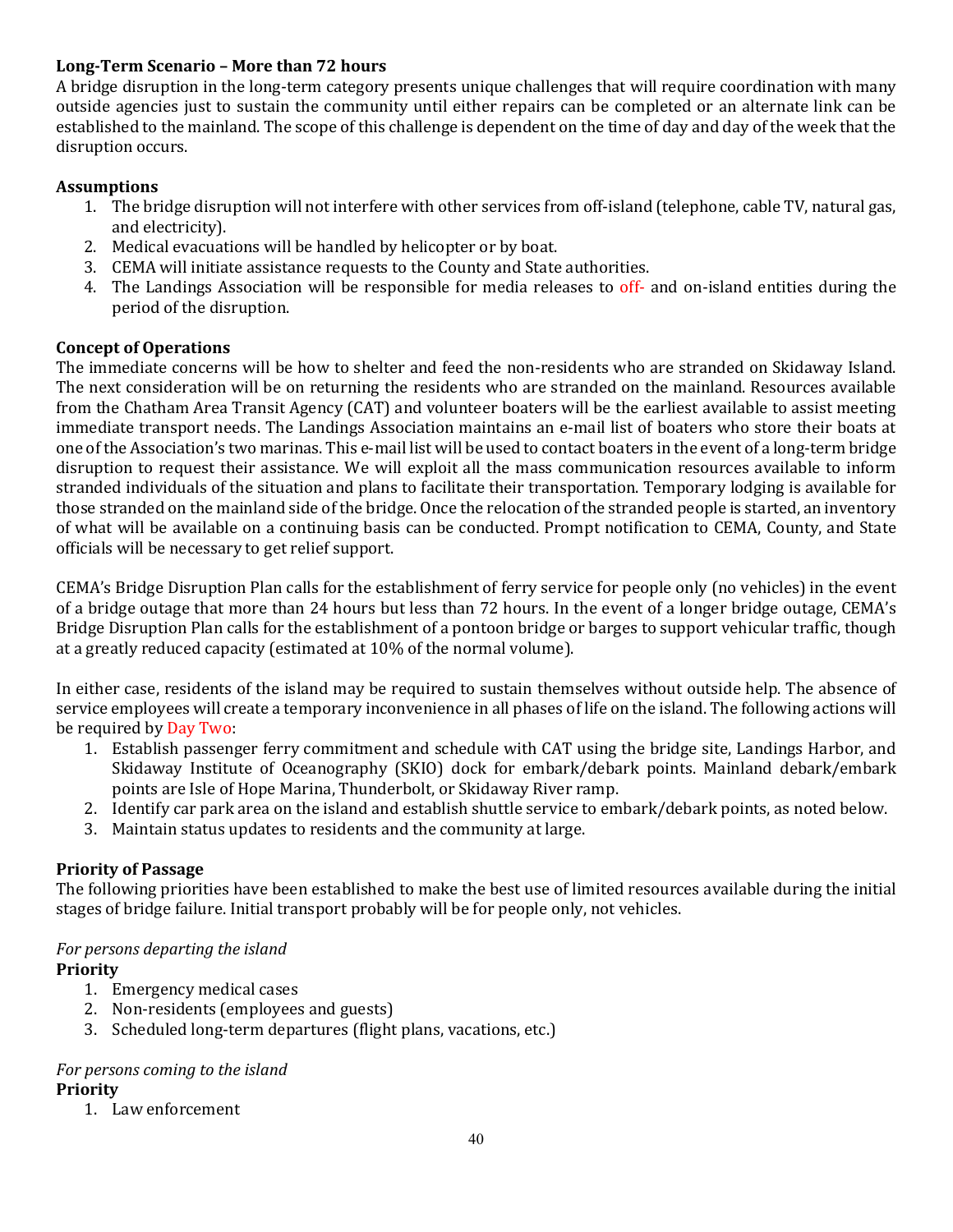- 2. Residents
- 3. Security staff
- 4. Health care workers
- 5. Utility service workers
- 6. Customer service and maintenance staff
- 7. Others as appropriate

By Day Four, the following additional services/arrivals will be necessary:

- 1. Sanitation collection (garbage and trash)
- 2. Bulk food stores (Publix and Clubs)
- 3. Landscape workers (Club and common property)
- 4. Office staff and Village employees
- 5. Teachers/tutors to continue school for all grades

This cycle will continue until a reliable river crossing method is established and available on a full-time basis, which still will be extremely limited. The above is based on the Chatham County Bridge Disruption Plan.

# **Bridge Disruption Landing Sites**

The following Skidaway Island helicopter landing sites have been surveyed and provided by CES. All sites have 100+ feet clearance and are 24-hour accessible and easily secured.<br>• Diamond Causeway @ State Park entrance

- *Diamond Causeway @ State Park entrance* 32.20.00N, 081.04.60W Asphalt or grass
- *Skidaway Institute of Oceanography field on Ocean Science Drive* 31.59N, 081.01.44W Grass
- *McWhorter Drive @ Landings North Gate* 31.57.09N, 081.02.13W Asphalt
- *Bartram Road North @ Priest Landing Drive* 31.57.54N, 081.01.13W Asphalt or grass
- *Landings Association Sports Field, 600 Landings Way South* 31.55.83N, 081 .03.21W

Lighted windsock, grass, with compacted hard dirt

Review the complete notes and plans from the Skidaway Island group for the Bridge Disruption Tabletop Exercise, held April 24, 2008, in Appendix 3 at the end of this report, along with the After-Action Report by Chatham Emergency Management Agency (CEMA).

# **Other Resources**

Review the other emergency planning resources created by CEMA, as detailed in Appendix 4.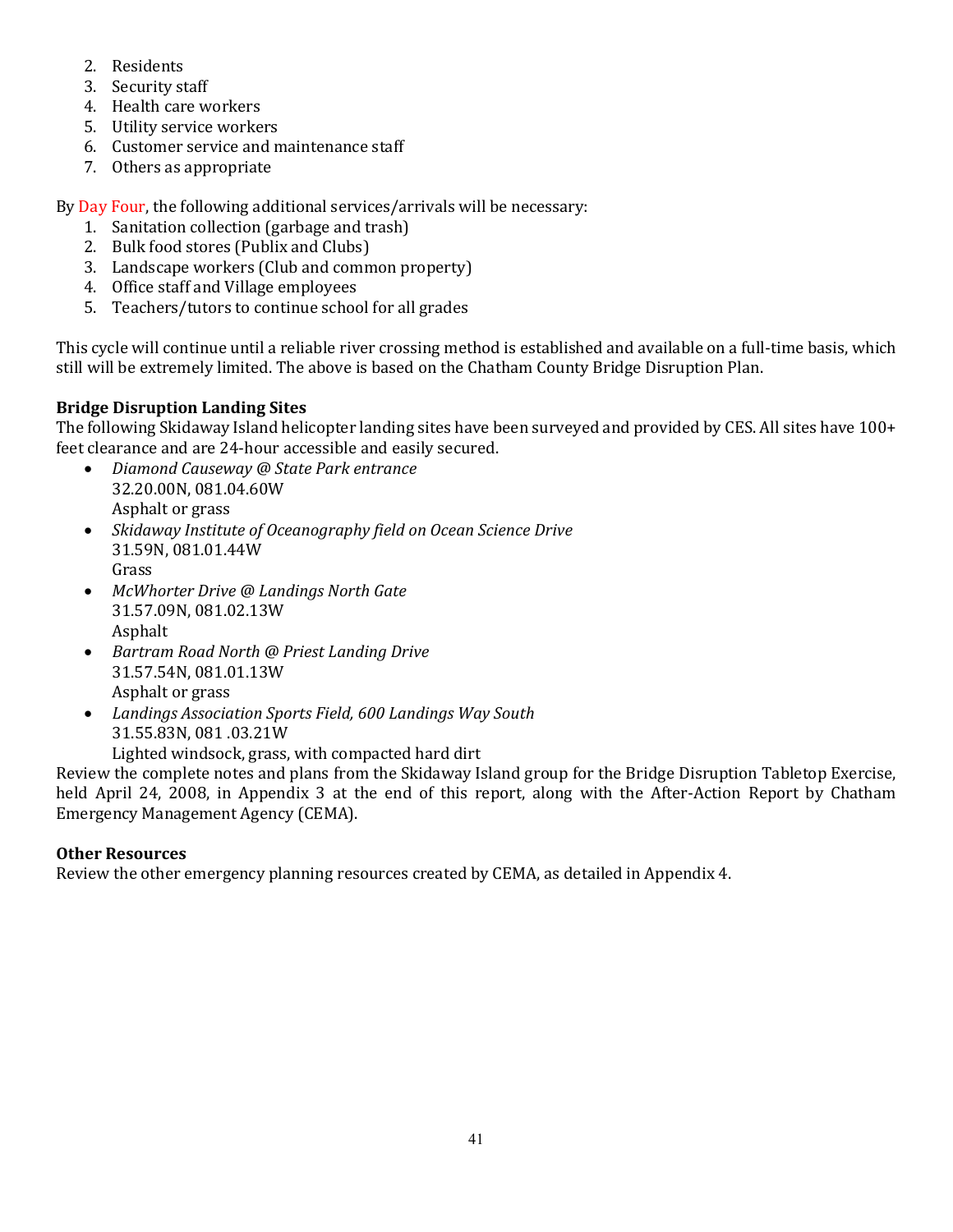#### **ANNEX C-1 SKIDAWAY ISLAND FERRYBOAT SHUTTLE SERVICE - Pending Revision with CEMA**

Upon the determination of a medium or long-term bridge disruption, in coordination with Emergency Support Function 1 (Transportation), CEMA will coordinate with local ferryboat service providers for the establishment of a shuttle system from SKIO's Priest Landing to and from the Thunderbolt Marina to transport residents and personnel that can provide residency through photo identification and/or proof of employment on the island.

The average local passenger vessel can accommodate 50+ passengers; vessel speed is approximately eight knots with a one-way travel time of 45 minutes. Load/off-load time is projected at 15 minutes each; therefore, round-trip travel and load to off-load time, not including periodic refueling at Thunderbolt Marina, is estimated as follows:

Load: 00:15 Travel: 00:45 (estimated) Off-load: 00:15 Load: 00:15 Travel: 00:45 (estimated) Off-load: 00:15 TOTAL R/T TIME: 02:30 Hours (estimated)

The following providers have vessels that can support these operations until additional vendors become available:

- 1. CAT Vessels (only two CAT vessels will be available at any one time)
- 2. Dolphin Tours
- 3. Bull River Marina

The only Skidaway Island facility suitable for passenger ferry operations where the vessel is not equipped with front and/or rear-loading ramps is Priest Landing which is located adjacent to and approximately three-eighths of a mile north of the SKIO campus. If the vessels draw eight feet or less, Priest Landing can accommodate two simultaneous passenger ferry operations. The local commercial passenger vessels each have 30-minute off-load/load times and, conditions permitting, the round-trip time to and from the destination marina is approximately two hours; only eight vessel operations per two-hour period can be accommodated. Using existing resources averaging 80 passengers per trip, these operations can transport approximately 3,000 passengers in a 24-hour period.

The GDOT 2004 Annual Average Traffic Survey indicates that 7,800 vehicles exit Skidaway Island each day with an average of two passengers per vehicle. In other words, 15,600 personnel leave Skidaway Island daily. Using roundthe-clock passenger ferry operations with existing resources, only 20 percent of the routine traffic can be accommodated each day.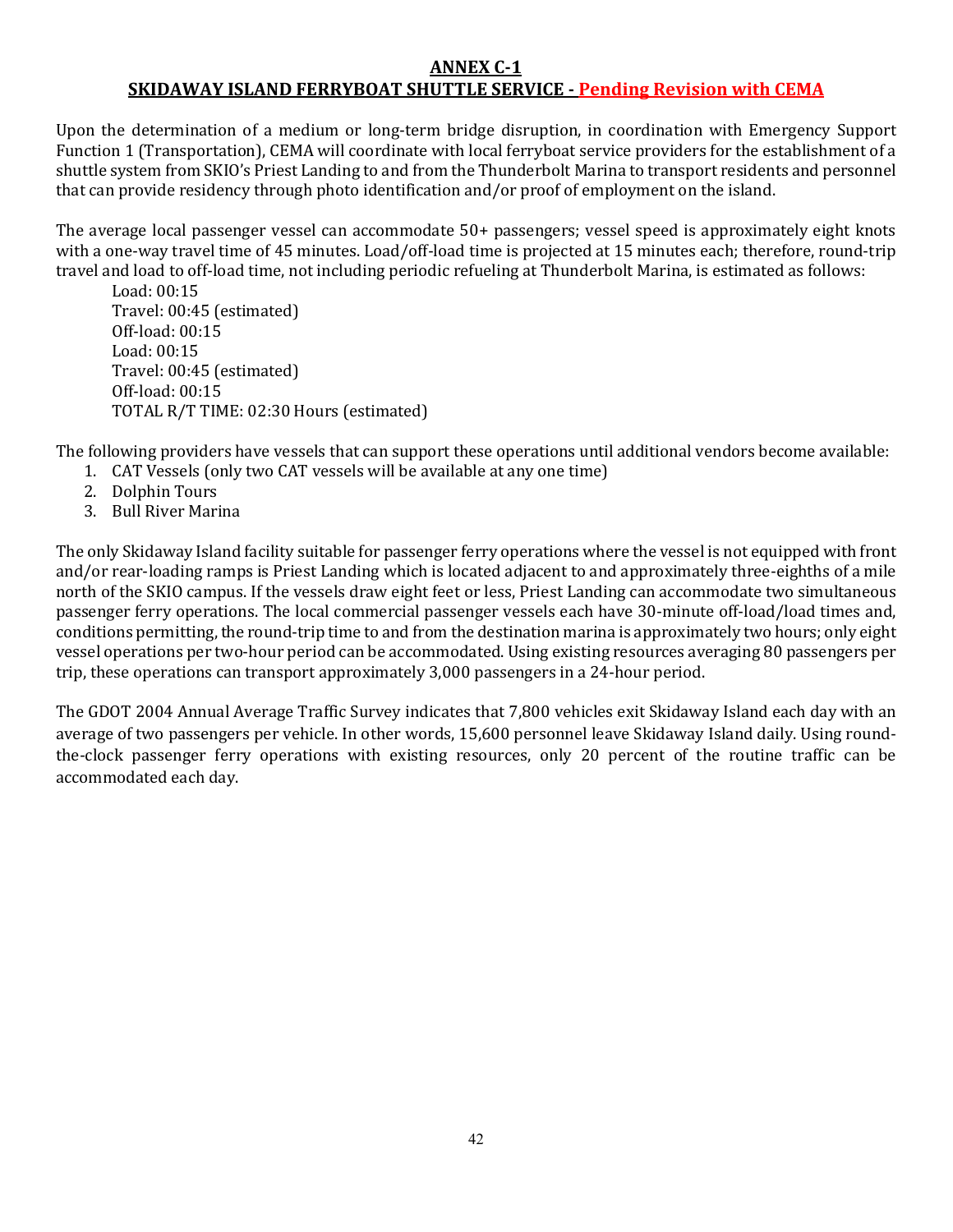#### **ANNEX C-2 SKIDAWAY ISLAND TEMPORARY BRIDGING - Pending Revision with CEMA**

Skidaway Narrows temporary bridging will span from the concrete boat ramp on the northwest side of the river to the opposite shoreline with the consistency of tidal influenced marsh and an expedient rip-rap roadbed; a low tide distance of 335 feet.

Three local commercial barge operators have adequate barge equipment to span the Skidaway Narrows and accommodate multiple lane commercial traffic within 24 hours of a request. Equipment involves two rake-end barge floats, three-deck barges or similar equipment, and a small tug or prime mover; all are available locally in enough quantity to allow for multiple back-ups.

| Vendor          | <b>Cranes</b> | <b>Deck Barges</b> | <b>Flex-A-Floats</b> |
|-----------------|---------------|--------------------|----------------------|
| Savannah Marine | ∼             |                    | Multiple             |
| Myrick Marine   | ∼             | 3-4                | Multiple             |
| <b>TIC</b>      | ∼             | $3-4$              | Multiple             |

The Georgia Department of Transportation (GDOT) has agreed to assist CEMA with the implementation of commercial vendors to bridge the Skidaway Narrows as rapidly as possible.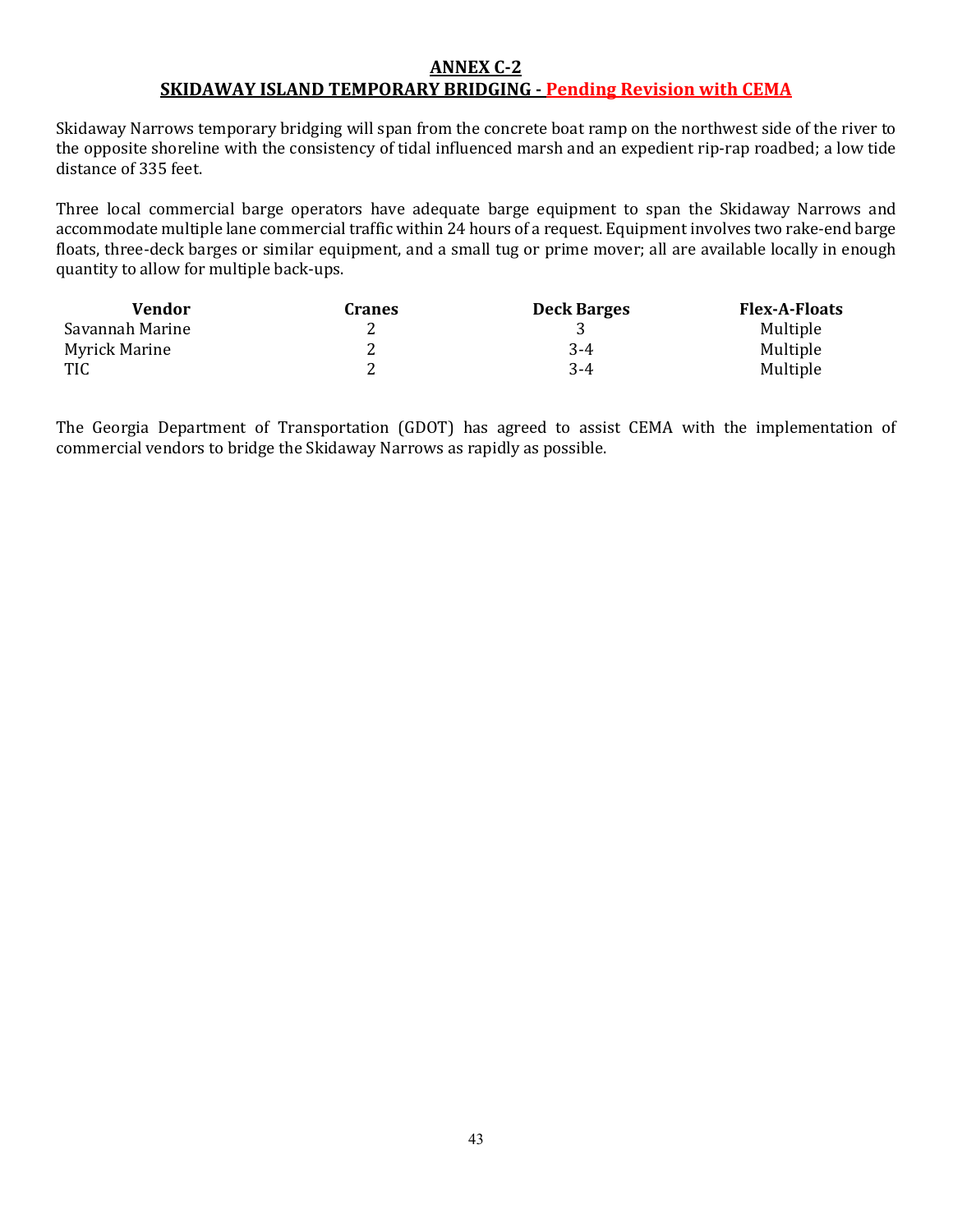# **ANNEX D PANDEMIC**

#### **Introduction**

A pandemic is a widespread outbreak of disease, such as when a new flu virus appears that people have not been exposed to previously. Pandemics are different from seasonal outbreaks of influenza. Seasonal flu outbreaks are caused by viruses that people already have been exposed to; flu shots are available to prevent widespread illness and impacts on society are less severe. Pandemic flu spreads easily from person-to-person and can cause serious illness because people do not have immunity to the new virus.

A pandemic may come and go in waves, each of which can last for months at a time. Everyday life could be disrupted due to people in communities across the country becoming ill at the same time. These disruptions could include everything from school and business closings to interruption of basic services such as public transportation and health care. An especially severe influenza pandemic could lead to elevated levels of illness, death, social disruption, and economic loss.

#### COVID19 – The Landings Association's Human Resources drafted and implemented specific guidelines pursuant to CDC guidelines and local health department recommendation in direct response to COVID19.

#### **Community Impact**

An outbreak of the flu in the greater Savannah area may lead to the following actions:

- 1. Schools closed to limit exposure of students
- 2. Quarantines of specific areas to limit the spread of the disease
- 3. Employee absences in the service and repair fields due to illness, quarantine, or school closings
- 4. Cancellation of public events
- 5. Shortages of consumables (food, water, and gasoline) due to transportation difficulties

#### **Company Impact**

The impact to The Landings Association will be considerable if customer service, public works, and security staffs are depleted due to illness. All services will be curtailed to make the best use of employees that are available and capable of working.

#### **Responsibility**

All Landings Association Managers are responsible for the following actions:

- 1. Maintaining up-to-date rosters of all employees.
- 2. Briefing all employees on good health practices for self and family to avoid the flu.
- 3. Providing infection control devices such as face masks, sanitizing agents for hands, keyboards, and phone instruments, along with disposal receptacles for used products.
- 4. Establishing work hours to minimize contact through the use of flexible scheduling and/or telework (telecommuting) if appropriate.
- 5. Establishing priorities of work for the employees that are available.
- 6. Identifying critical functions within the department for priority staffing.
- 7. Minimizing the frequency of face to face contact among employees and customers in meetings, handshakes, shared workstations, seating space in meetings, and travel.

The Landings Association's Human Resources Manager is responsible for establishing a special compensation and leave policy for victims (non-punitive liberal leave) and a procedure that allows an employee to return to work when no longer infectious.

The Landings Association's Public Works Director is responsible for ensuring janitorial procedures are instituted to keep work areas sanitary and provide safe disposal of trash from all working areas. Cleaning staff should be furnished with additional personal protective equipment for use in their tasks.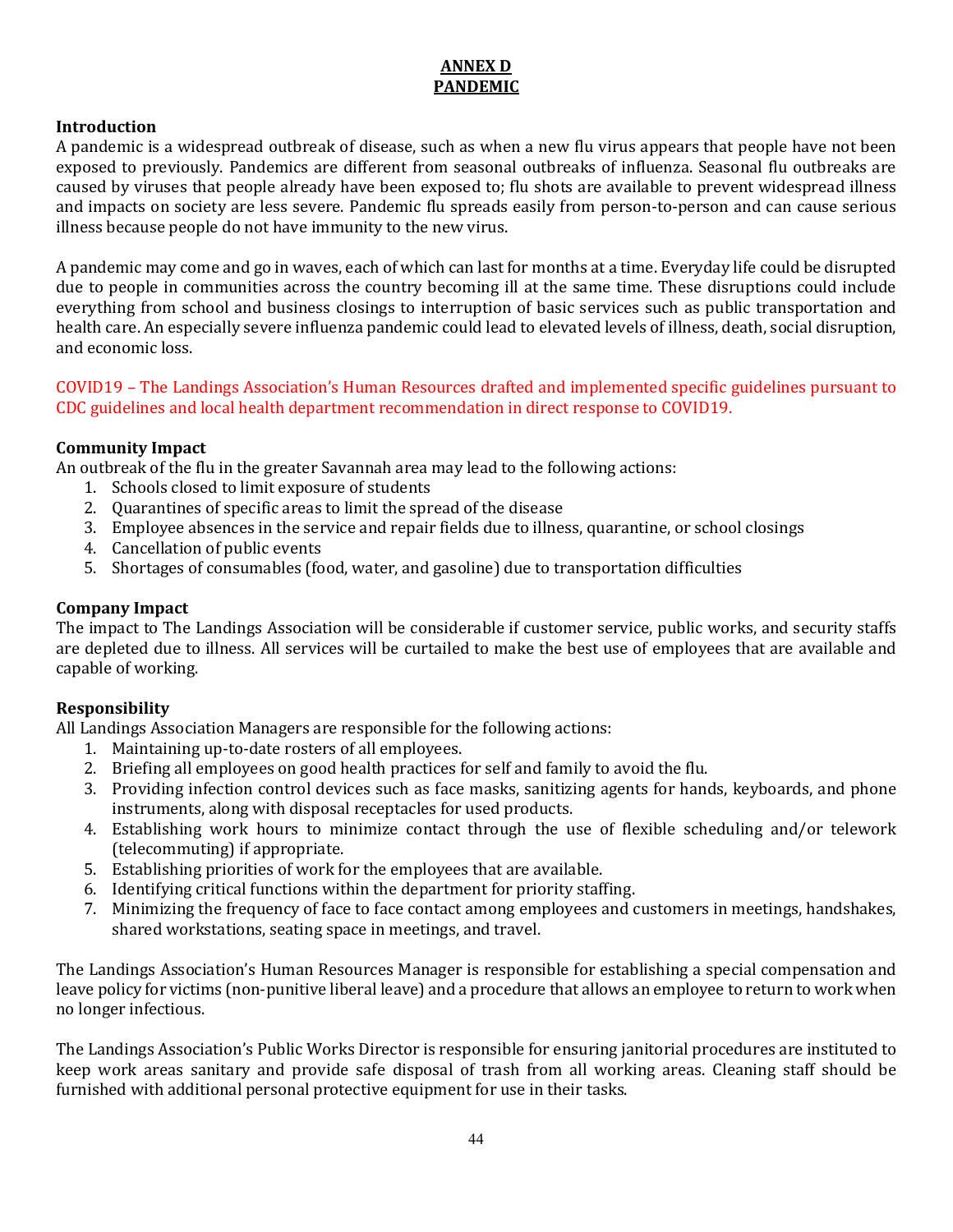#### **Individuals and families also should plan for a pandemic by doing the following:**

- 1. Store at least a two-week supply of water and non-perishable food (like what is in your hurricane survival kit) for use if you cannot get to the store. Some pandemic sources recommend storing at least a three-month supply of food and water.
- 2. Have a supply of non-prescription drugs on hand.
- 3. Talk with family members about how you would care for them in the home
- 4. Teach children to wash hands frequently with soap and water and model the correct behavior.
- 5. Teach children to cover coughs and sneezes with tissues and model that behavior.
- 6. Teach your children to stay away from others as much as possible if they are sick.
- 7. Stay home from school or work if you are sick.

#### **Other Resources**

Review CEMA's Pandemic Influenza Plan, <https://cccdn.blob.core.windows.net/cdn/Files/CEMA/Annex%20I%20Pandemic%20Influenza.pdf>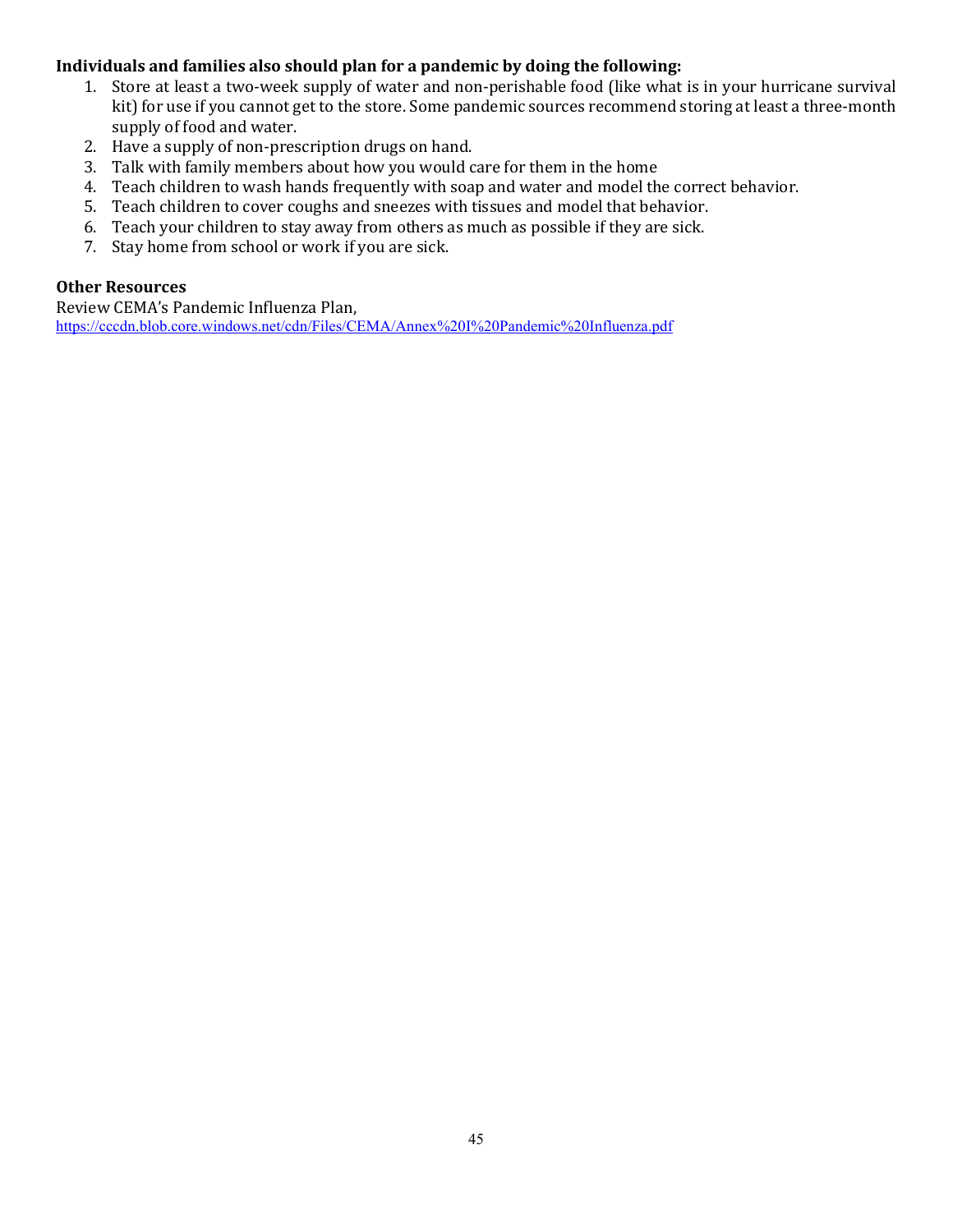# **ANNEX E ACTIVE ASSAILANT**

An active assailant is defined as a person or group of persons actively engaged in killing or attempting to kill or cause serious bodily injury to a person or group of persons in a confined or populated area. This term includes a person armed with a firearm, commonly referred to as an active shooter, as well as other weapons such as knives, explosives, vehicles, etc.

Landings Association & Landings Club supervisory staff and The Landings Association's Security team members should be familiar with each organizations policy, and familiar with common terms as Hot, Warm and Cold zones, cover, concealment, and the primary objectives prior to, during and after an Active Assailant incident.

TLA's Active Assailant plan is part of the organization's overall Safety plan and Workplace Violence Policies. The three primary responses for an active assailant incident are Avoid, Deny and Defend. Although a policy cannot be tailored to meet every imaginable scenario, the Avoid, Deny and Defend methodology has a proven track record for mitigating the devastating damages in Active Shooter scenarios.

Pre-incident indicators should be monitored by staff and supervisory personnel and include, but are not limited to the following:

Increased use of alcohol or illegal drug use Increased tardiness or absenteeism Noticeable decrease in personal hygiene and professional appearance Depression/withdrawal and/or increased mood swings or unstable emotional responses Increased violation of company policies Explosive outbursts of rage or paranoia Increased verbalization of problems (e.g. financial, marital, etc.) or suicidal comments such as "putting things in order" Escalation of domestic issues Talk of previous violence or empathy towards individuals committing violent acts Increased comments about firearms, or other dangerous weapons and/or violent crimes

- $\triangleright$  Avoid the active assailant person or persons, which may include immediately evacuating a building or the immediate area. Ensure 911 and local security forces (598-1982, option 3) have been notified. The local code word for an Active Assailant situation is Code SILVER. Anyone can declare and initiate a Code SILVER
- $\triangleright$  Deny the assailant(s) access to your area or you. This may be accomplished by various means to include barricading, locking doors, or at least choosing a place of cover and concealment.
- $\triangleright$  Defend your area and your life. Taking action to defend should be your last resort, and your ultimate goal is to completely incapacitate the assailant.

The actions of Avoid, Deny and Defend should be continuously evaluated through the incident. Upon law enforcement's response, it will be important to remain as calm as possible, listen and follow directions. Local, State or Federal Law Enforcement personnel will signal the All Clear.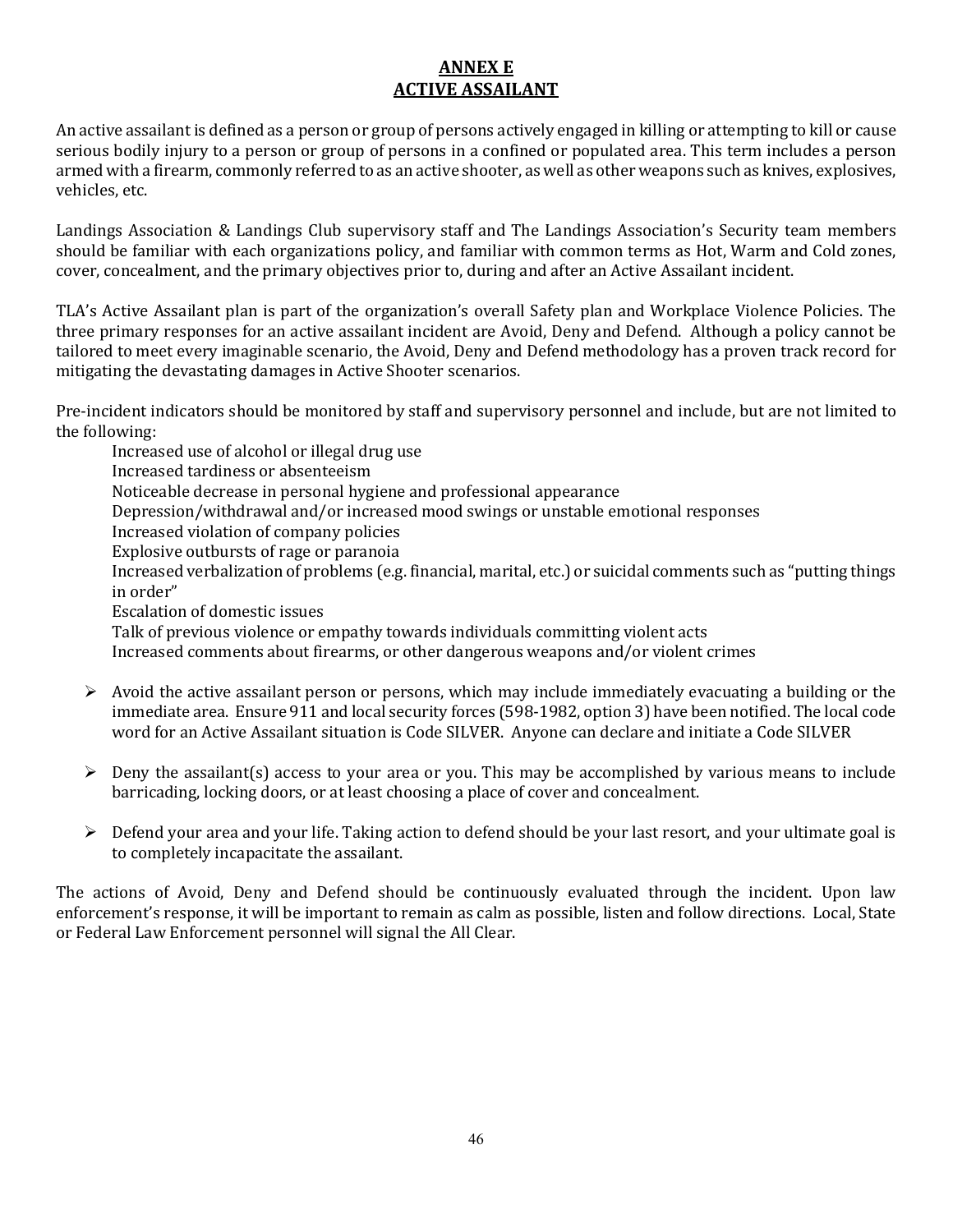# **ANNEX F OTHER EMERGENCY EVENTS**

This annex addresses events that may happen without any notice and provides some basic guidance. The actions listed here are not meant to be all-inclusive. Each entity must evaluate its own risk to each failure and plan accordingly.

#### **Fire**

- Fire causes death and injuries to people and destruction of property each year.
- Many fires can be prevented. Fire spreads quickly; there is no time to grab valuables or make a phone call. In just two minutes, a fire can become life-threatening. In five minutes, a house can be engulfed in flames.
- Fire prevention includes the use of smoke detectors in the home. Each family and business must have an evacuation plan. Store flammables in proper containers. Heating systems should be checked periodically. Clean out storage areas and do not allow junk to accumulate.
- All fires should be reported to CES, even if you have successfully extinguished the flames by yourself. In a building, be sure to notify occupants and sound an alarm before attempting to fight a fire on your own.
- Periods of drought increase the hazard of open area fires in our community. Many homes use pine needles for mulch. A carelessly discarded cigarette can start a grass fire that may go undetected for some time. A defective deer fence wire can cause a fire in a mulch bed. Lightning strikes can cause a fire in a home or tree. Smells of smoke should be reported to the fire department.
- The CES Emergency Number (355-6688) should be posted by all telephones.
- An Evacuation Plan is posted in each room of the office building with instructions in the event of a fire or alarm.

#### **Electric Service Interruption**

Electrical power interruptions may occur at any time due to any number of reasons. The Georgia Power Company must be notified of any outages that occur. The proper number to use is 1-800-437-3890. Multiple reports help trouble crews pinpoint the location of the problem. There is only one power cable carrying electricity onto Skidaway Island. However, Georgia Power reports even if this cable is severed, repairs should be able to be completed in short order (hours vs. days). The Landings Association has back-up natural gas generators on several gates, including the Main Gate, as well as at its Administration Building (600 Landings Way South) to power its data, VoIP phone, and video camera networks.

#### **Man–Made Emergencies (Hazmat, Bomb Threat, Suspicious Packages, Explosions, Chemical and Biological Agents):**

#### **A. Hazmat Emergencies**

Hazardous materials come in the form of explosives, flammables, corrosives, combustible substances, poisons, and radioactive material. The emergency takes place when any of these chemicals is released into the environment by accident or by plan. These chemical releases sometimes result in a fire or explosion. In many instances, you may not see or smell anything unusual. You can be exposed by inhaling, ingesting, or touching. The symptoms of exposure may include:

- 1. Difficulty breathing
- 2. Changes in skin color
- 3. Dizziness
- 4. Irritated eyes, skin, or throat
- 5. Clumsiness or lack of coordination
- 6. Stomach cramps and diarrhea

If you encounter an accident or a situation involving hazardous material, you should:

- 1. Report the location and type of exposure observed to fire, police, and security personnel.
- 2. If there is a danger of fire or explosion, leave the area immediately before reporting the exposure.
- 3. If in a vehicle, close windows and ventilation system. Get upwind from the scene.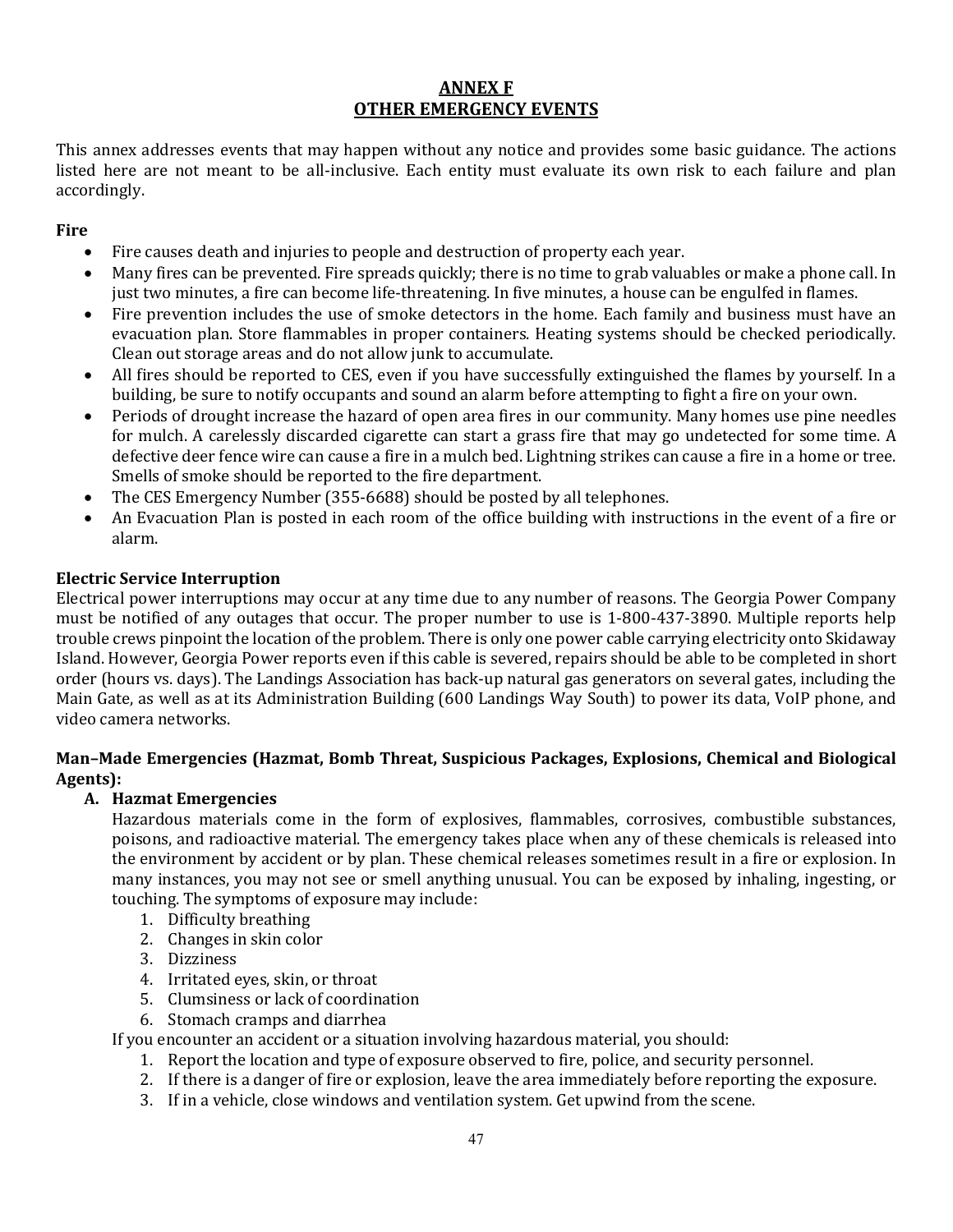- 4. Once in a safe location, initiate your report to authorities. Try to identify the number of others exposed.
- 5. Do not attempt to treat other victims until the nature of chemical is known.
- 6. Follow decontamination instructions of the scene commander.

#### **B. Bomb Threats**

Threatening calls must be taken seriously. The risk that a device may explode after the call is discounted is too great. Threats should be reported to the police, fire, and security personnel. Law enforcement personnel will advise management and take control of the scene if an explosive is located.

#### **C. Suspicious Packages**

Suspicious packages may be delivered by mail, hand-delivered, or discovered on the property. Once discovered, the package should not be handled. Notify police and security personnel and clear others out of the immediate area. Beware of packages that:

- 1. Have lumps, bulges, or protrusions
- 2. Lopsided or heavy-sided appearance
- 3. Handwritten labels with incorrect information
- 4. Excessive postage, postage that is not cancelled, or no postage
- 5. Leaks, stains, or protruding wires, string, tape, etc.
- 6. Hand-written notes "to be opened in privacy"
- 7. Improper titles, spelling, or common names

#### **D. Explosions**

In a building explosion, get out of the building as quickly and calmly as possible. If items are falling off shelves or the ceiling, get under a desk or table. If there is fire, stay low to the floor and exit the building as quickly as possible. Do not attempt to rescue others - wait for emergency personnel.

#### **E. Chemical Agents**

Chemical agent weapons are used to deny use of a facility or terrorize people. They are vapors or airborne particles that must be delivered in sufficient quantity to kill or injure. They lose their effectiveness in extremely hot or frigid conditions, and wind quickly dilutes the concentration. Survival chances increase greatly by exposure to fresh air and remaining calm.

- If you are indoors and are exposed, you should exit the building, discard contaminated clothing, and rinse exposed skin.
- If you are outdoors and are exposed, you should get indoors (building or car), notify authorities, discard contaminated clothing, and take a shower. Bag the clothing to contain any contamination.

#### **F. Biological Agents**

Biological agents are organisms or toxins that have an illness-producing effect on people, livestock, or crops. If officials become aware of a biological attack, they would instruct citizens to seek shelter or evacuate immediately. Persons exposed or infected will require immediate professional medical attention.

The key to protection against biological agents is personal hygiene and sanitation. Insects, rodents, and contaminated material transport germs. Wash your hands often, don't share drinks or food, keep tight lids on trash cans, and do not allow standing water that breeds mosquitoes.

Your hurricane survival kit and evacuation plan can be used for response to this man-made emergency.

#### **Other Resources**

Review other emergency planning resources created by CEMA.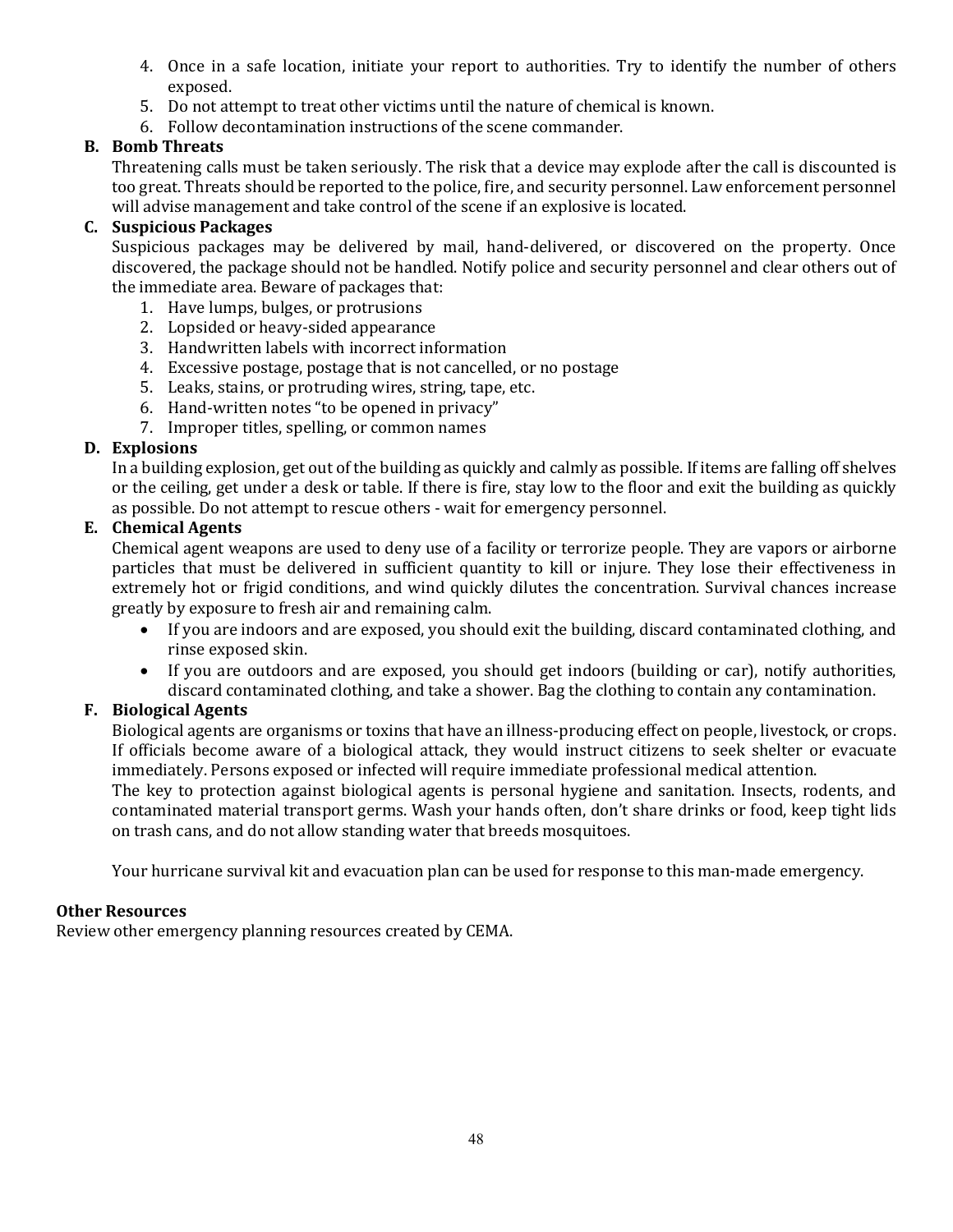#### **APPENDIX 1 SKIDAWAY TRANSPORTATION ASSETS**

#### *[From Chatham County Emergency Operations Plan – Evacuation Planning for Chatham County Barrier Islands]* **A. Transportation**

*a. Self-Evacuation*

When an evacuation is announced, Chatham County Barrier Islands (CCBI) populations should be prepared to provide their own transportation; plan to evacuate with others (family and/or friends); or have the ability to hire the appropriate transportation to inland locations.

*b. Public Transportation Evacuation Assistance*

There may be portions of the populations on CCBI without the means to self-evacuate. Established protocols outlined in the EOP identify appropriate request procedures and the very limited resources from ESF-1 to support requests for emergency Public Transportation Evacuation Assistance. As required, assembly/pick up locations will be established on CCBI where public transportation resources will pick up evacuees and transport them to the County Evacuation Assembly Area.

#### **B. Evacuation Routes**

The geography of the area limits the number of egress routes available to evacuees leaving CCBI for inland destinations. CCBI critical egress routes include:

- a. The west bound traffic lane(s) of US Hwy 80 from Tybee Island through Thunderbolt; and west bound lane(s) of Islands Expressway from Whitemarsh Island to the Savannah City limit.
- b. The west bound lane of the Diamond Causeway (Whitefield Ave) from Skidaway Island to Montgomery Crossroads.

# **C. Bridges**

There are approximately 11 major bridges providing access to and from CCBI. In addition to these major bridges, numerous smaller bridges are incorporated into CCBI road networks. Even though County bridges are inspected on a recurring basis, they are susceptible to damage caused by vehicle/boat traffic as well as environmental conditions. During an evacuation, bridge conditions will be monitored, and alternate routes designated in the event a bridge is rendered unusable.

#### **D. Traffic Control and Management Plan**

The goal of traffic control/management during an evacuation of CCBI is to ensure westbound traffic lanes of primary egress roadways (and bridges) remain open. During evacuations, traffic control issues and support requirements are coordinated through the Emergency Operations Center (EOC) ESF-13 (Public Safety & Security) Group; however, final authority regarding traffic control requirements at critical intersections, bridges, and potential choke points is the responsibility of jurisdictional law enforcement.

#### **E. Evacuation Time**

Emergency planners and government officials may adjust Hurricane Response Timelines to accommodate the evacuation of CCBI prior to a mandatory evacuation of the entire area.

#### **F. Resources**

Providing the resources required to support an evacuation of CCBI is the responsibility of the affected jurisdictions. Jurisdictional responsibilities for CCBI are:

- a. Chatham County: Burnside, Dutch, Isle of Hope, Modena, Oatland, Skidaway, Talahi, Whitemarsh, and Wilmington Island
- b. City of Savannah: Rose Dhu
- c. Thunderbolt: Isle of Armstrong
- d. City of Tybee Island: Tybee Island.

# **G. CCBI Primary Egress Routes and Special Considerations**

**H.**

Skidaway McWhorter Drive Green Island Road Diamond Causeway Whitfield Avenue Truman Parkway

ISLAND PRIMARY EGRESS ROUTES SPECIAL CONSIDERATIONS Marine Extension Service Aquarium Skidaway Island State Park UGA Skidaway Institute Skidaway Narrows Bridge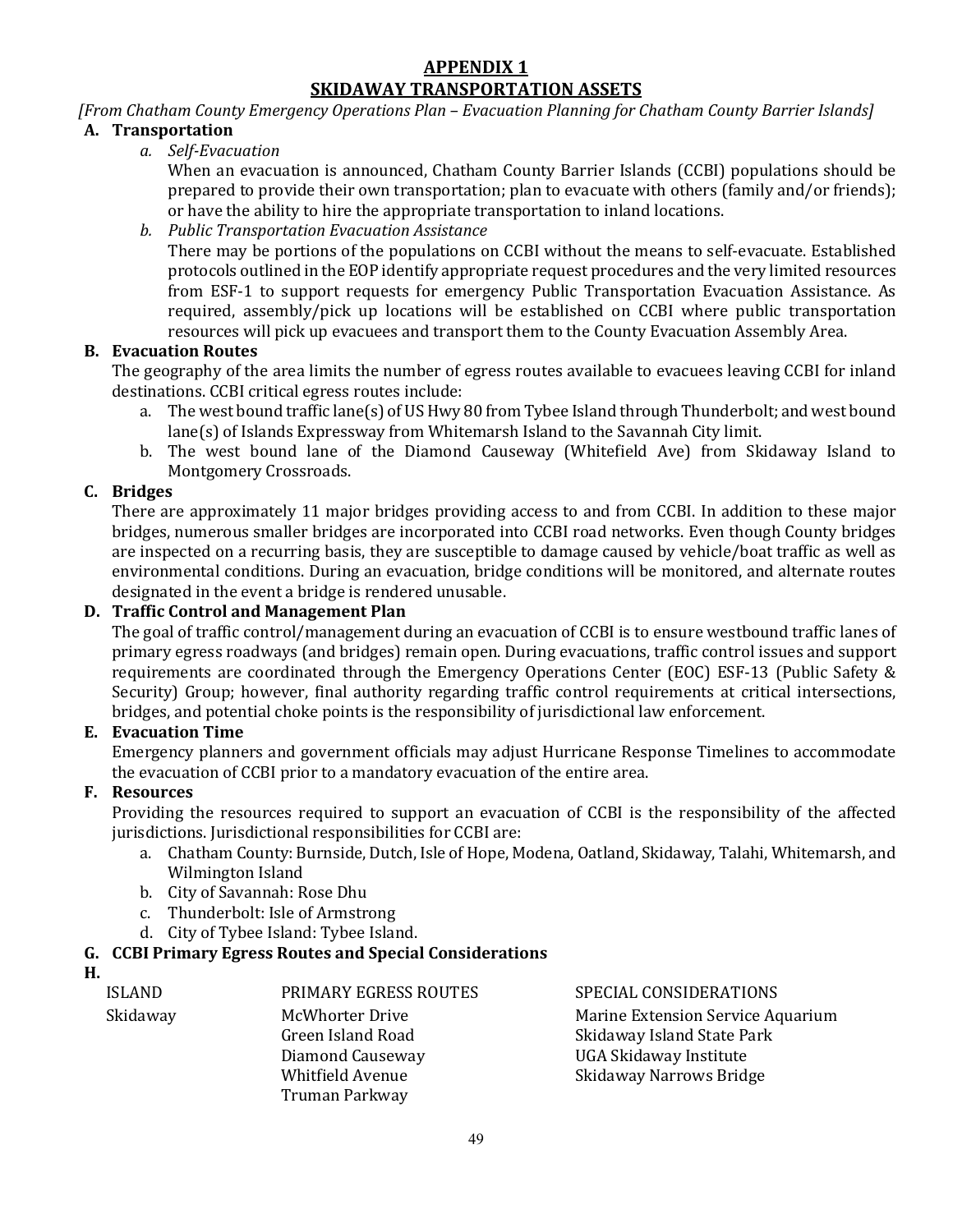## **APPENDIX 2 SKIDAWAY FACILITY ASSETS & POINTS OF DISTRIBUTION (PODS)**

Points of Distribution:<br>• Plantation Club

- Plantation Club<br>• The Landings As
- The Landings Association
- Presbyterian Church
- Landings Harbor
- Skidaway Institute of Oceanography<br>• Fire Station #9
- Fire Station #9

The above Points of Distribution (PODS) will be staffed by volunteers from the Kiwanis Club, the Rotary Club, service clubs, etc., and the list will be maintained at the Command Post.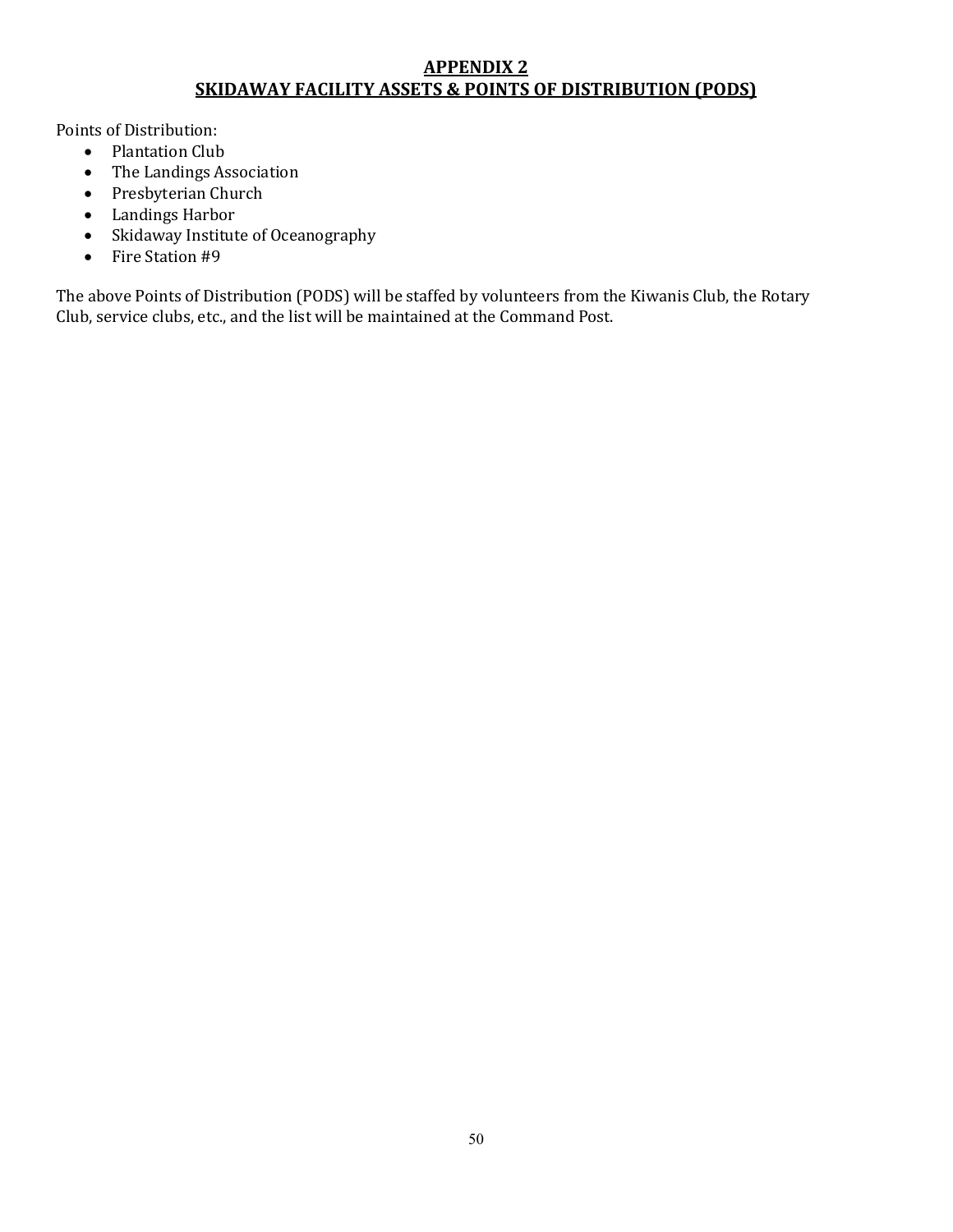# **APPENDIX 3 FOOD & WATER GENERAL GUIDELINES**

#### **The following tips are offered as general guidelines for emergency planning. Specific guidelines for various emergencies are located within the appropriate sections.**

#### **A. Water**

- a. Water quickly becomes a precious resource following many disasters. It is vital that all household members learn how to shut off the water at the main house valve.
- b. Cracked lines may pollute the water supply to your house. It is wise to shut off your water until you hear from authorities that it is safe for drinking.
- c. The effects of gravity may drain the water in your hot water heater and toilet tanks unless you trap it in your house by shutting off the main house valve (not the street valve in the cement box at the curb—this valve is extremely difficult to turn and requires a special tool).

#### **B. Preparing to Shut Off Water**

- a. Locate the shut-off valve for the water line that enters your house.
- b. Make sure this valve can be completely shut off. Your valve may be rusted open, or it may only partially close. Replace it if necessary.
- c. Label this valve with a tag for easy identification, and make sure all household members know where it is located.

# **C. How Much Water Do We Need?**

- a. You should have at least a three-day supply of water and you should store at least one gallon of water per person per day. A normally active person needs at least one-half gallon of water daily just for drinking.
- b. Additionally, in determining adequate quantities, take the following into account:
	- i. Individual needs vary, depending on age, physical condition, activity, diet, and climate.
	- ii. Children, nursing mothers, and ill people need more water.
	- iii. Very hot temperatures can double the amount of water needed.
	- iv. A medical emergency might require additional water.

#### **D. Storing Water**

- a. To prepare the most reliable emergency supply of water, it is recommended you purchase commercially bottled water. Keep bottled water in its original container, and do not open it until you need to use it.
- b. Observe the expiration or "use by" date.

# **E. Preparing Your Own Containers of Water**

- a. It is recommended you purchase food-grade water storage containers from surplus or camping supplies stores to use for water storage. Before filling with water, thoroughly clean the containers with dishwashing soap and water, and rinse completely so there is no residual soap. Follow directions below on filling the container with water.
- b. If you choose to use your own storage containers, choose two-liter plastic soft drink bottles not plastic jugs or cardboard containers that have had milk or fruit juice in them. Milk protein and fruit sugars cannot be adequately removed from these containers and provide an environment for bacterial growth when water is stored in them. Cardboard containers also leak easily and are not designed for long-term storage of liquids. Also, do not use glass containers, because they can break and are heavy.
- c. If storing water in plastic soda bottles, follow these steps:
	- i. Thoroughly clean the bottles with dishwashing soap and water, and rinse completely so there is no residual soap.
	- ii. Sanitize the bottles by adding a solution of 1 teaspoon of non-scented liquid household chlorine bleach to a quart of water.
	- iii. Swish the sanitizing solution in the bottle so that it touches all surfaces.
	- iv. After sanitizing the bottle, thoroughly rinse out the sanitizing solution with clean water.